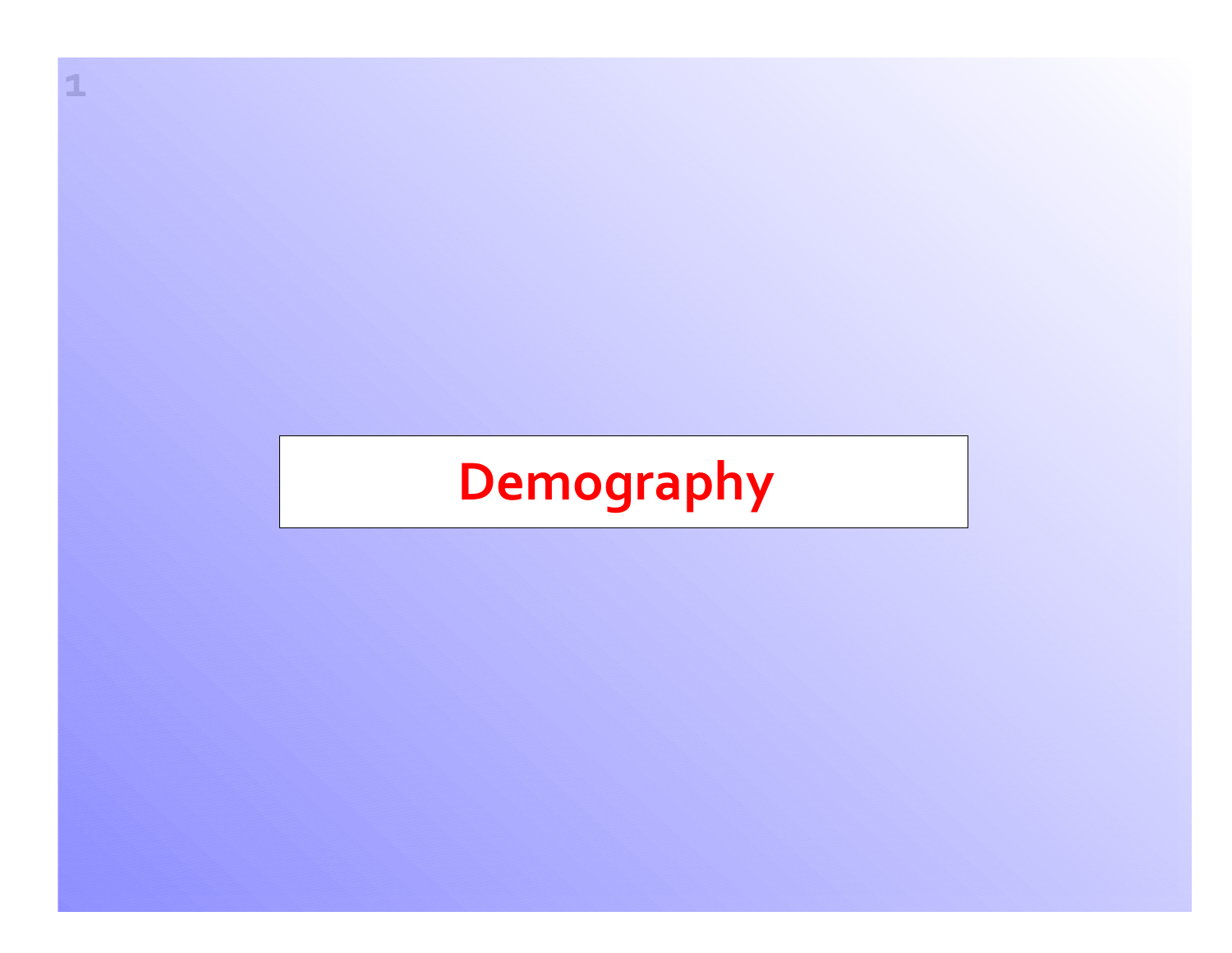#### **Age Distribution‐All Americans ‐ <sup>2012</sup>**



**Median Age is 37 Years 13% are Age 65 and Over 6% are Age 75 and Over**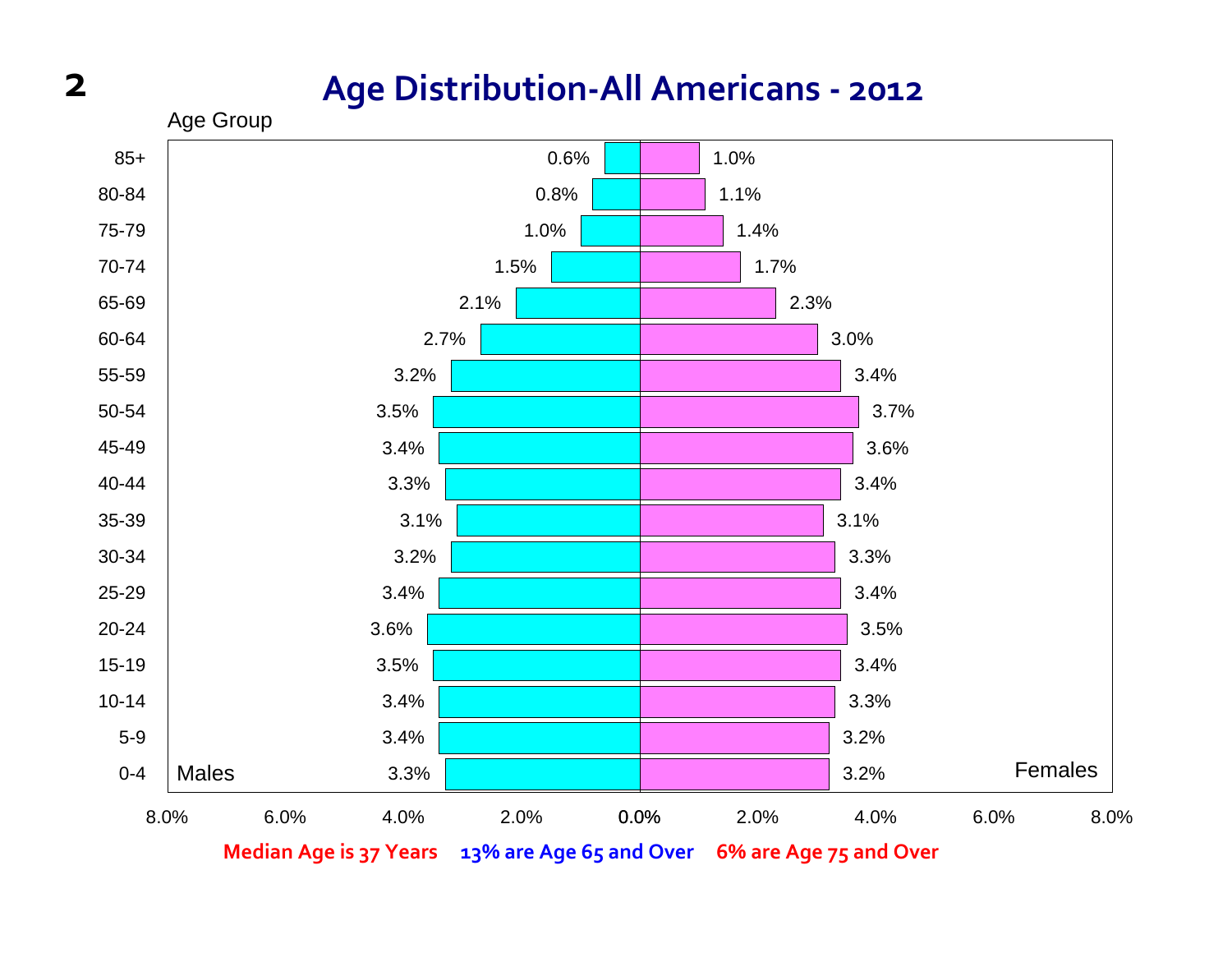#### **Age Distribution‐Broward ‐ 2016**

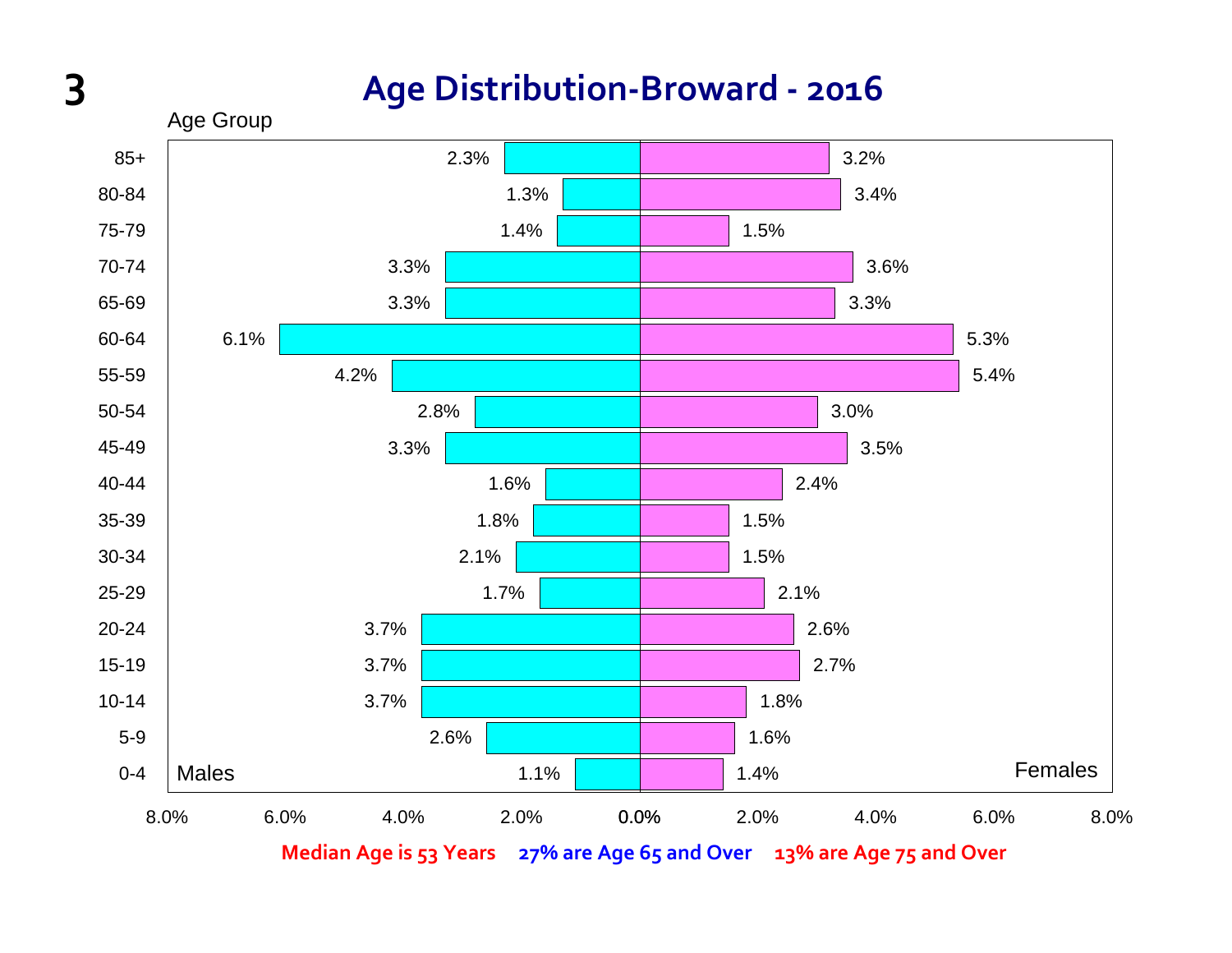## **<sup>4</sup> Changes in Age Over Time ‐ Broward**

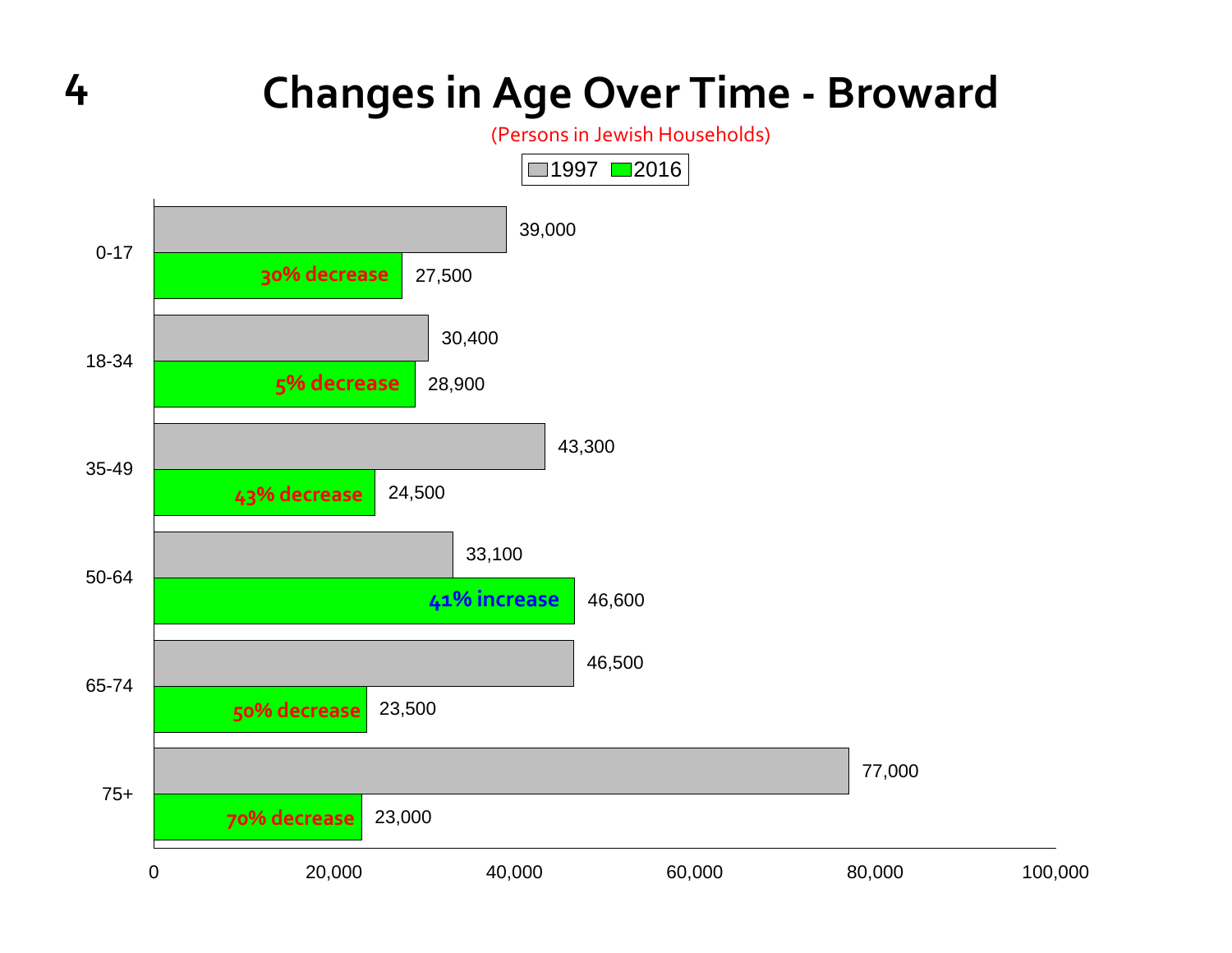# **<sup>5</sup> Changes in Age of Children Over Time ‐ Broward**

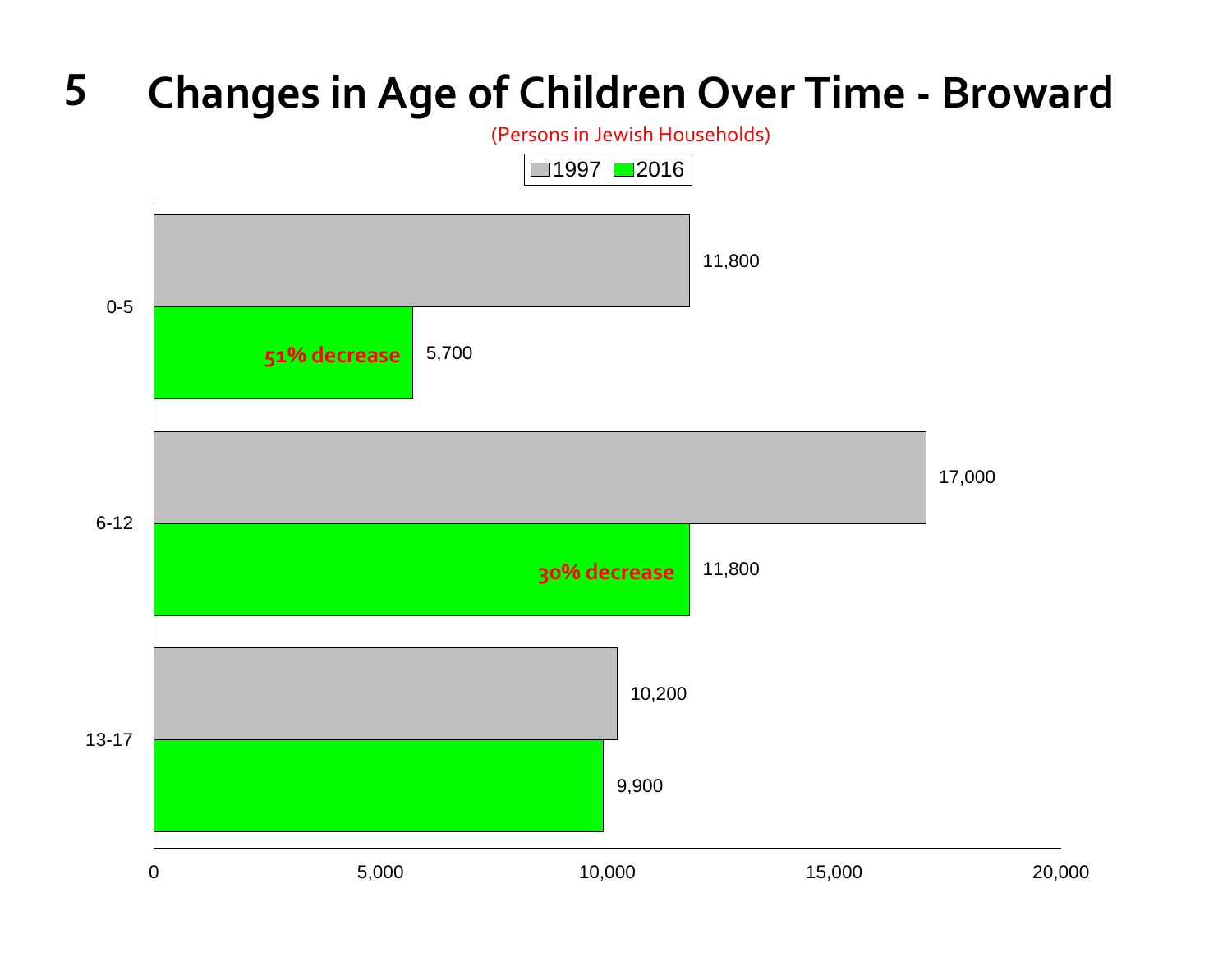# **Number of Persons in Jewish Households**

(Rounded to Nearest 100)

- 174,000 total persons in Jewish households
- 46,300 persons age 65 and over
- 22,800 persons age 75 and over
- 27,500 children age o-17 (Jewish, part Jewish, and not Jewish)
- 146,500 persons are of voting age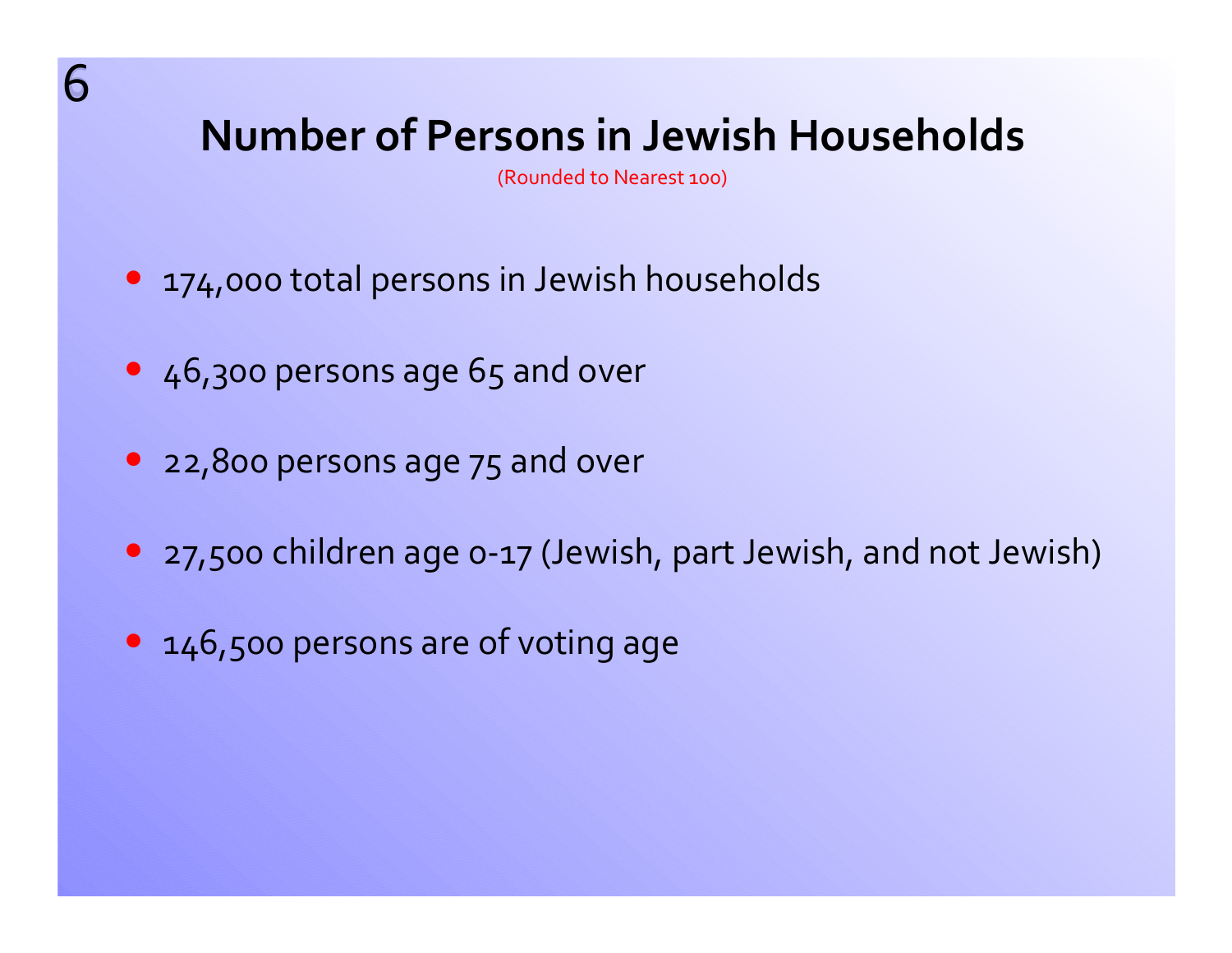#### **7 Age 0 ‐17 (Persons in Jewish Households)**

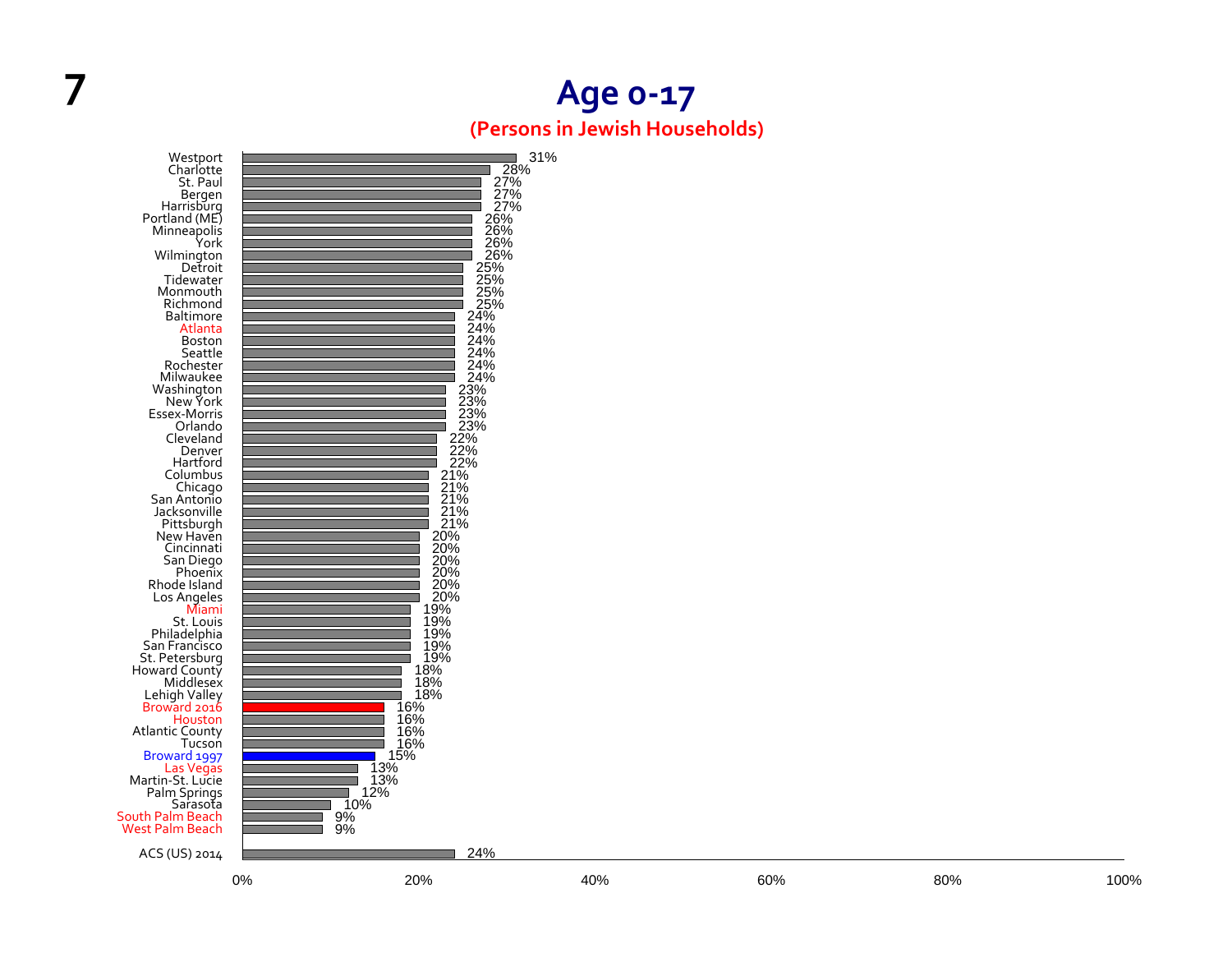#### **Age 18 ‐34 (Persons in Jewish Households)**

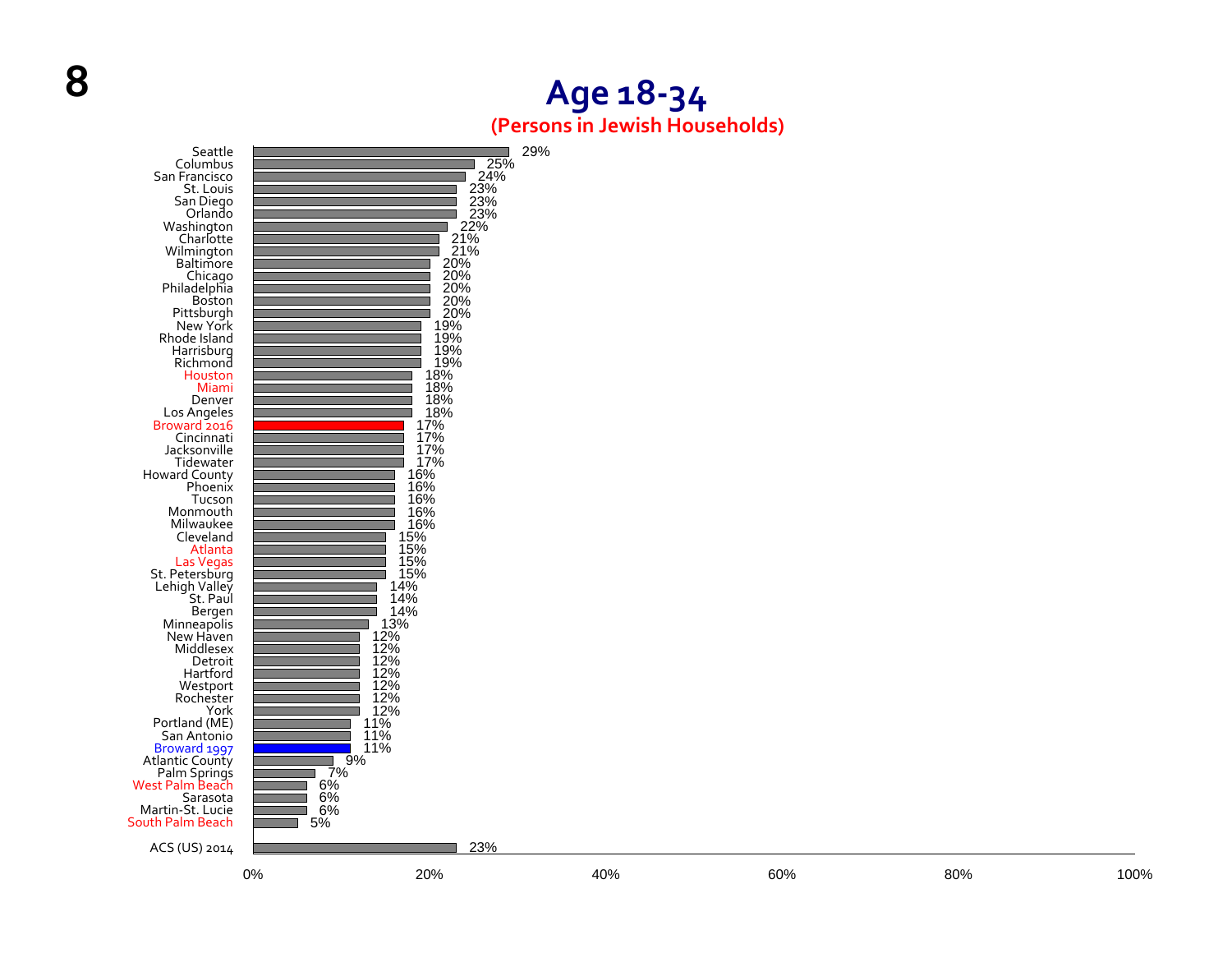#### **9 Age 35 ‐49**

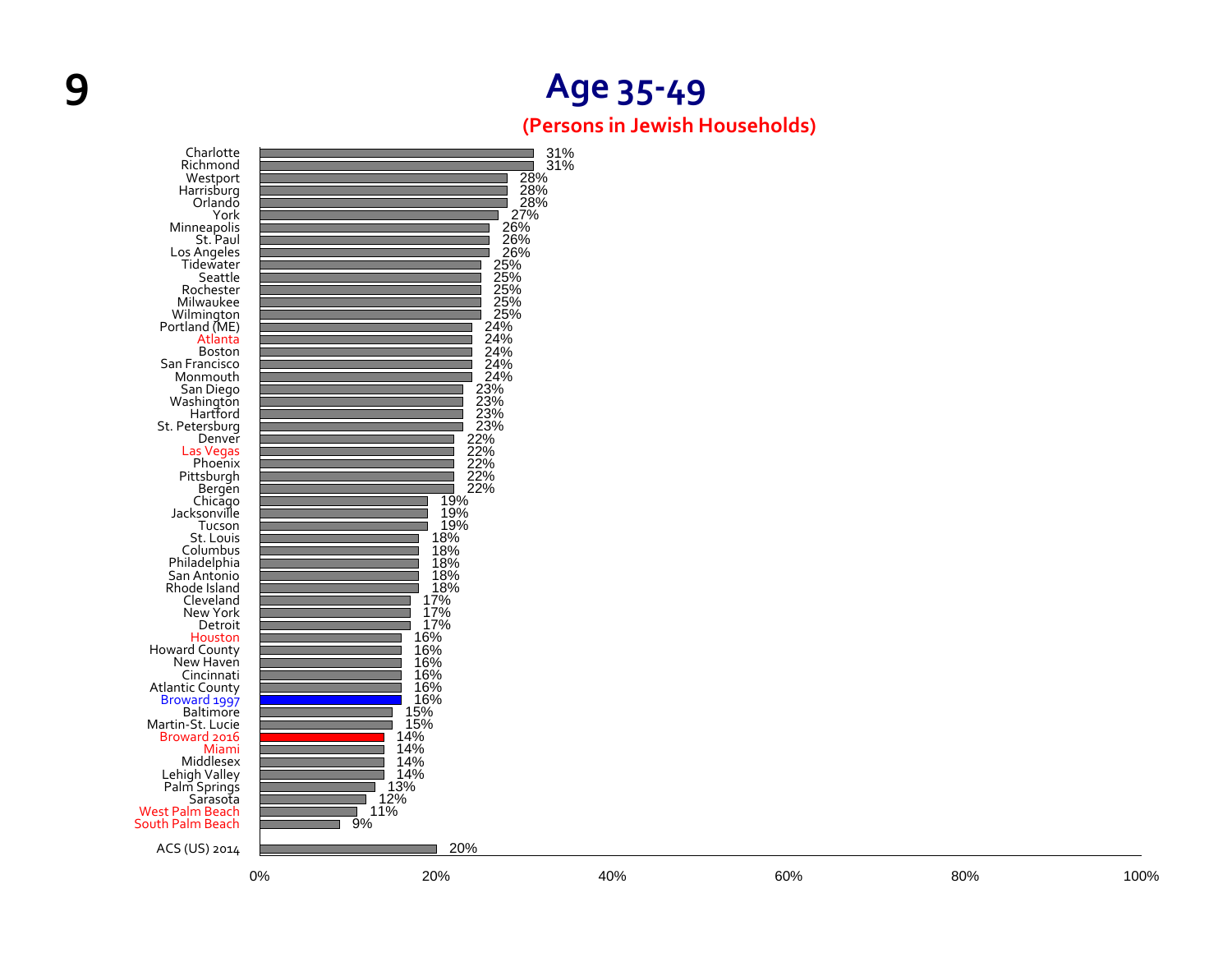#### **Age 50 ‐64 (Persons in Jewish Households)**

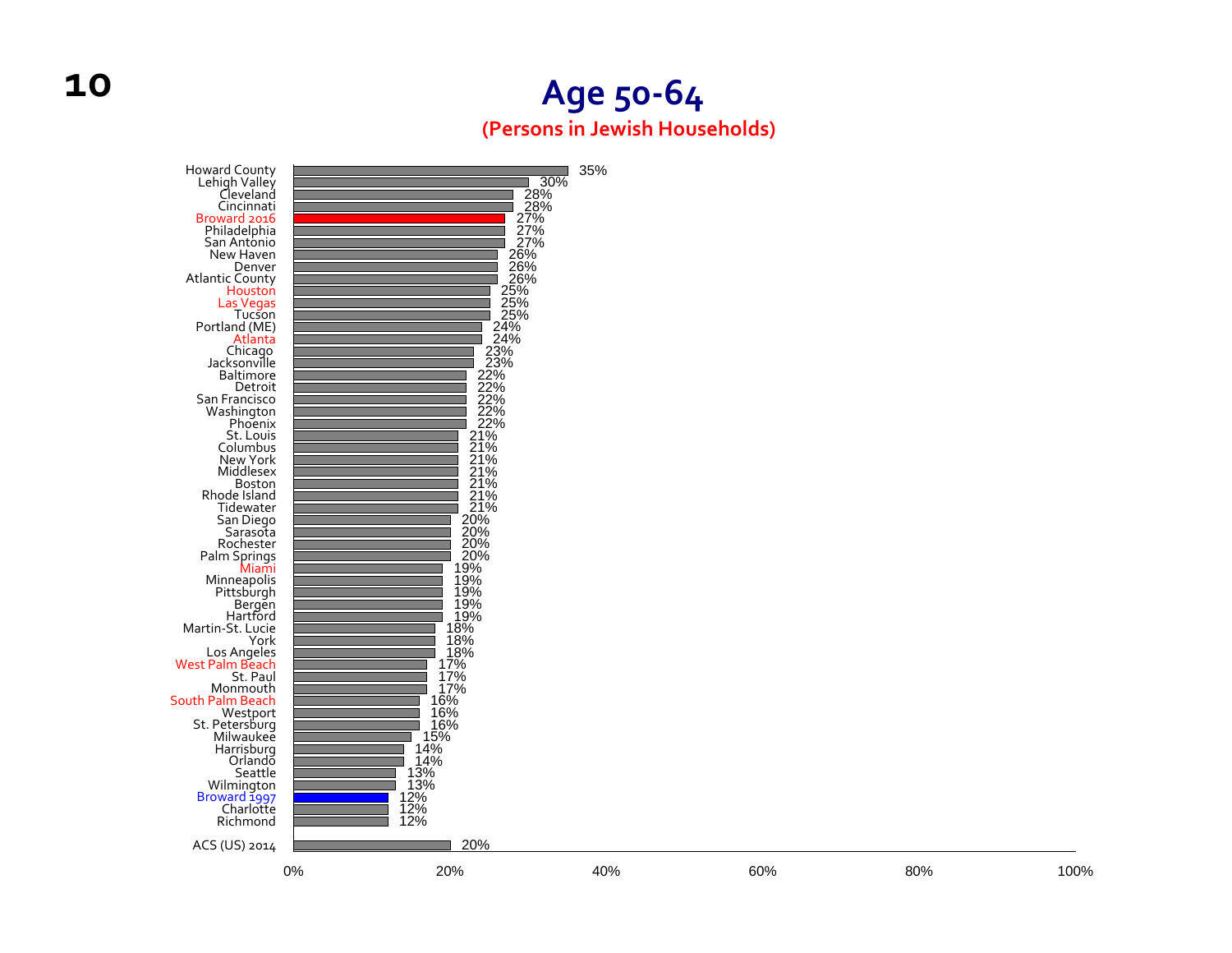#### **Age 65 and Over (Persons in Jewish Households)**

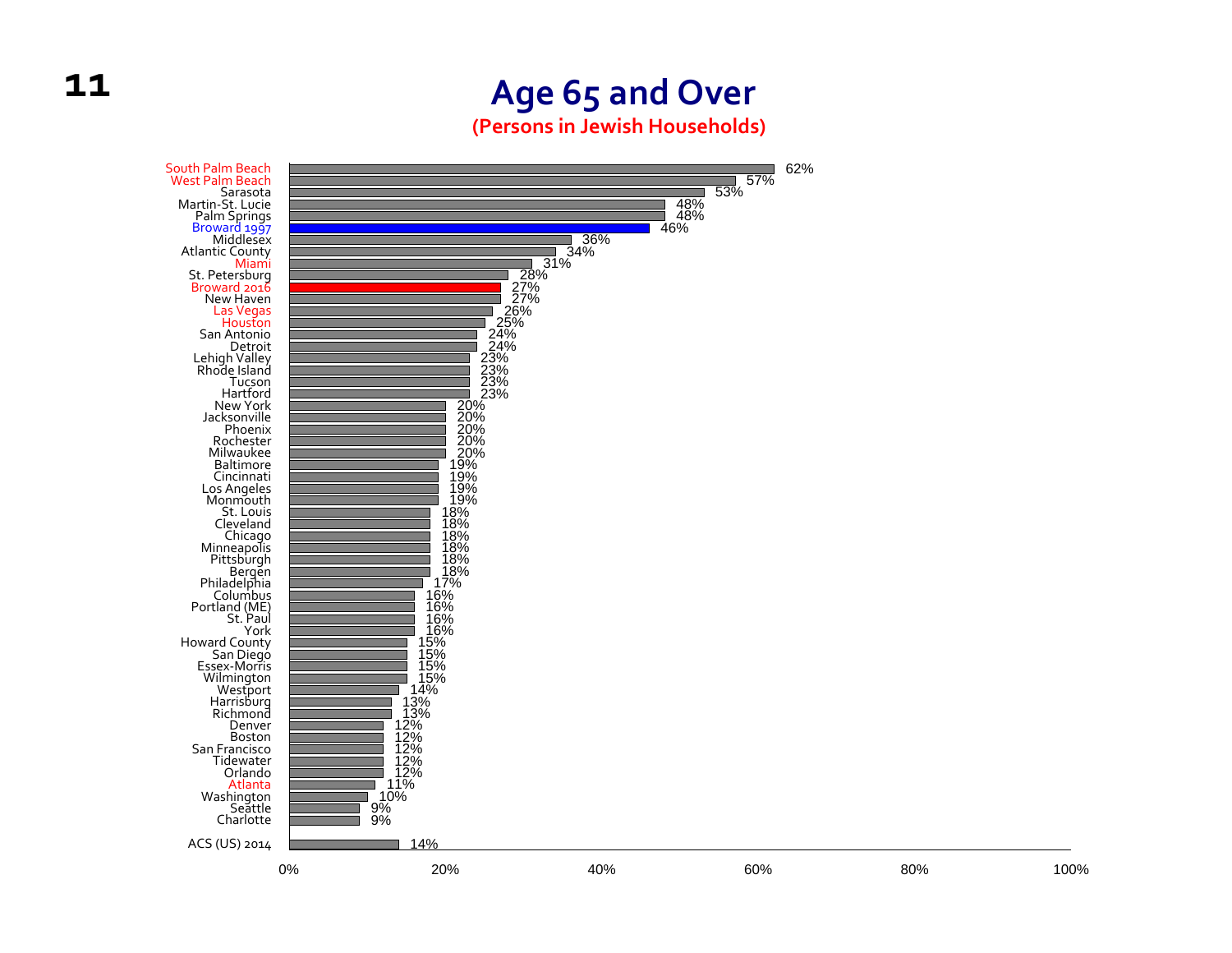#### **Number of Persons Age 65 and Over**

**(Persons in Jewish Households)**

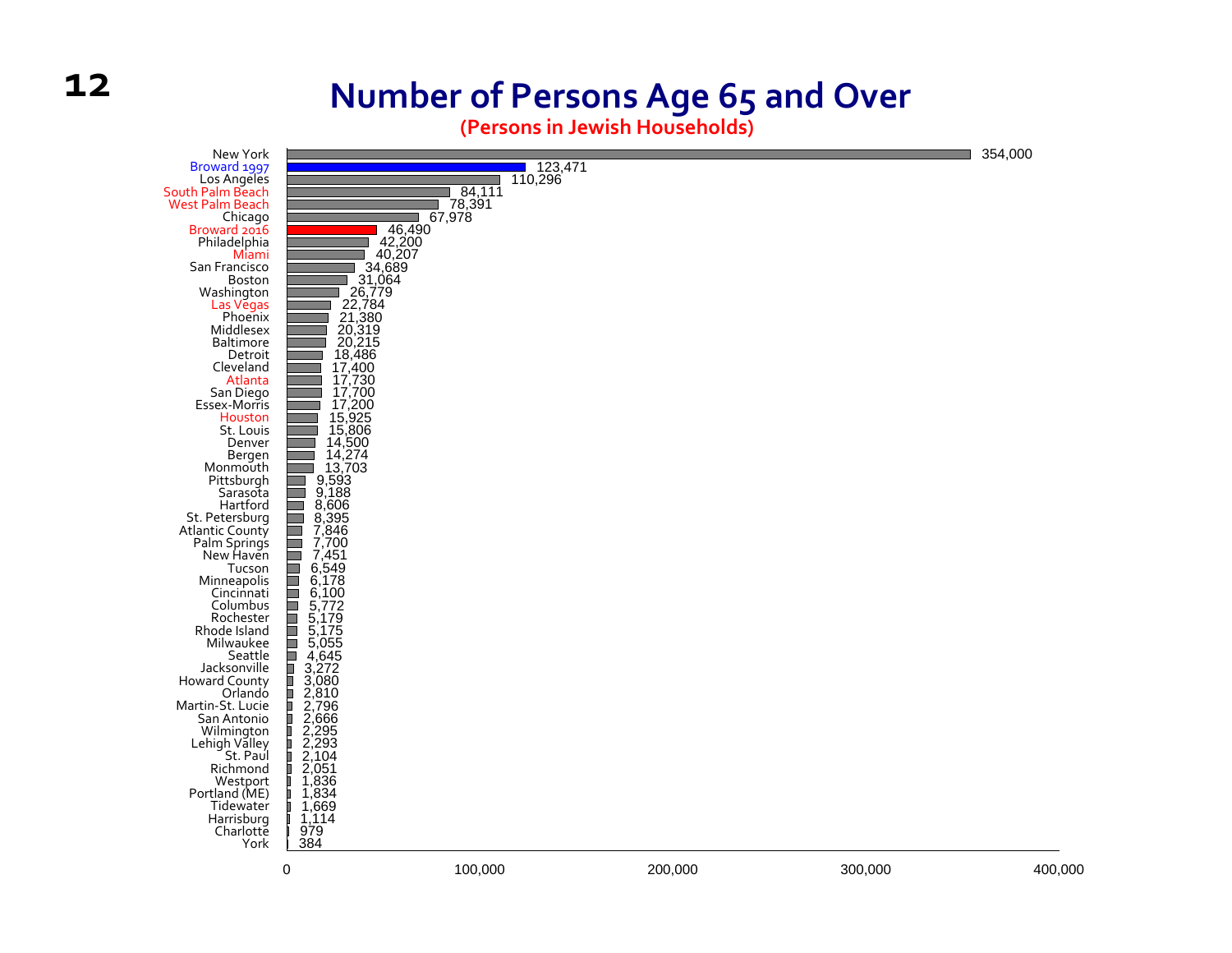

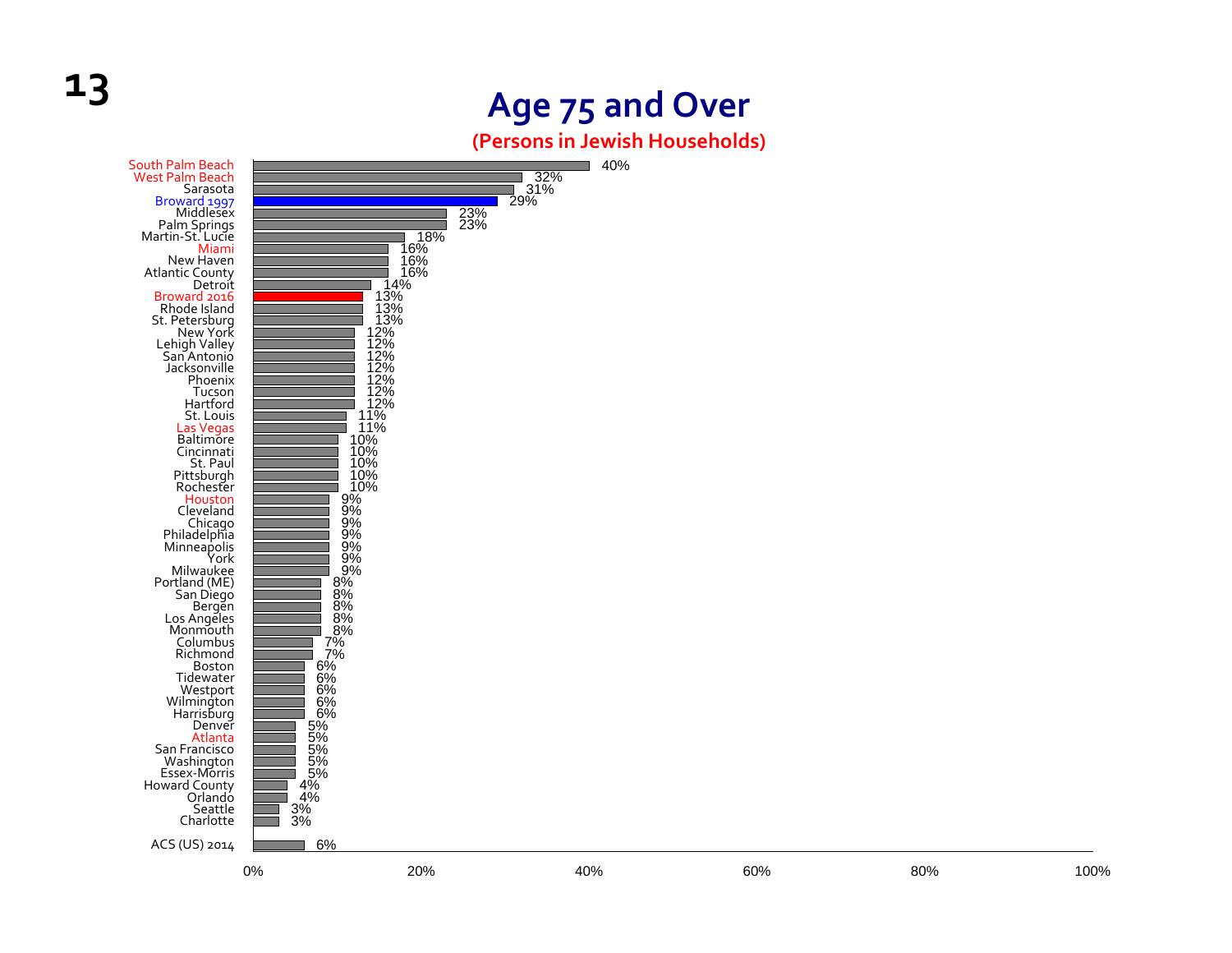#### **14 Median Age**

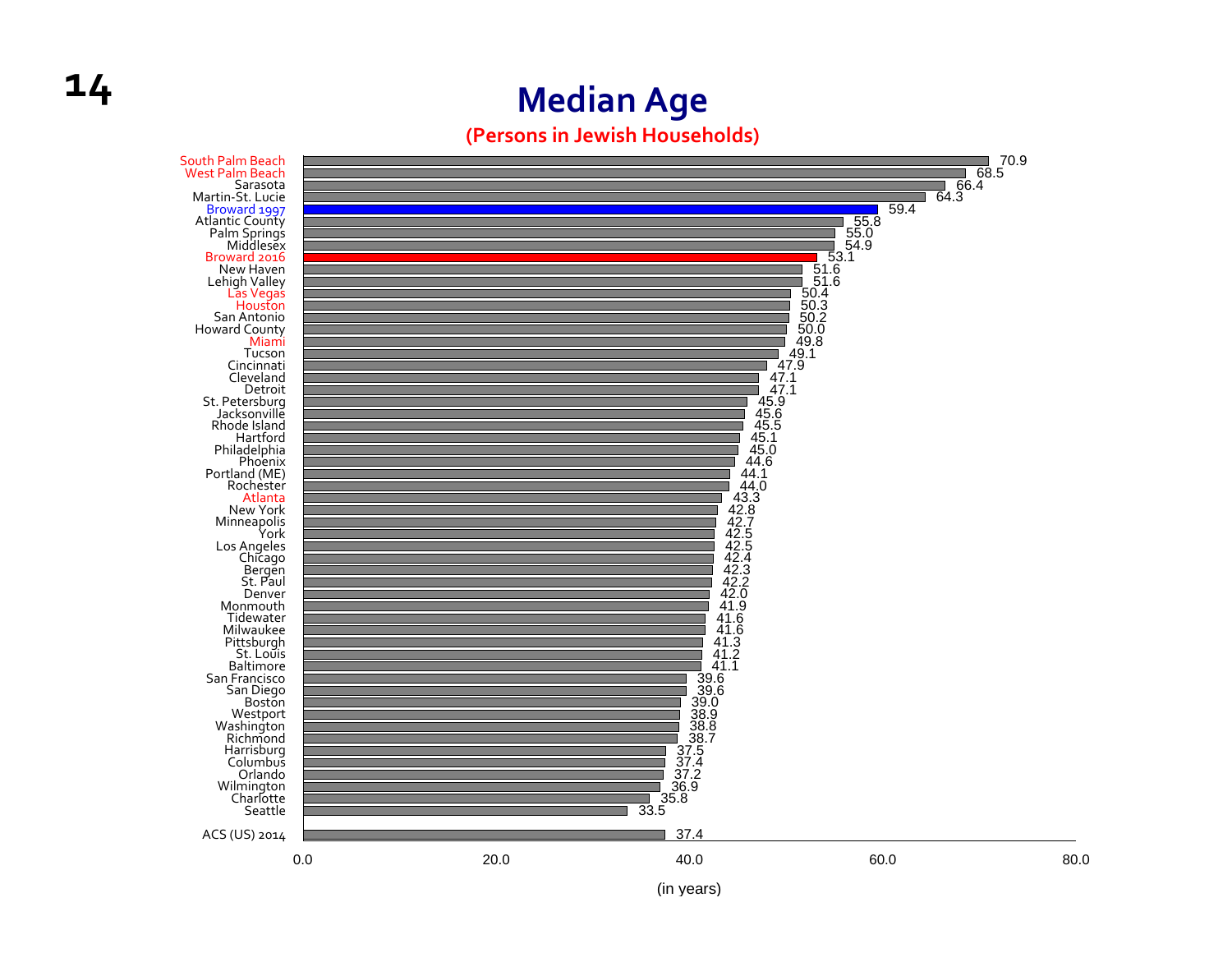## **<sup>15</sup> Percentage Female**

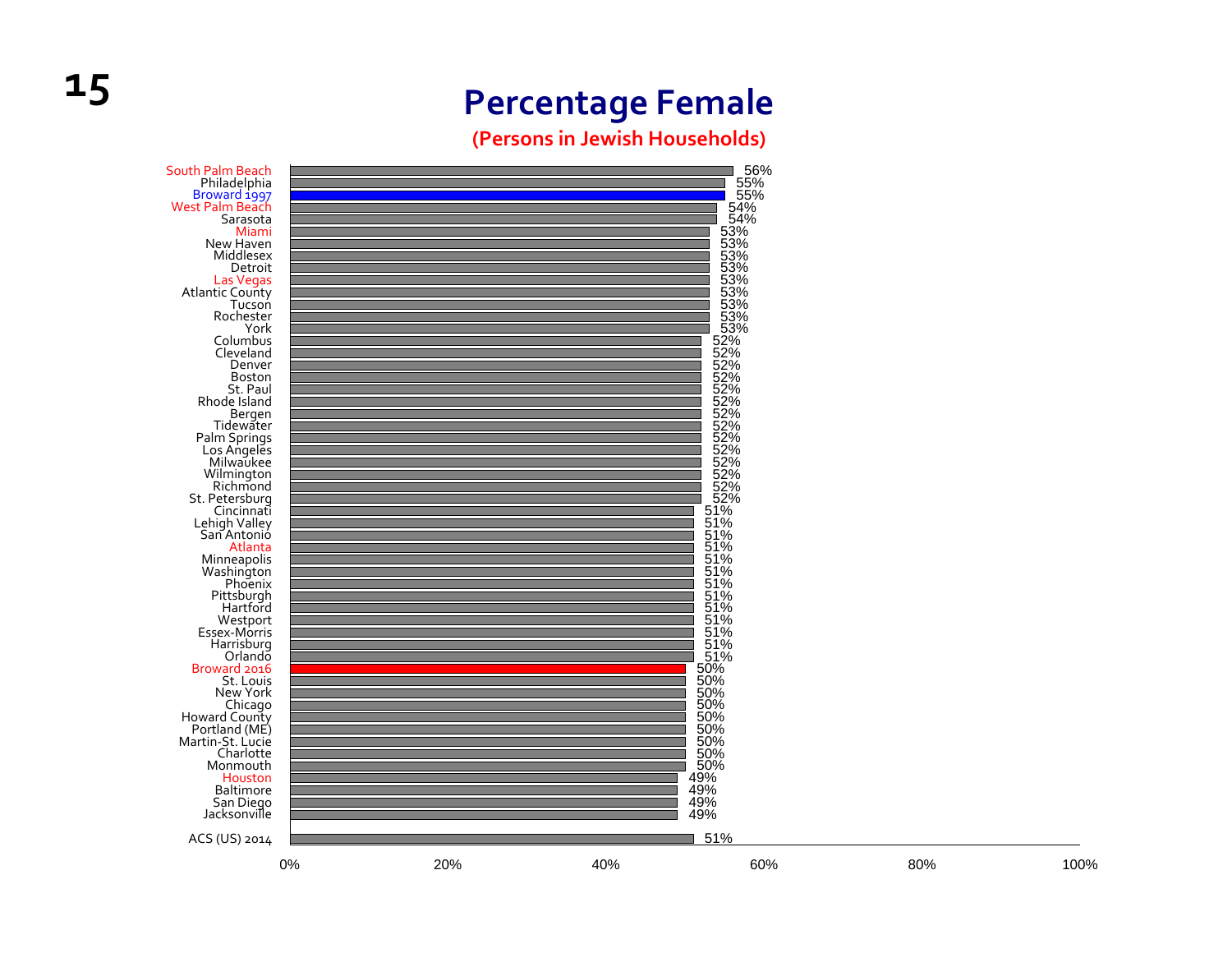#### **Number of Jewish Children Age 0 ‐ 5**

|                                    |                                    |                |        |        |        | $\tilde{\phantom{a}}$ |         |
|------------------------------------|------------------------------------|----------------|--------|--------|--------|-----------------------|---------|
| New York<br>Chicago                |                                    | 19,842         |        |        |        |                       | 107,274 |
| Washington                         |                                    | 15,050         |        |        |        |                       |         |
| Atlanta                            |                                    | 11,013         |        |        |        |                       |         |
| Miami                              |                                    | 9,053          |        |        |        |                       |         |
| Broward 1997                       |                                    | 8,400<br>7,982 |        |        |        |                       |         |
| Philadelphia<br><b>Baltimore</b>   | 6,163                              |                |        |        |        |                       |         |
| Bergen                             | 5,220                              |                |        |        |        |                       |         |
| Phoenix                            | 4,837                              |                |        |        |        |                       |         |
| San Diego                          | 4,257                              |                |        |        |        |                       |         |
| Cleveland<br>Detroit               | 4,200<br>4,076                     |                |        |        |        |                       |         |
| Denver                             | 4,056                              |                |        |        |        |                       |         |
| Monmouth                           | 3,934                              |                |        |        |        |                       |         |
| Broward 2016                       | 3,376                              |                |        |        |        |                       |         |
| South Palm Beach                   | 3,272                              |                |        |        |        |                       |         |
| <b>Las Vegas</b><br>Houston        | 2,565<br>2,500                     |                |        |        |        |                       |         |
| Middlesex                          | 2,496                              |                |        |        |        |                       |         |
| <b>West Palm Beach</b>             | 2,472                              |                |        |        |        |                       |         |
| Minneapolis                        | 2,183<br>T.                        |                |        |        |        |                       |         |
| Hartford<br>St. Louis              | 2,118<br>$\sim$<br>2,000<br>$\Box$ |                |        |        |        |                       |         |
| Pittsburgh                         | $\Box$<br>1,763                    |                |        |        |        |                       |         |
| Cincinnati                         | 1,360<br>Ш                         |                |        |        |        |                       |         |
| Milwaukee                          | П<br>1,278                         |                |        |        |        |                       |         |
| Orlando<br>Westport                | 口<br>1,185<br>1,179                |                |        |        |        |                       |         |
| Rochester                          | E<br>1,167                         |                |        |        |        |                       |         |
| Rhode Island                       | П<br>1,159                         |                |        |        |        |                       |         |
| St. Petersburg                     | 口<br>1,143                         |                |        |        |        |                       |         |
| New Haven                          | ∎<br>1,127<br>П<br>950             |                |        |        |        |                       |         |
| Wilmington<br>Jacksonville         | 903                                |                |        |        |        |                       |         |
| Tucson                             | 847<br>П                           |                |        |        |        |                       |         |
| Richmond                           | П<br>827                           |                |        |        |        |                       |         |
| Charlotte                          | 815<br>П<br>n                      |                |        |        |        |                       |         |
| <b>Atlantic County</b><br>Columbus | 748<br>Ш                           |                |        |        |        |                       |         |
| St. Paul                           | 723<br>719<br>i                    |                |        |        |        |                       |         |
| Harrisburg                         | 685                                |                |        |        |        |                       |         |
| Portland (ME)                      | 576                                |                |        |        |        |                       |         |
| Tidewater<br>Sarasota              | 556<br>496                         |                |        |        |        |                       |         |
| San Antonio                        | 428                                |                |        |        |        |                       |         |
| <b>Howard County</b>               | 421                                |                |        |        |        |                       |         |
| Lehigh Valley                      | 312                                |                |        |        |        |                       |         |
| Martin-St. Lucie<br>York           | 130<br>76                          |                |        |        |        |                       |         |
|                                    |                                    |                |        |        |        |                       |         |
|                                    | $\boldsymbol{0}$                   | 20,000         | 40,000 | 60,000 | 80,000 | 100,000               | 120,000 |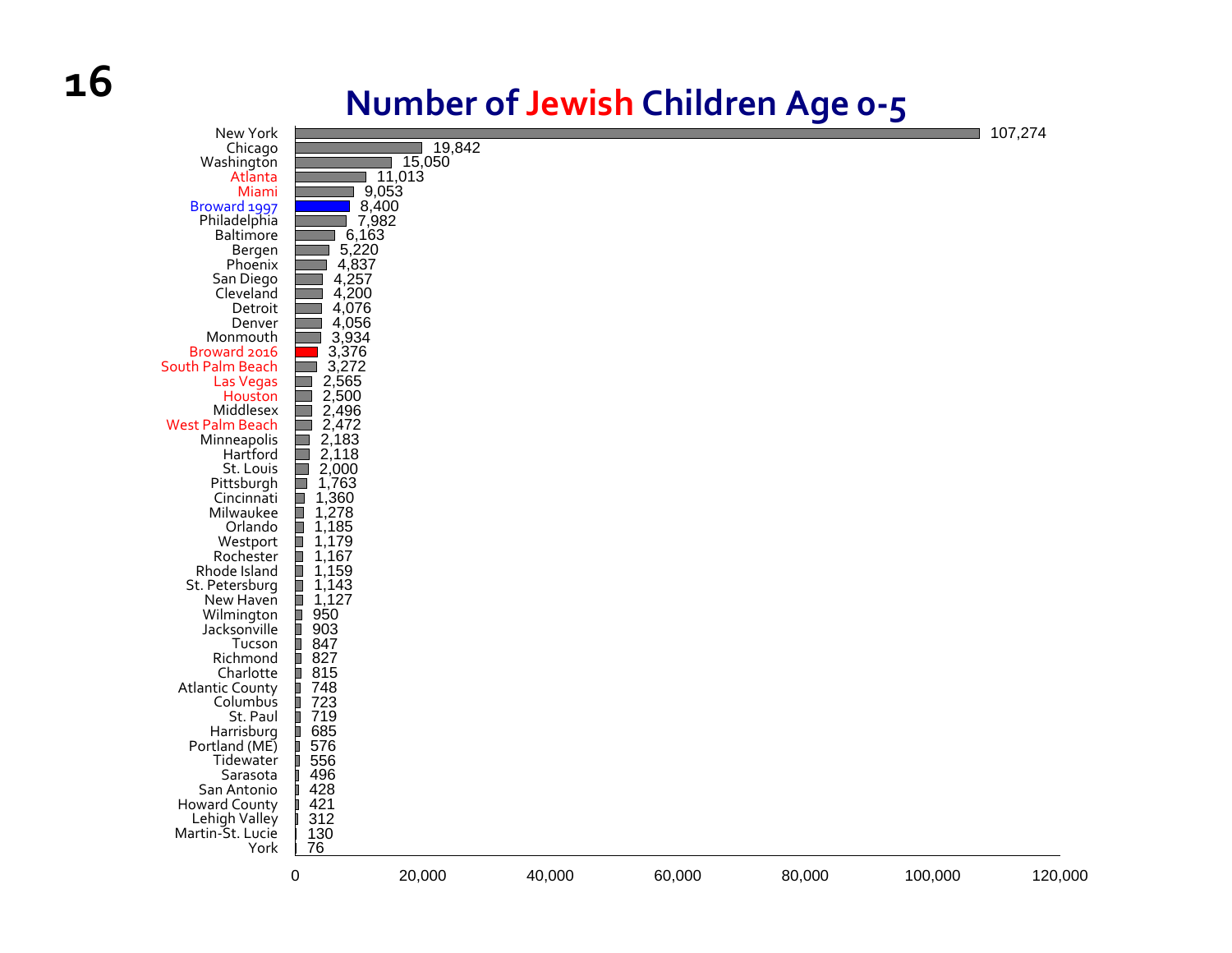## **17 Number of Jewish Children Age 6 ‐12**

| New York<br>Chicago                 |                                                                                                                                                        | 23,344                  |        |        |        |         |         | 125,799 |
|-------------------------------------|--------------------------------------------------------------------------------------------------------------------------------------------------------|-------------------------|--------|--------|--------|---------|---------|---------|
| Washington<br>Philadelphia          |                                                                                                                                                        | $\frac{17,630}{13,830}$ |        |        |        |         |         |         |
| Broward 1997<br>Broward 2016        | 9,342                                                                                                                                                  | 12,720                  |        |        |        |         |         |         |
| Bergen                              | 8,795                                                                                                                                                  |                         |        |        |        |         |         |         |
| Atlanta<br>Miami                    | 8,449                                                                                                                                                  |                         |        |        |        |         |         |         |
| Baltimore<br>Monmouth               | 7,440<br>7,256                                                                                                                                         |                         |        |        |        |         |         |         |
| Detroit                             | $7,081$<br>6,864                                                                                                                                       |                         |        |        |        |         |         |         |
| Cleveland<br>Denver                 | 6,600<br>5,800                                                                                                                                         |                         |        |        |        |         |         |         |
| San Diego                           | 5,180                                                                                                                                                  |                         |        |        |        |         |         |         |
| St. Louis<br>South Palm Beach       | 4,400<br>4,319                                                                                                                                         |                         |        |        |        |         |         |         |
| Phoenix                             | 4,050                                                                                                                                                  |                         |        |        |        |         |         |         |
| Middlesex<br>Pittsburgh             | 3,432<br>3,401                                                                                                                                         |                         |        |        |        |         |         |         |
| <b>West Palm Beach</b>              |                                                                                                                                                        |                         |        |        |        |         |         |         |
| Hartford<br>Las Vegas               | $3,090$<br>$3,030$<br>$2,363$                                                                                                                          |                         |        |        |        |         |         |         |
| Houston                             | 2,300                                                                                                                                                  |                         |        |        |        |         |         |         |
| Minneapolis<br>St. Petersburg       | 2,270<br>$\frac{2,167}{2,001}$<br><b>STATE OF STATE OF STATE OF STATE OF STATE OF STATE OF STATE OF STATE OF STATE OF STATE OF STATE OF STATE OF S</b> |                         |        |        |        |         |         |         |
| Rochester<br>Cincinnati             | 1,970                                                                                                                                                  |                         |        |        |        |         |         |         |
| Milwaukee                           | 1,949                                                                                                                                                  |                         |        |        |        |         |         |         |
| Westport<br>New Haven               | 1,518                                                                                                                                                  |                         |        |        |        |         |         |         |
| Orlando                             | 1,424<br>$\blacksquare$                                                                                                                                |                         |        |        |        |         |         |         |
| Tucson<br>Rhode Island              | 1,204<br>1,196                                                                                                                                         |                         |        |        |        |         |         |         |
| <b>Howard County</b>                | 1,144                                                                                                                                                  |                         |        |        |        |         |         |         |
| Richmond<br>Wilmington              | 1,141<br>П                                                                                                                                             |                         |        |        |        |         |         |         |
| <b>Atlantic County</b><br>Tidewater | $1,092$<br>$1,072$<br>◧                                                                                                                                |                         |        |        |        |         |         |         |
| St. Paul                            | 1,036<br>959                                                                                                                                           |                         |        |        |        |         |         |         |
| Columbus<br>Jacksonville            | $\frac{926}{826}$                                                                                                                                      |                         |        |        |        |         |         |         |
| San Antonio                         |                                                                                                                                                        |                         |        |        |        |         |         |         |
| Portland (ME)<br>Harrisburg         |                                                                                                                                                        |                         |        |        |        |         |         |         |
| Charlotte                           | 783<br>777<br>758<br>660<br>558                                                                                                                        |                         |        |        |        |         |         |         |
| Sarasota<br>Lehigh Valley           | 504                                                                                                                                                    |                         |        |        |        |         |         |         |
| Martin-St. Lucie                    | 240<br>209                                                                                                                                             |                         |        |        |        |         |         |         |
| York                                |                                                                                                                                                        |                         |        |        |        |         |         |         |
|                                     | $\boldsymbol{0}$                                                                                                                                       | 20,000                  | 40,000 | 60,000 | 80,000 | 100,000 | 120,000 |         |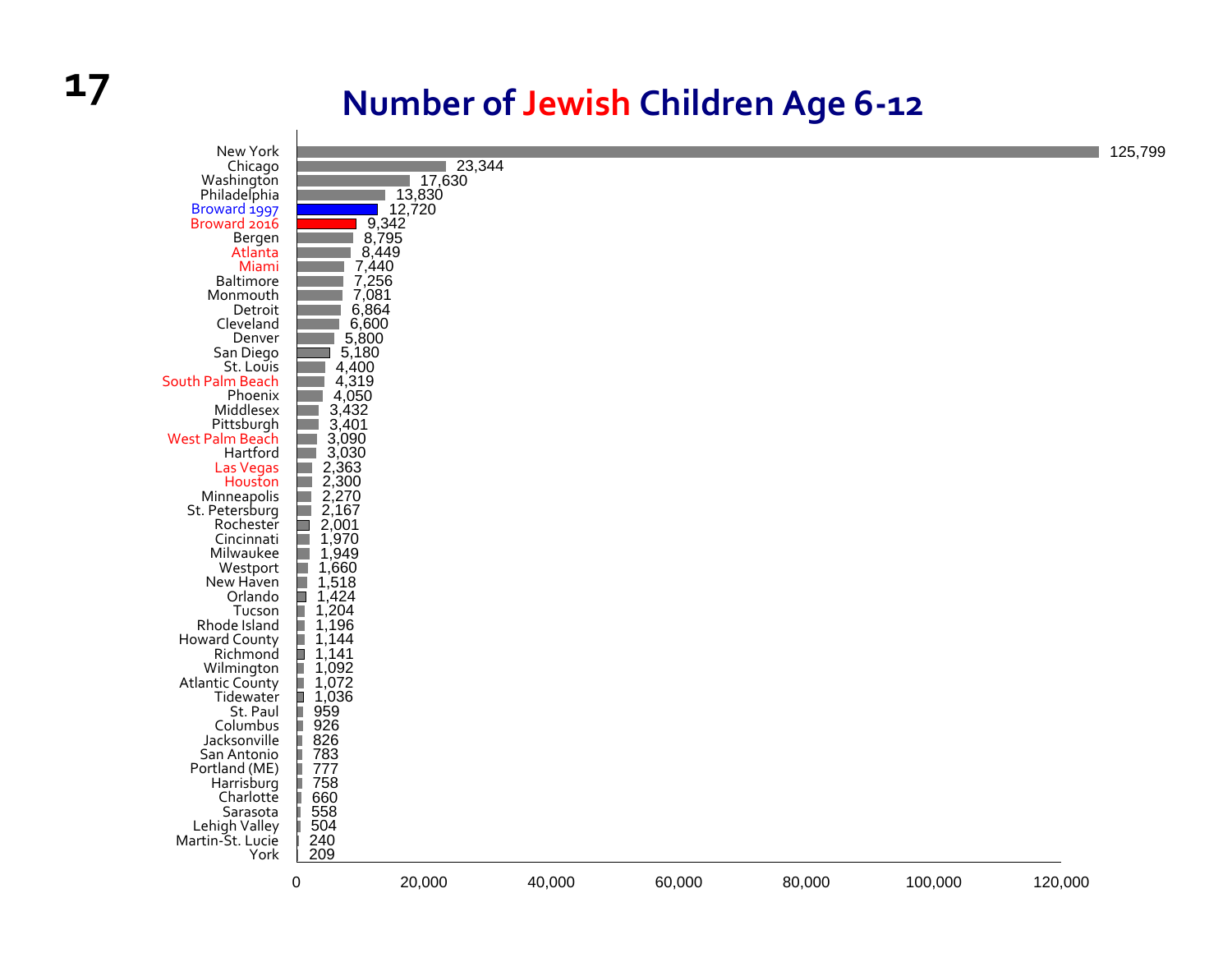#### **Number of Jewish Children Age 13 ‐17**

| New York             |                        |        |        |        |        | 95,586  |         |
|----------------------|------------------------|--------|--------|--------|--------|---------|---------|
| Chicago              |                        | 16,633 |        |        |        |         |         |
| Washington           |                        | 13,975 |        |        |        |         |         |
| Philadelphia         |                        | 11,038 |        |        |        |         |         |
| Broward 1997         | 8,880                  |        |        |        |        |         |         |
| Atlanta              | 8,658                  |        |        |        |        |         |         |
| <b>Baltimore</b>     | 6,809                  |        |        |        |        |         |         |
| Detroit              | 6,078                  |        |        |        |        |         |         |
|                      |                        |        |        |        |        |         |         |
| Broward 2016         | 6,000                  |        |        |        |        |         |         |
| Miami                | 5,850                  |        |        |        |        |         |         |
| Cleveland            | 5,500                  |        |        |        |        |         |         |
| Bergen               | 5,220                  |        |        |        |        |         |         |
| Denver               | 4,032                  |        |        |        |        |         |         |
| San Diego            | 4,024                  |        |        |        |        |         |         |
| Monmouth             | 4,000                  |        |        |        |        |         |         |
| Phoenix              | 3,481                  |        |        |        |        |         |         |
| South Palm Beach     | 3,403                  |        |        |        |        |         |         |
| St. Louis            | 2,800                  |        |        |        |        |         |         |
| Pittsburgh           | 2,468                  |        |        |        |        |         |         |
| Middlesex            | 2,444                  |        |        |        |        |         |         |
| West Palm Beach      |                        |        |        |        |        |         |         |
| Houston              | 2,348<br>2,200         |        |        |        |        |         |         |
| Minneapolis          | 2,095<br>$\mathcal{L}$ |        |        |        |        |         |         |
| Cincinnati           | 2,016<br>a.            |        |        |        |        |         |         |
| Hartford             |                        |        |        |        |        |         |         |
|                      | 1,955<br>$\Box$        |        |        |        |        |         |         |
| New Haven            | 口<br>1,633             |        |        |        |        |         |         |
| <b>Las Vegas</b>     | 1,485<br>$\Box$        |        |        |        |        |         |         |
| Orlando              | 1,450<br>П             |        |        |        |        |         |         |
| Milwaukee            | 1,341<br>Π             |        |        |        |        |         |         |
| <b>Howard County</b> | B<br>1,211             |        |        |        |        |         |         |
| Atlantic County      | 1,112                  |        |        |        |        |         |         |
| Rochester            | 1,084                  |        |        |        |        |         |         |
| St. Paul             | 1,068                  |        |        |        |        |         |         |
| St. Petersburg       | 1,048                  |        |        |        |        |         |         |
| Tucson               | 1,026                  |        |        |        |        |         |         |
| Tidewater            | 916                    |        |        |        |        |         |         |
| Columbus             | 899                    |        |        |        |        |         |         |
| Rhode Island         | 865                    |        |        |        |        |         |         |
| Richmond             | 811                    |        |        |        |        |         |         |
| Jacksonville         | 774                    |        |        |        |        |         |         |
| Westport             | 756                    |        |        |        |        |         |         |
| Wilmington           | 728                    |        |        |        |        |         |         |
| Portland (ME)        | ∎<br>635               |        |        |        |        |         |         |
| San Antonio          | 573<br>П               |        |        |        |        |         |         |
| Sarasota             |                        |        |        |        |        |         |         |
|                      | 465                    |        |        |        |        |         |         |
| Lehigh Valley        | 464                    |        |        |        |        |         |         |
| Charlotte            | 450                    |        |        |        |        |         |         |
| Harrisburg           | 430                    |        |        |        |        |         |         |
| Martin-St. Lucie     | 150                    |        |        |        |        |         |         |
| York                 | 133                    |        |        |        |        |         |         |
|                      | 0                      | 20,000 | 40,000 | 60,000 | 80,000 | 100,000 | 120,000 |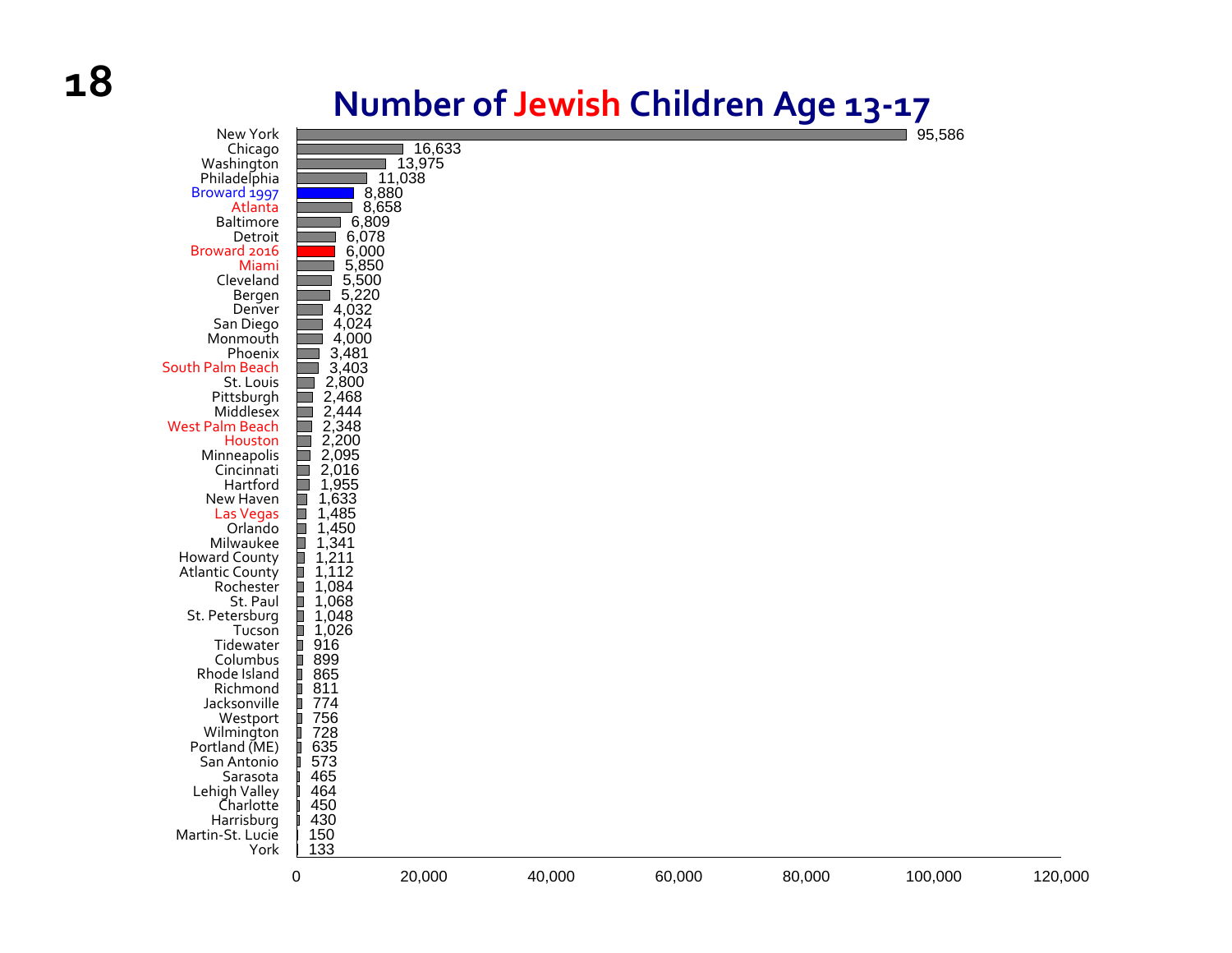# **19 Number of Jewish Children Age 0 ‐17**

328,659

|                                                                                                                                                                                                             | 0                                                                                                                                | 100,000 | 200,000 | 300,000 |         |
|-------------------------------------------------------------------------------------------------------------------------------------------------------------------------------------------------------------|----------------------------------------------------------------------------------------------------------------------------------|---------|---------|---------|---------|
| <b>Howard County</b><br>Wilmington<br>St. Paul<br>Columbus<br>Tidewater<br>Jacksonville<br>Portland (ME)<br>Charlotte<br>Harrisburg<br>San Antonio<br>Sarasota<br>Lehigh Valley<br>Martin-St. Lucie<br>York | 2,776<br>2,770<br>2,746<br>2,548<br>П<br>2,508<br>2,503<br>П<br>1,988<br>1,988<br>1,873<br>1,784<br>1,519<br>1,280<br>520<br>418 |         |         |         | 400,000 |
| Orlando<br>Westport<br>Rhode Island<br>Tucson<br><b>Atlantic County</b><br>Richmond                                                                                                                         | E<br>3,595<br>I<br>$3,220$<br>$3,077$<br>$2,932$<br>$2,779$<br>I                                                                 |         |         |         |         |
| <b>Las Vegas</b><br>Cincinnati<br>Milwaukee<br>St. Petersburg<br>New Haven<br>Rochester                                                                                                                     | 6,413<br>5,346<br>E<br>4,568<br>4,358<br>O<br>$4,278$<br>$4,252$<br>$4,059$<br>⊔<br>◨                                            |         |         |         |         |
| Pittsburgh<br>Hartford<br>Houston<br>Minneapolis                                                                                                                                                            | 7,632<br>7,103<br>7,000<br>6,548<br><b>College</b>                                                                               |         |         |         |         |
| Middlesex<br><b>West Palm Beach</b>                                                                                                                                                                         | 8,372<br>7,910                                                                                                                   |         |         |         |         |
| South Palm Beach<br>St. Louis                                                                                                                                                                               | 10,994<br>9,200                                                                                                                  |         |         |         |         |
| San Diego<br>Phoenix                                                                                                                                                                                        | 13,461<br>12,368                                                                                                                 |         |         |         |         |
| Monmouth<br>Denver                                                                                                                                                                                          | 15,015<br>13,888                                                                                                                 |         |         |         |         |
| Detroit<br>Cleveland                                                                                                                                                                                        | 17,018<br>16,300                                                                                                                 |         |         |         |         |
| Bergen<br>Broward 2016                                                                                                                                                                                      | 19,235<br>18,700                                                                                                                 |         |         |         |         |
| Miami<br><b>Baltimore</b>                                                                                                                                                                                   | 22,343<br>20,228                                                                                                                 |         |         |         |         |
| Broward 1997<br>Atlanta                                                                                                                                                                                     | 30,000<br>28,120                                                                                                                 |         |         |         |         |
| Philadelphia                                                                                                                                                                                                | 32,850                                                                                                                           |         |         |         |         |
| Washington<br>San Francisco                                                                                                                                                                                 | 46,655<br>35,227                                                                                                                 |         |         |         |         |
| Chicago                                                                                                                                                                                                     |                                                                                                                                  | 59,819  |         |         |         |
| New York                                                                                                                                                                                                    |                                                                                                                                  |         |         |         | 328,659 |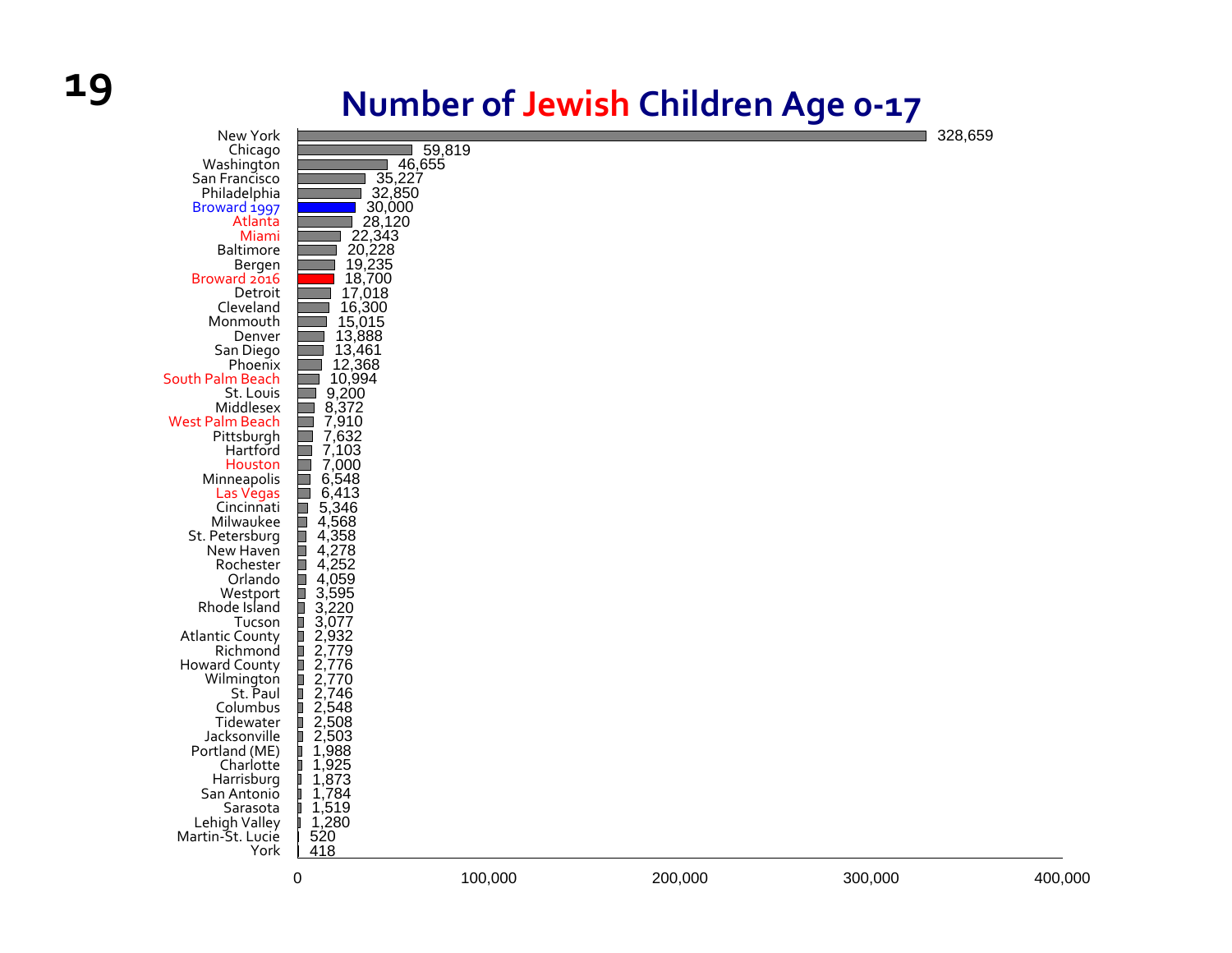#### **Age Distribution by Geographic Area**

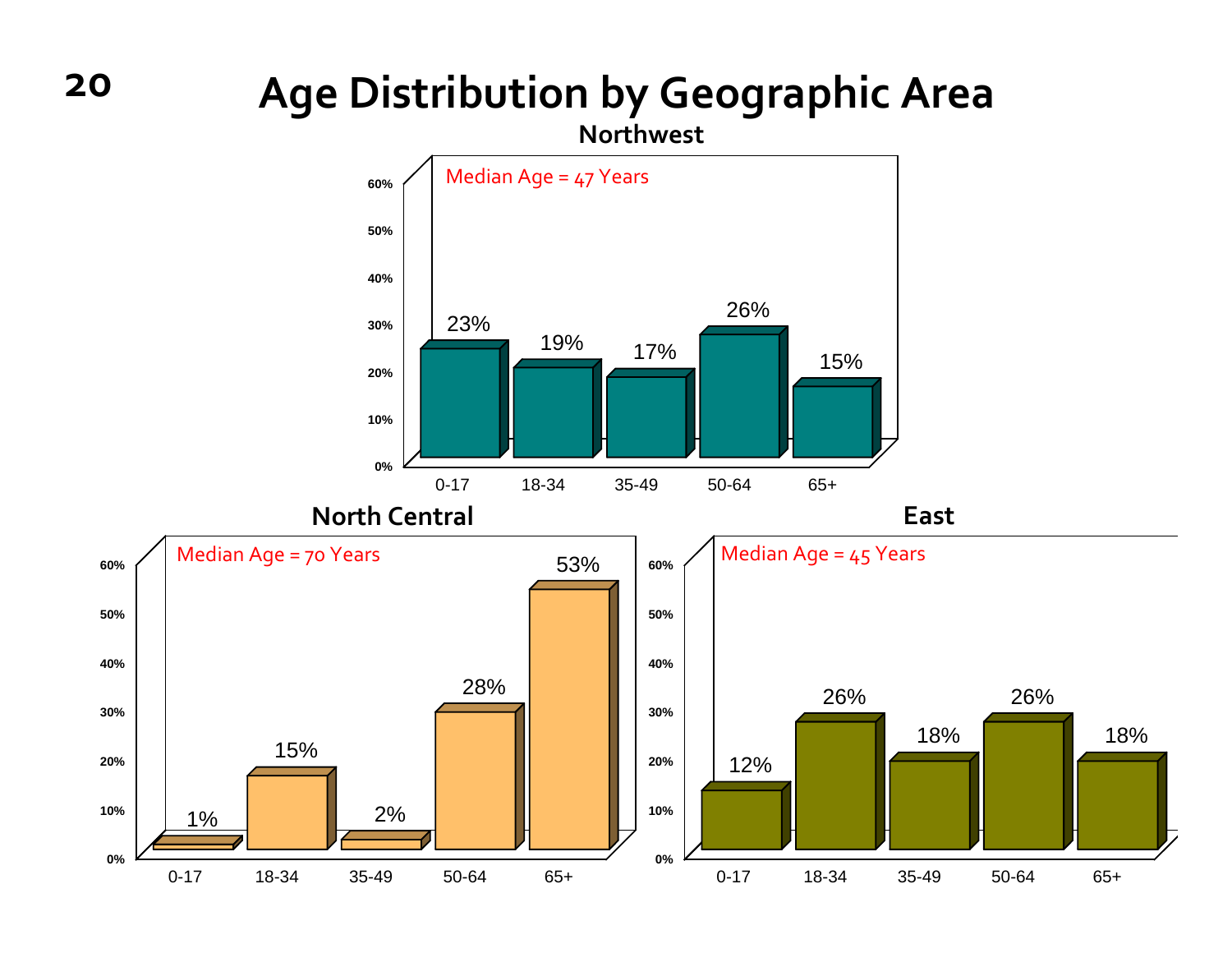#### **Age Distribution by Geographic Area**

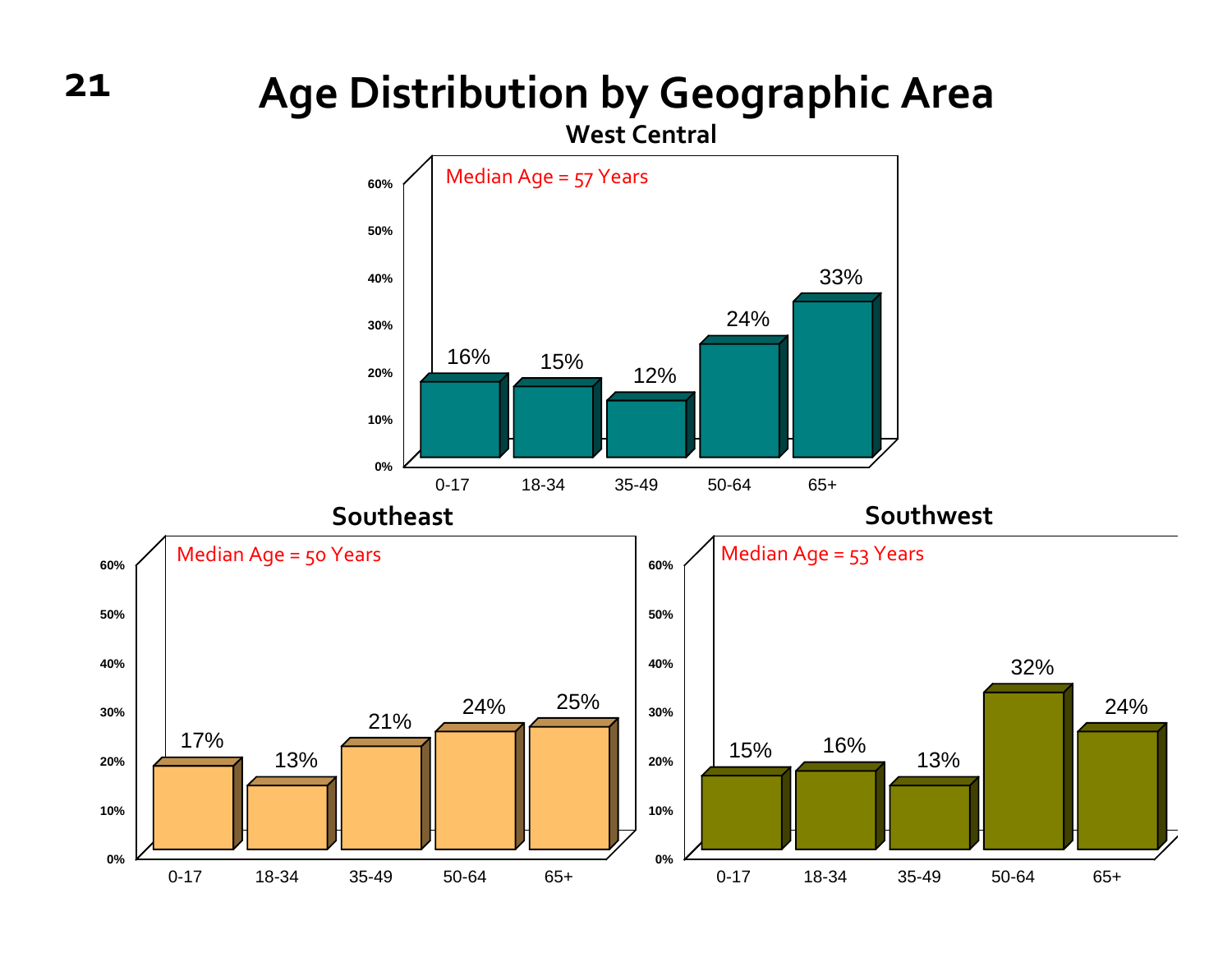# **Where Do the Children Live?**

Age <sup>0</sup>‐<sup>17</sup> (27,500 Children in Jewish Households)

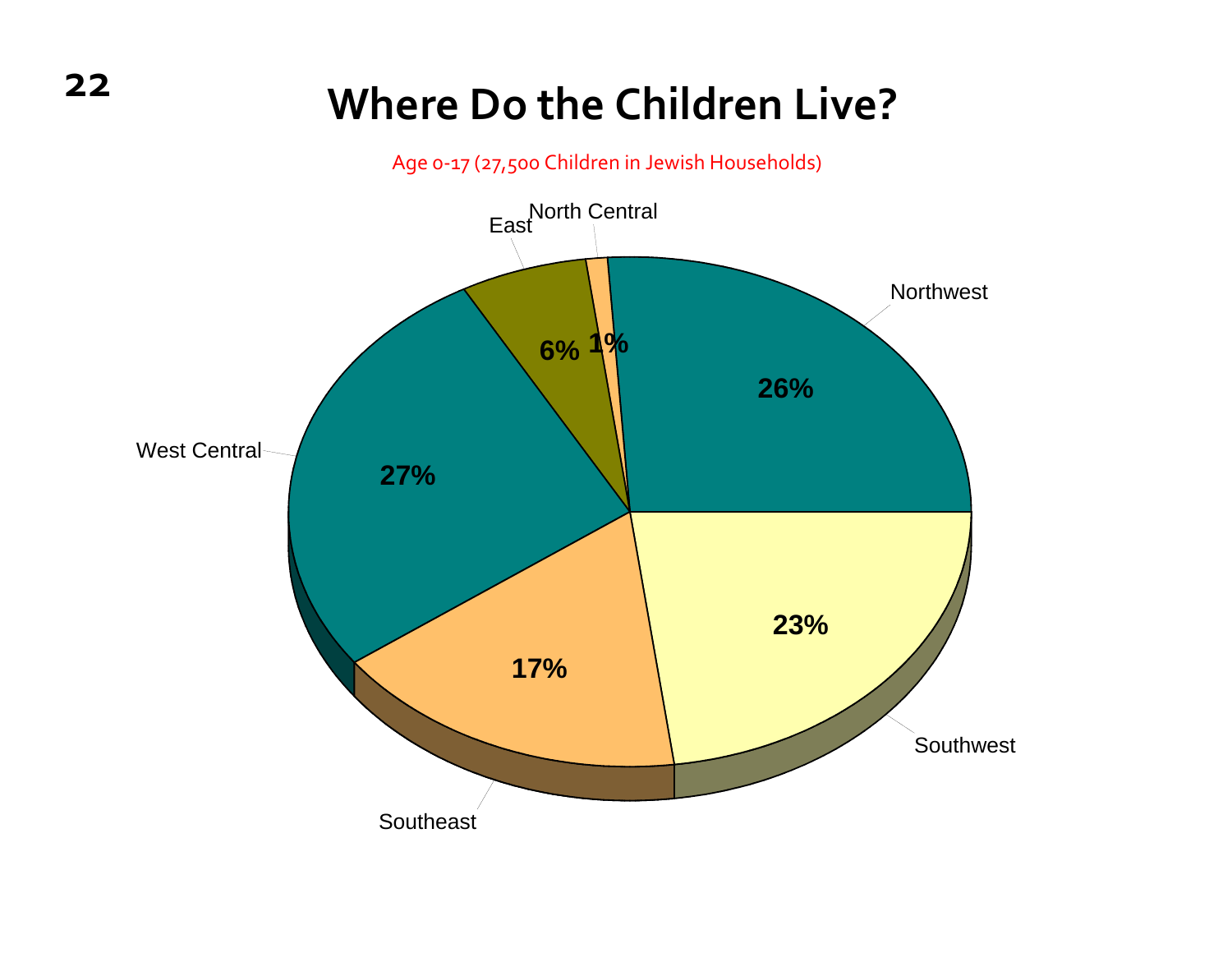# **Where Do Older Adults Live?**

Age 65 and Over (46,300 persons)

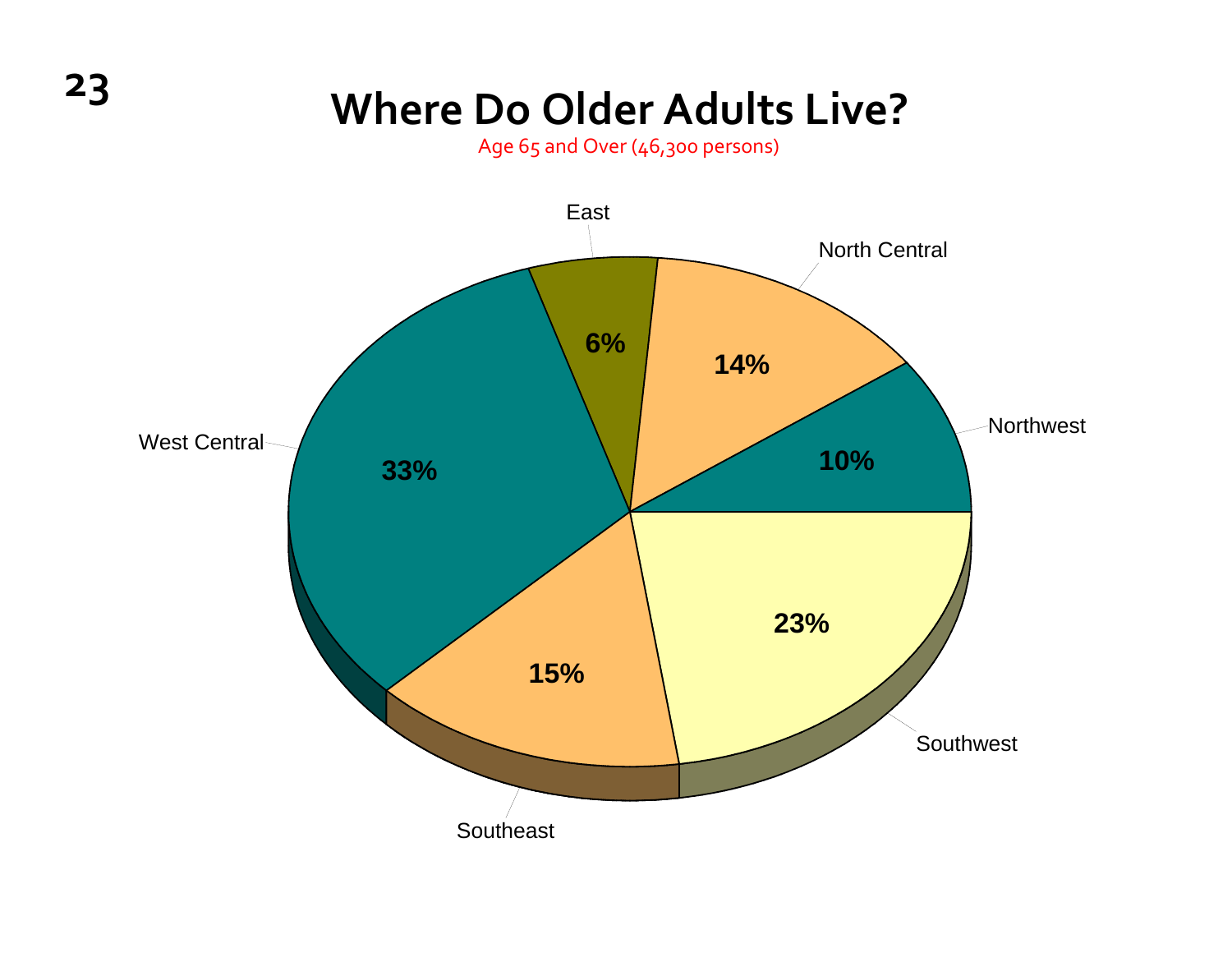# **<sup>24</sup> Age Distribution by Synagogue Membership**

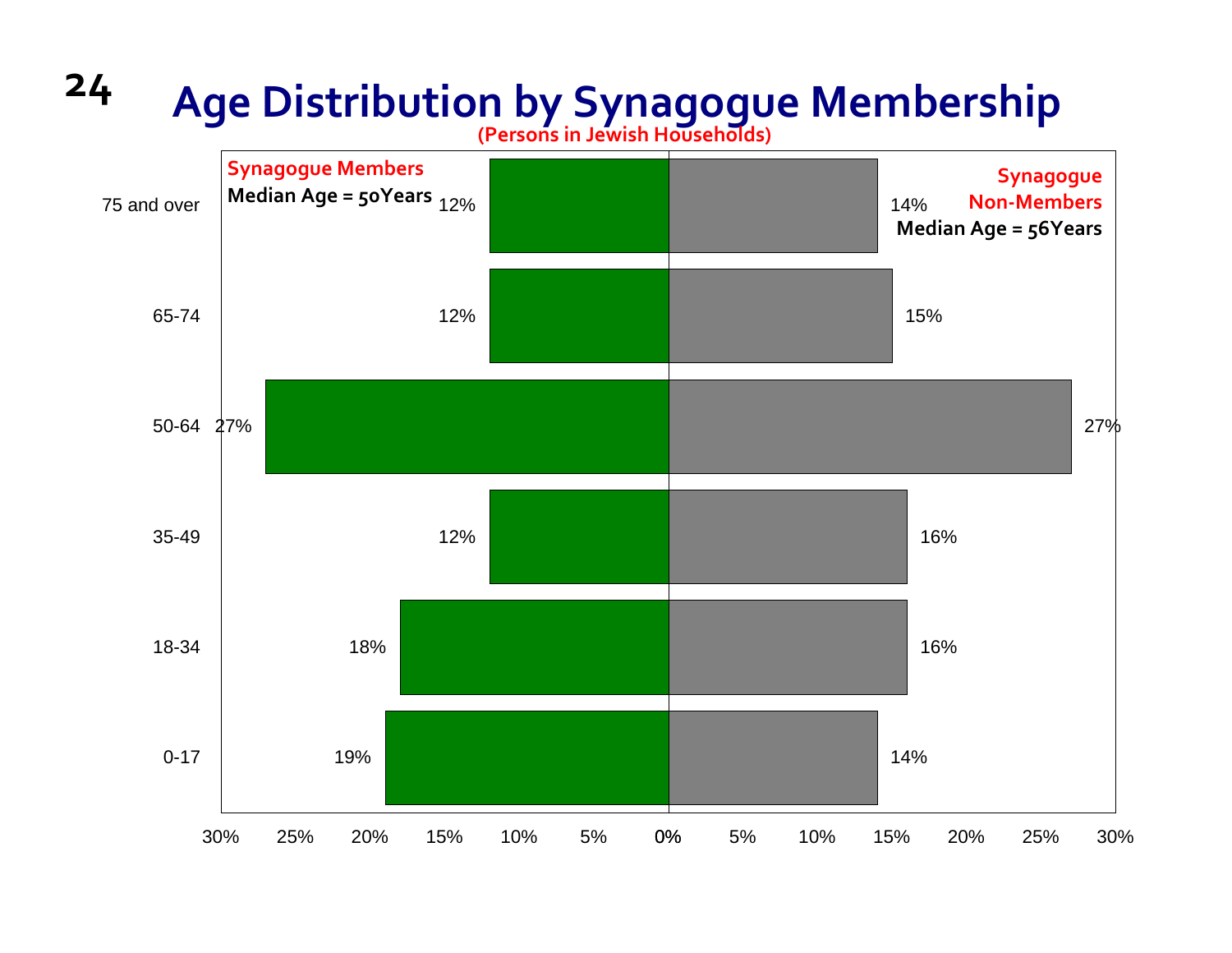# **<sup>25</sup> Age Distribution by Chabad Attendance**

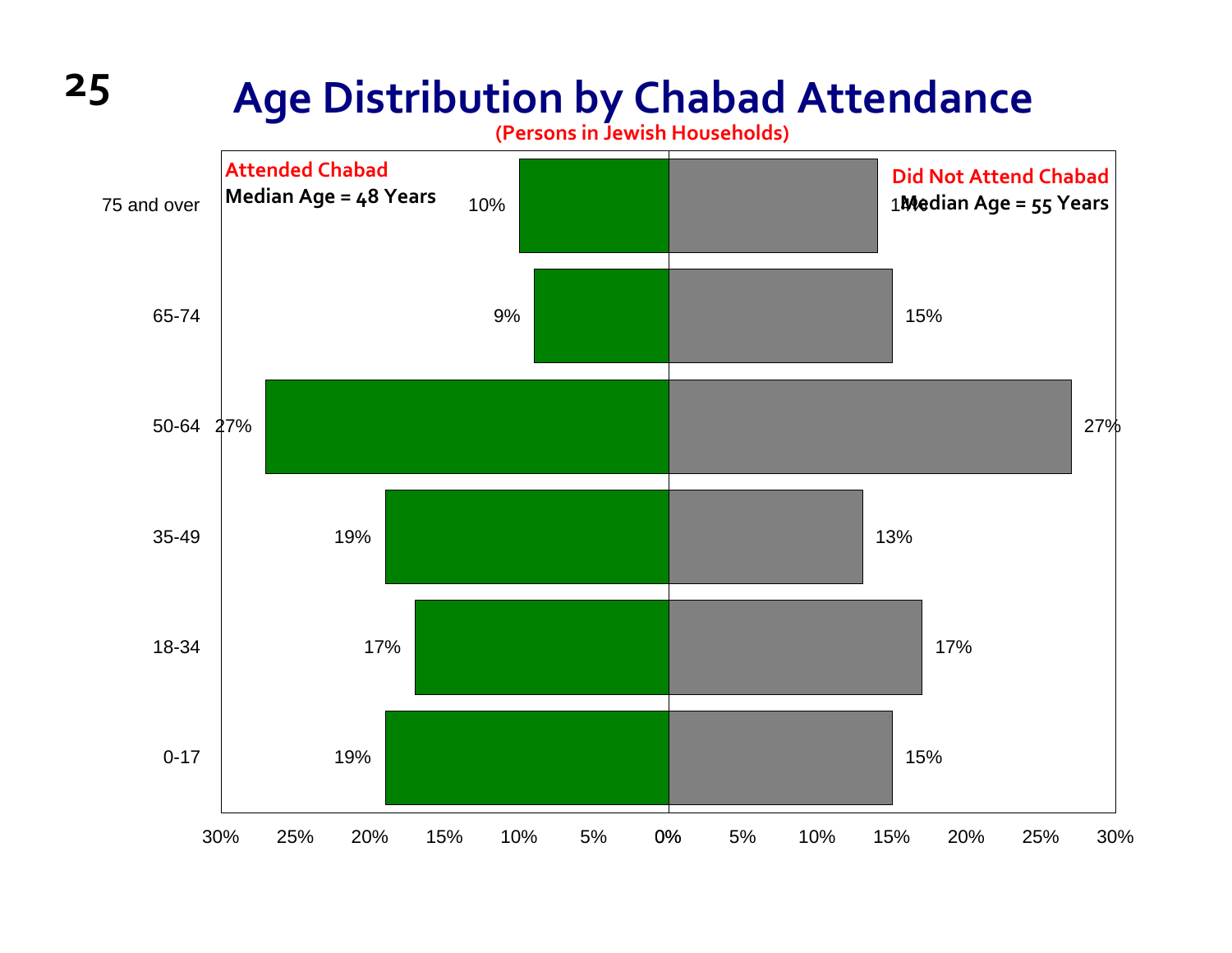# **Age Distribution by JCC Membership**

**(Persons in Jewish Households)**

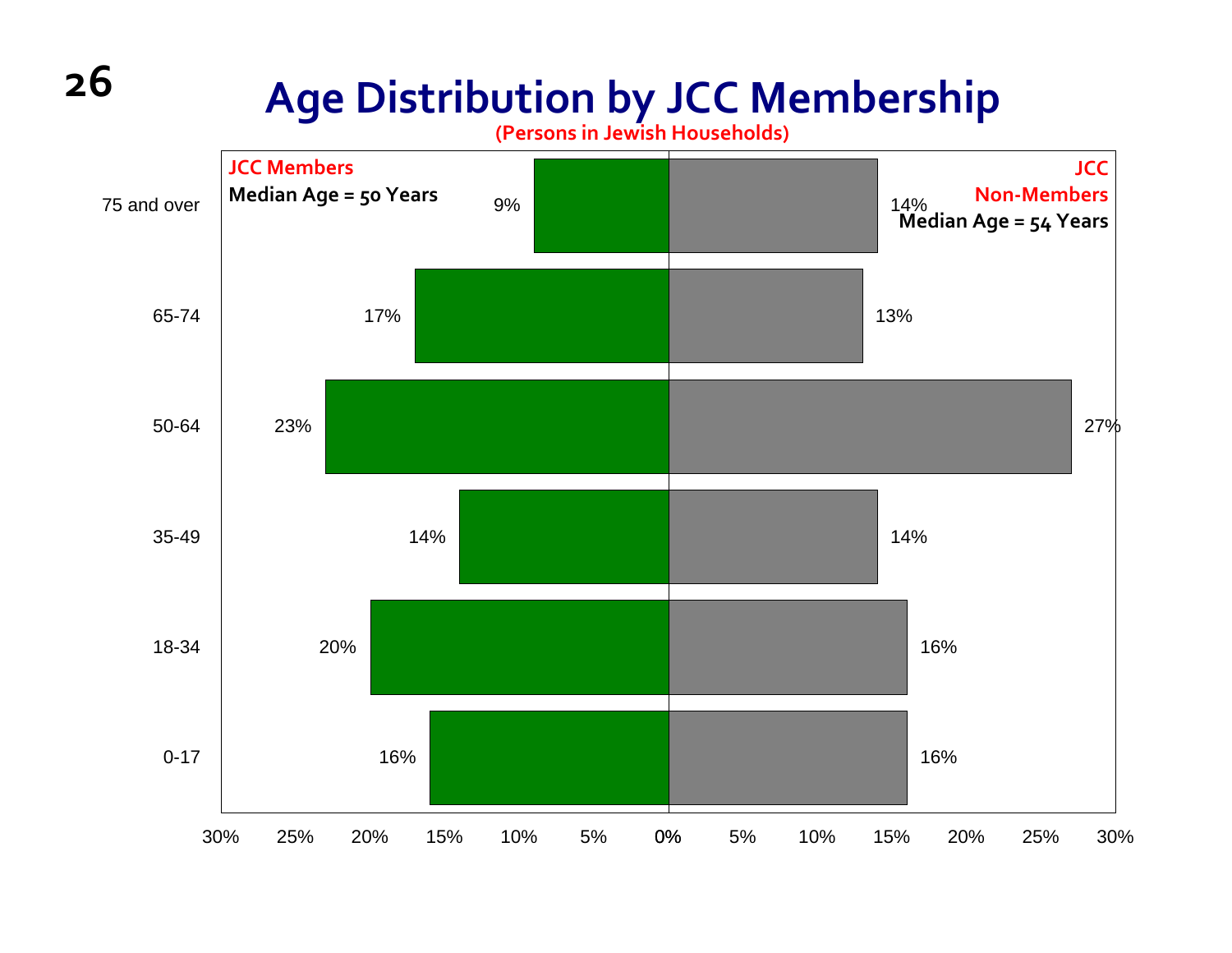# **27Age Distribution by Jewish Organization Membership**

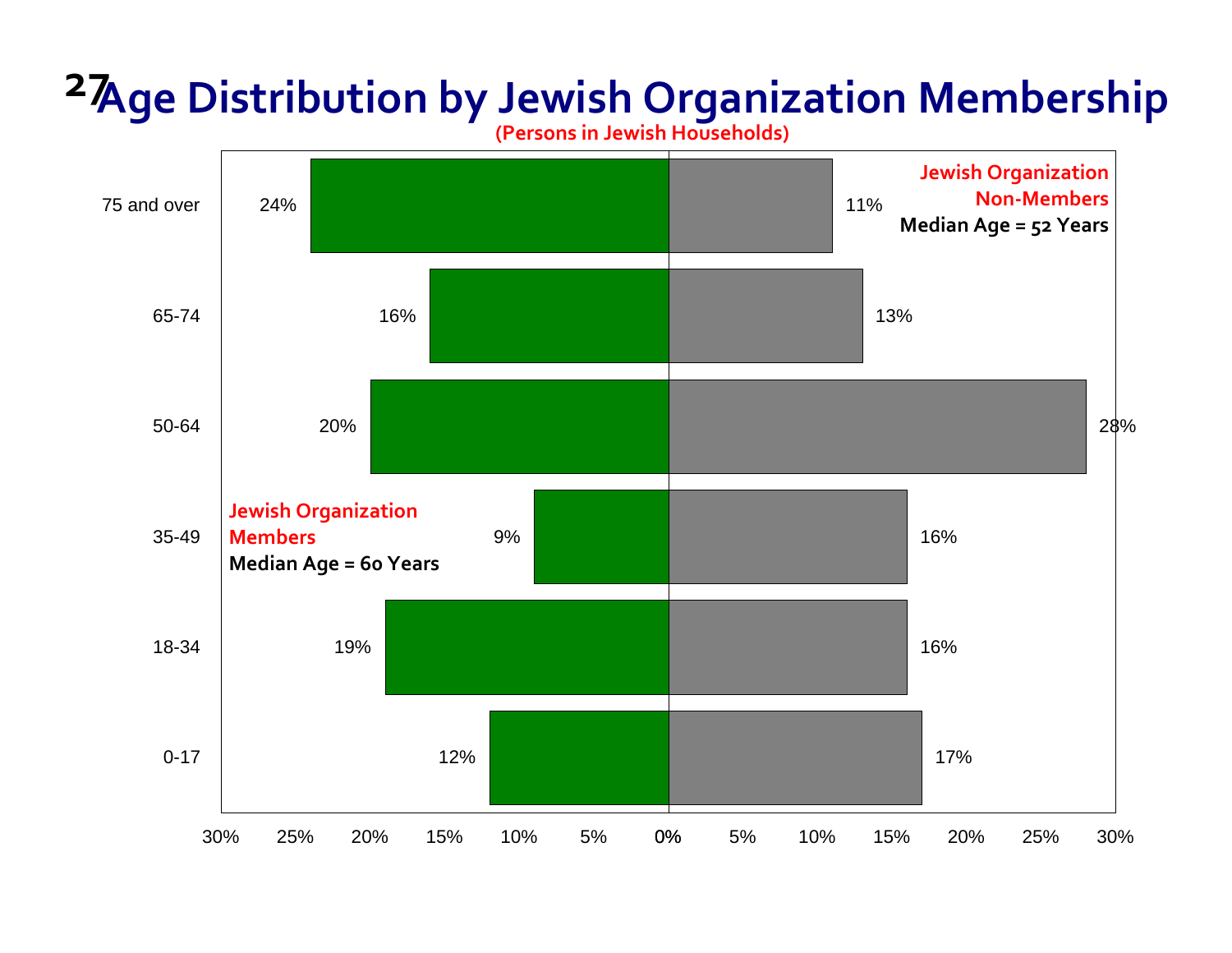#### **Household Size**

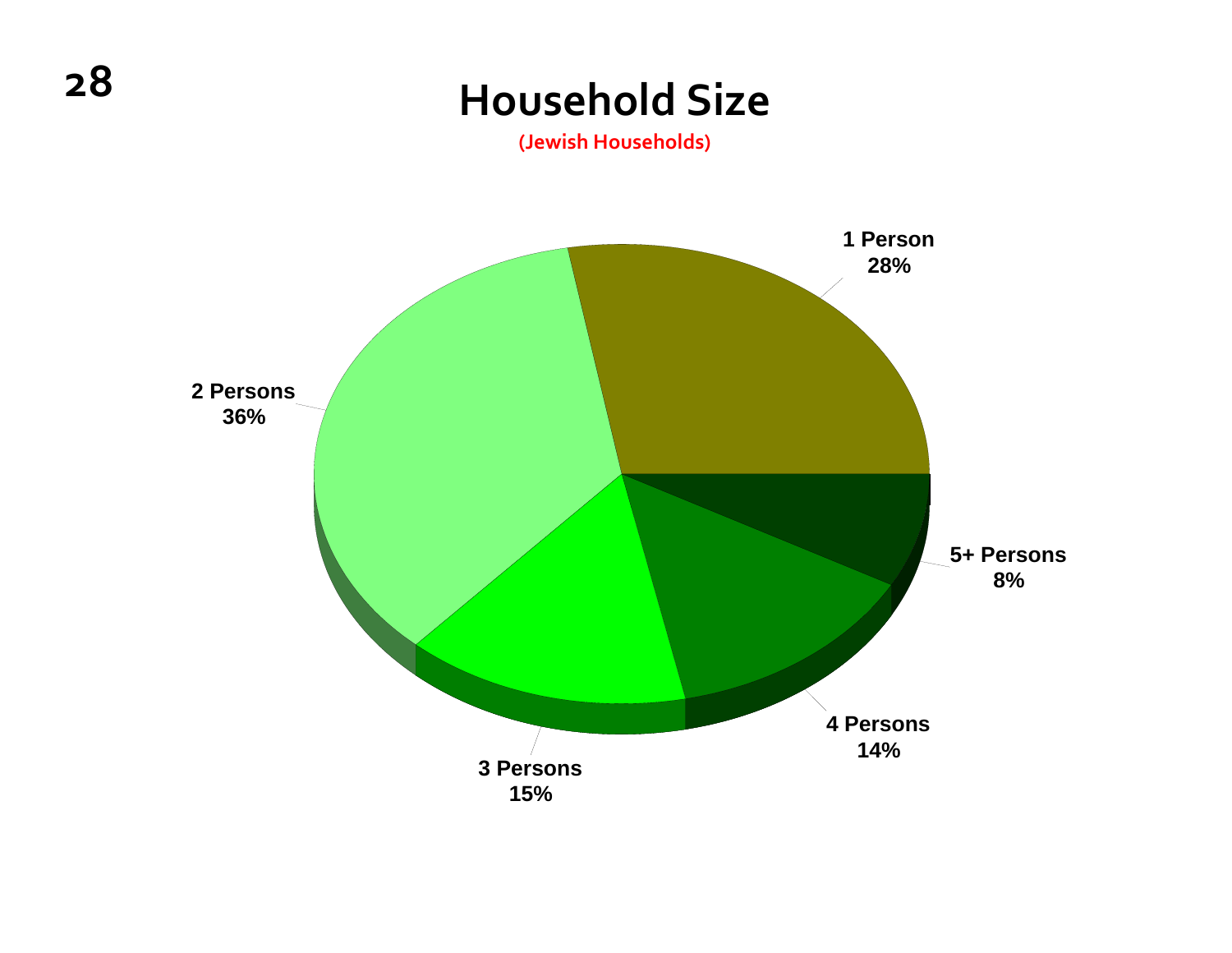#### **29 Average Household Size**

**(Jewish Households)**



(persons per household)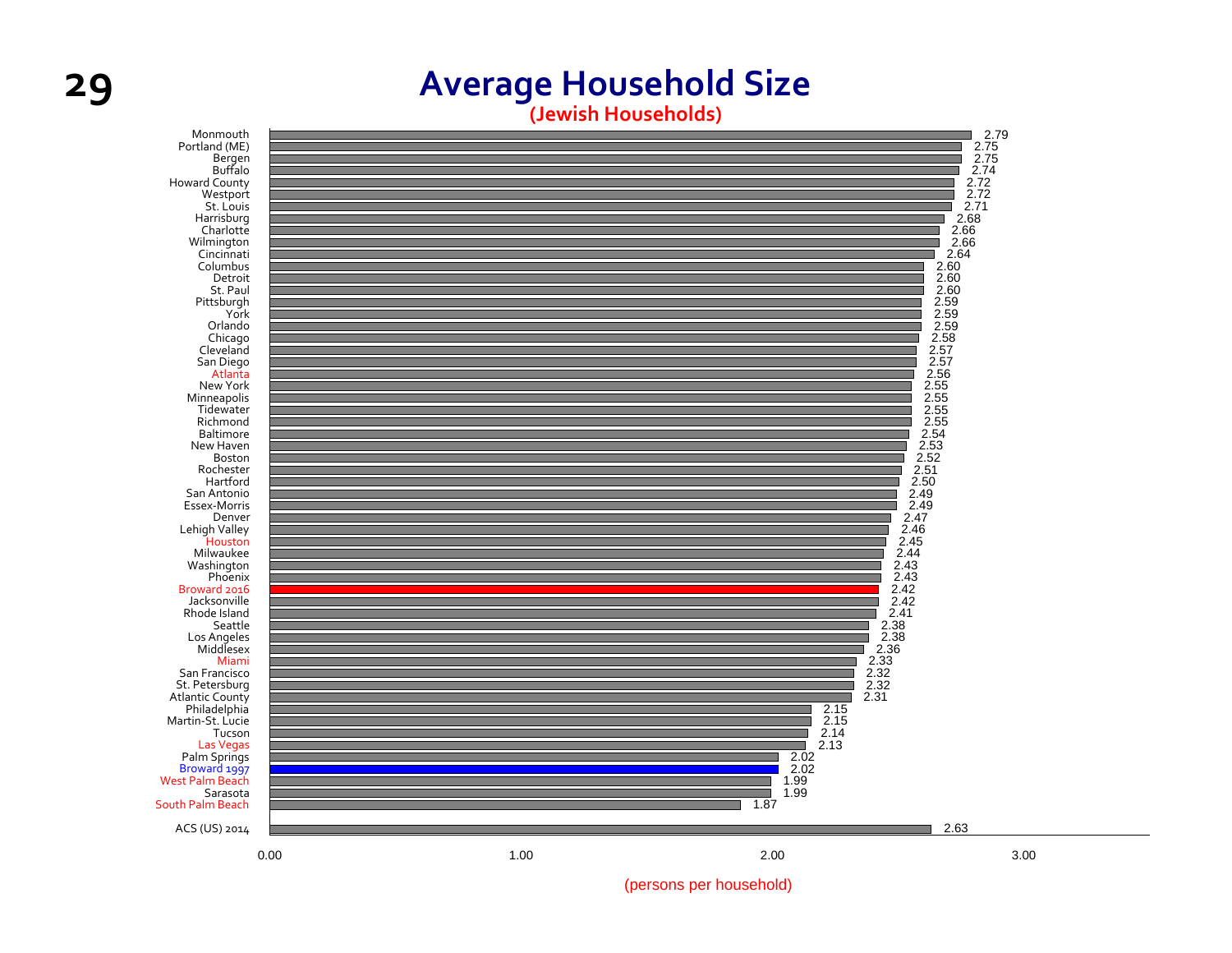# **<sup>30</sup> Average Household Size**

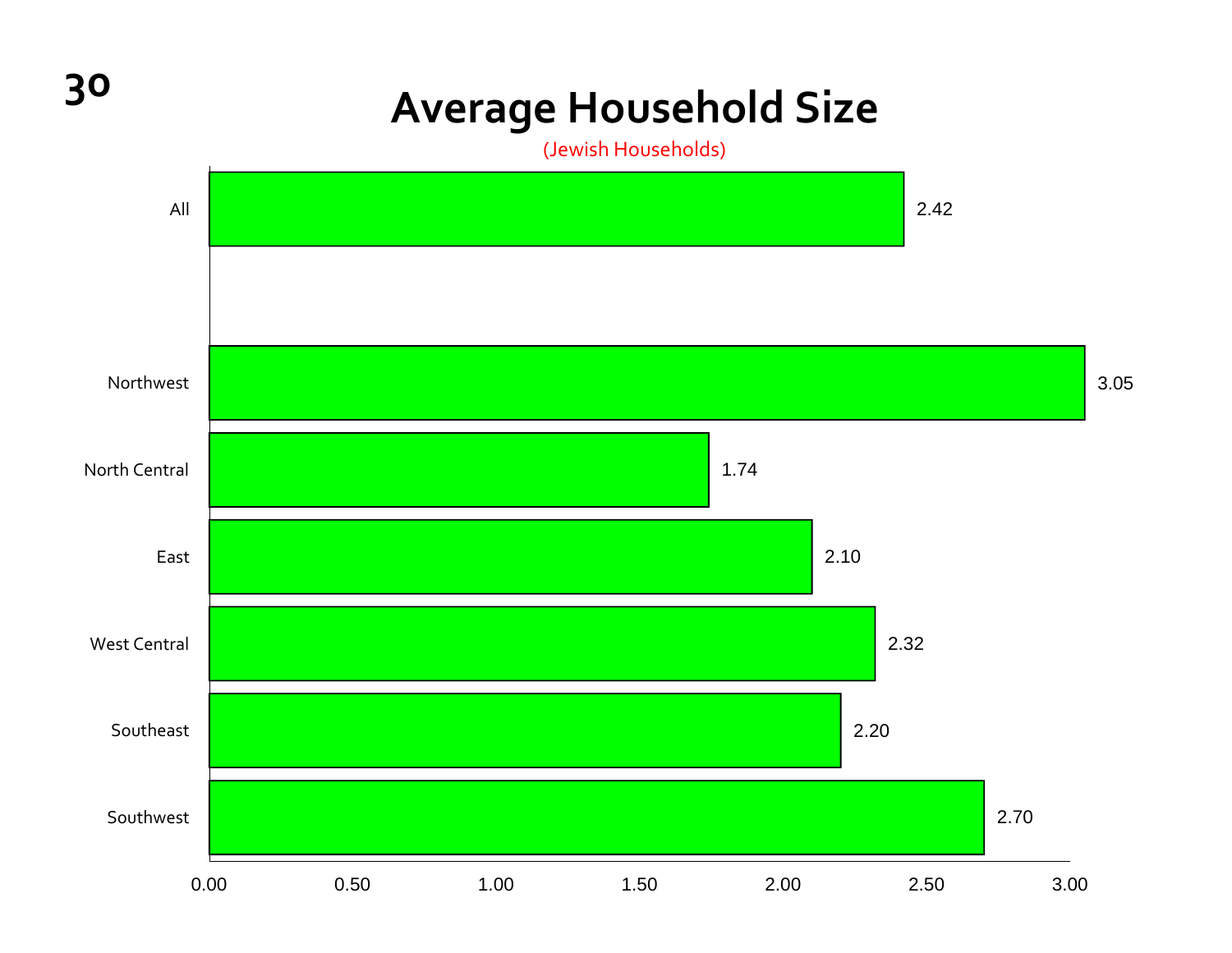## **<sup>31</sup> Average Household Size**

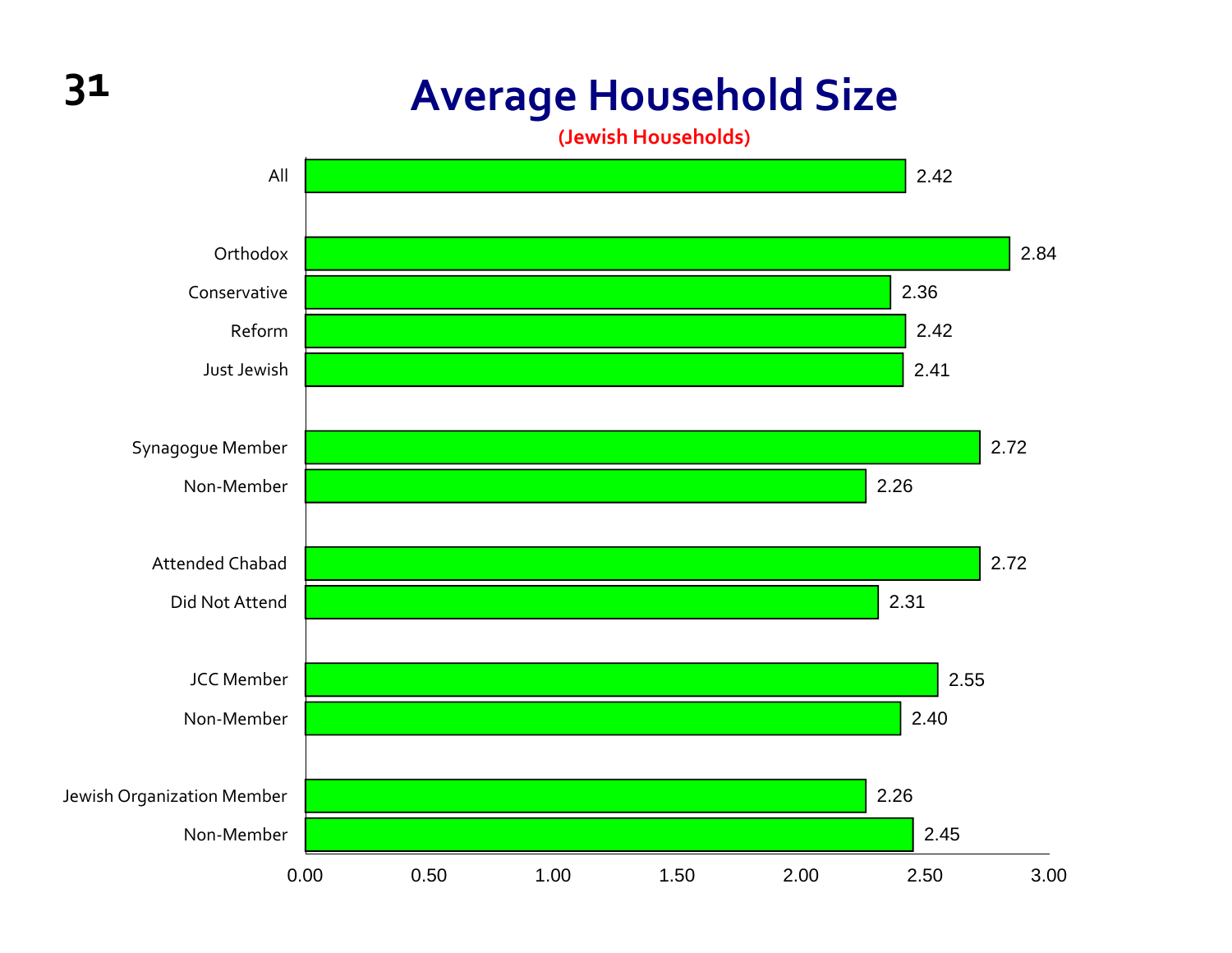#### **32 One ‐Person Households**

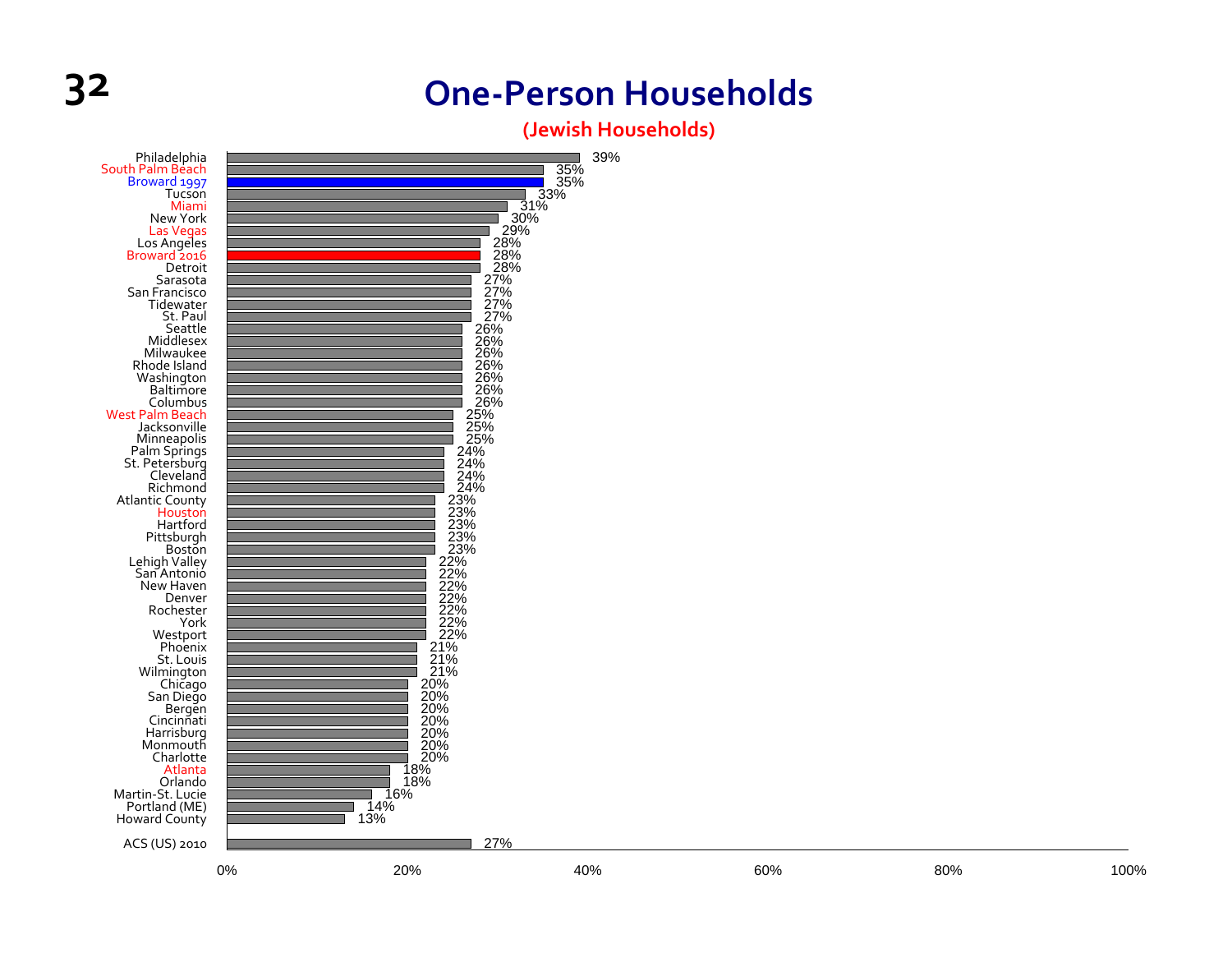## **33 Households with Four or More Persons**

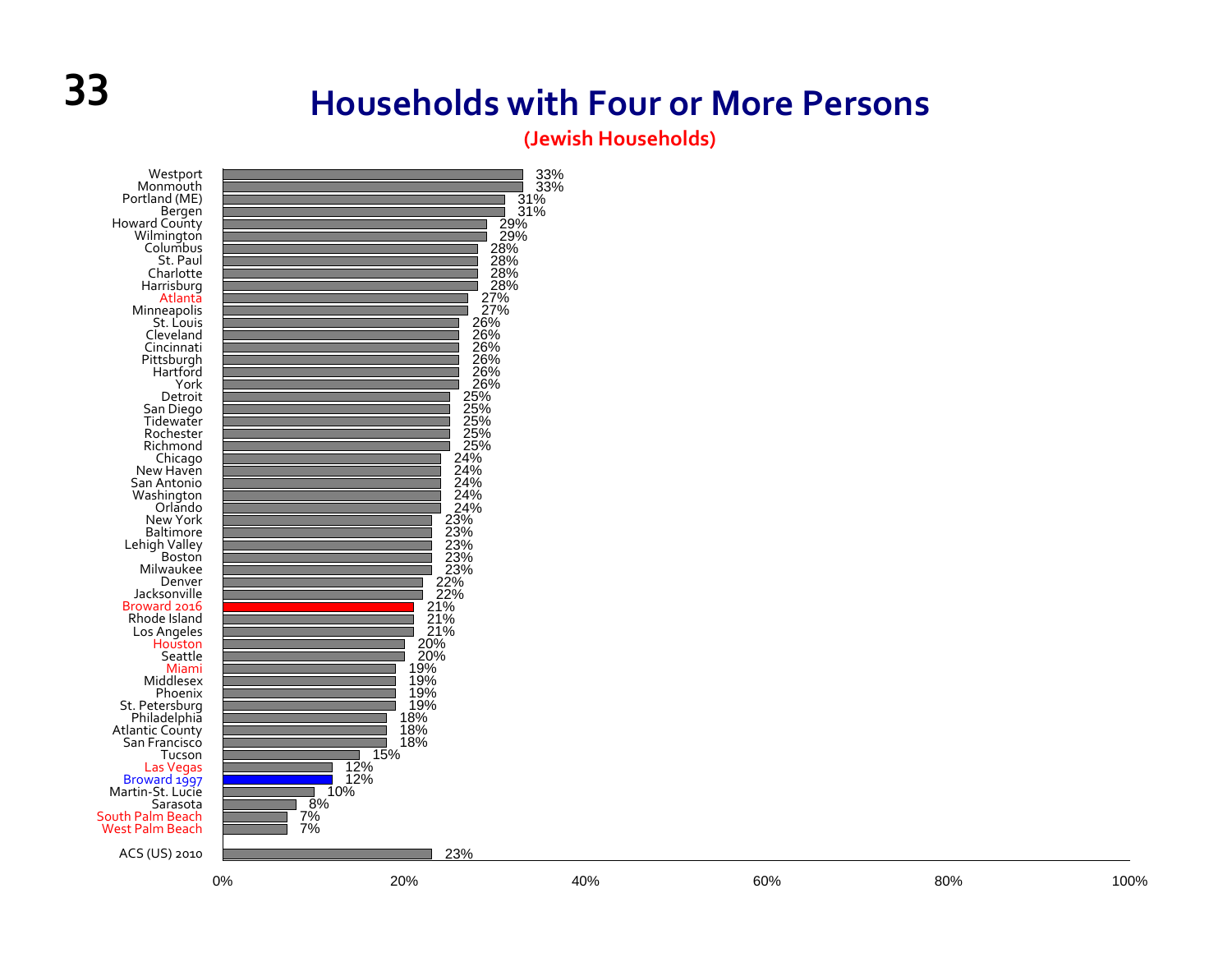# **<sup>34</sup> Household Structure**

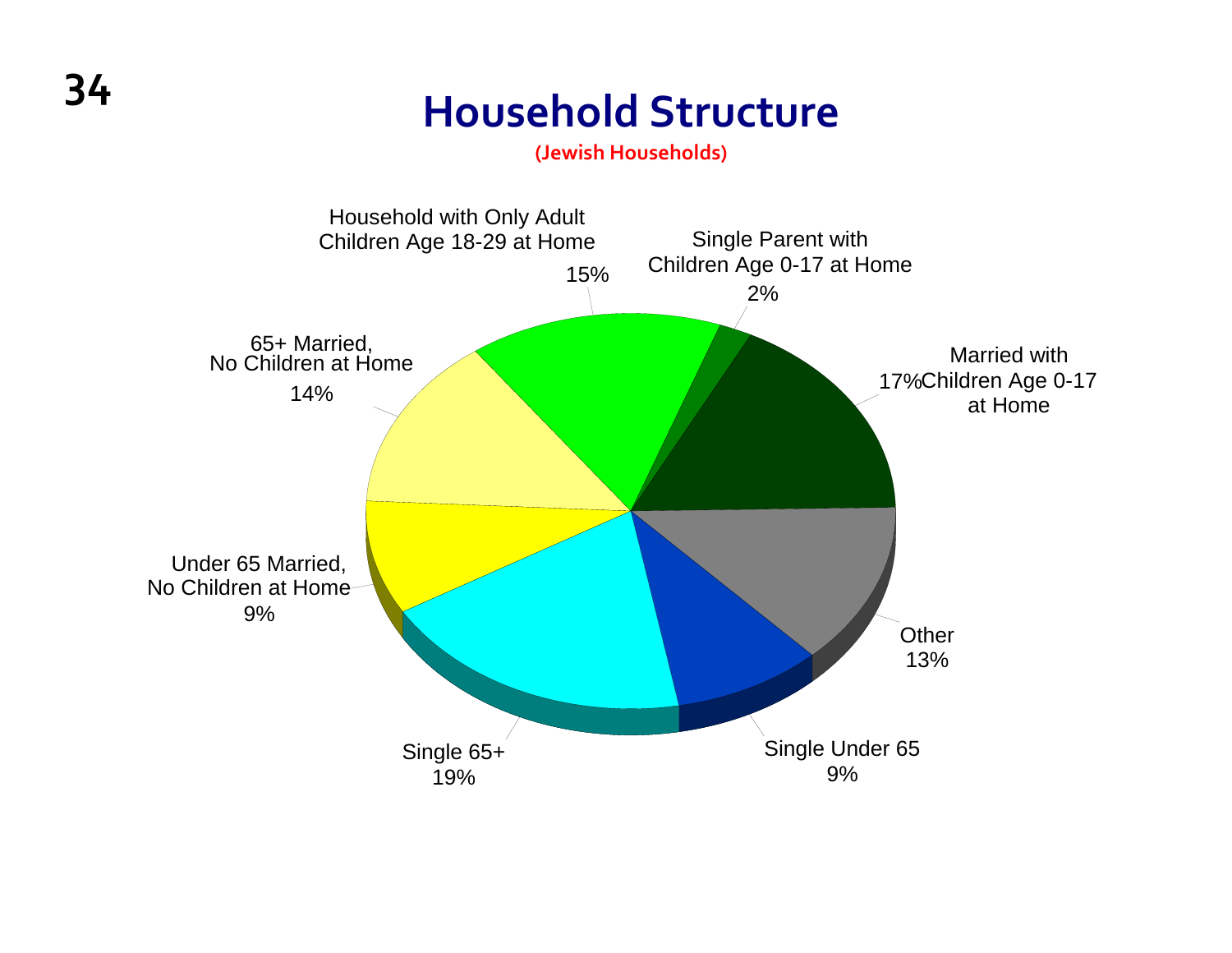# **35 Number of Jewish Households**

(Rounded to Nearest 100)

- 72,000 Jewish households )
- 14,800 households with children age 0-17 at home (being raised Jewish, par<sup>t</sup> Jewish, or not Jewish)
- 20,000 single person households )
- 13,500 single person households age 65 and over
- 7,100 single female households age <sup>75</sup> and over  $\bullet$
- $\bullet$  17,000 married households with no children at home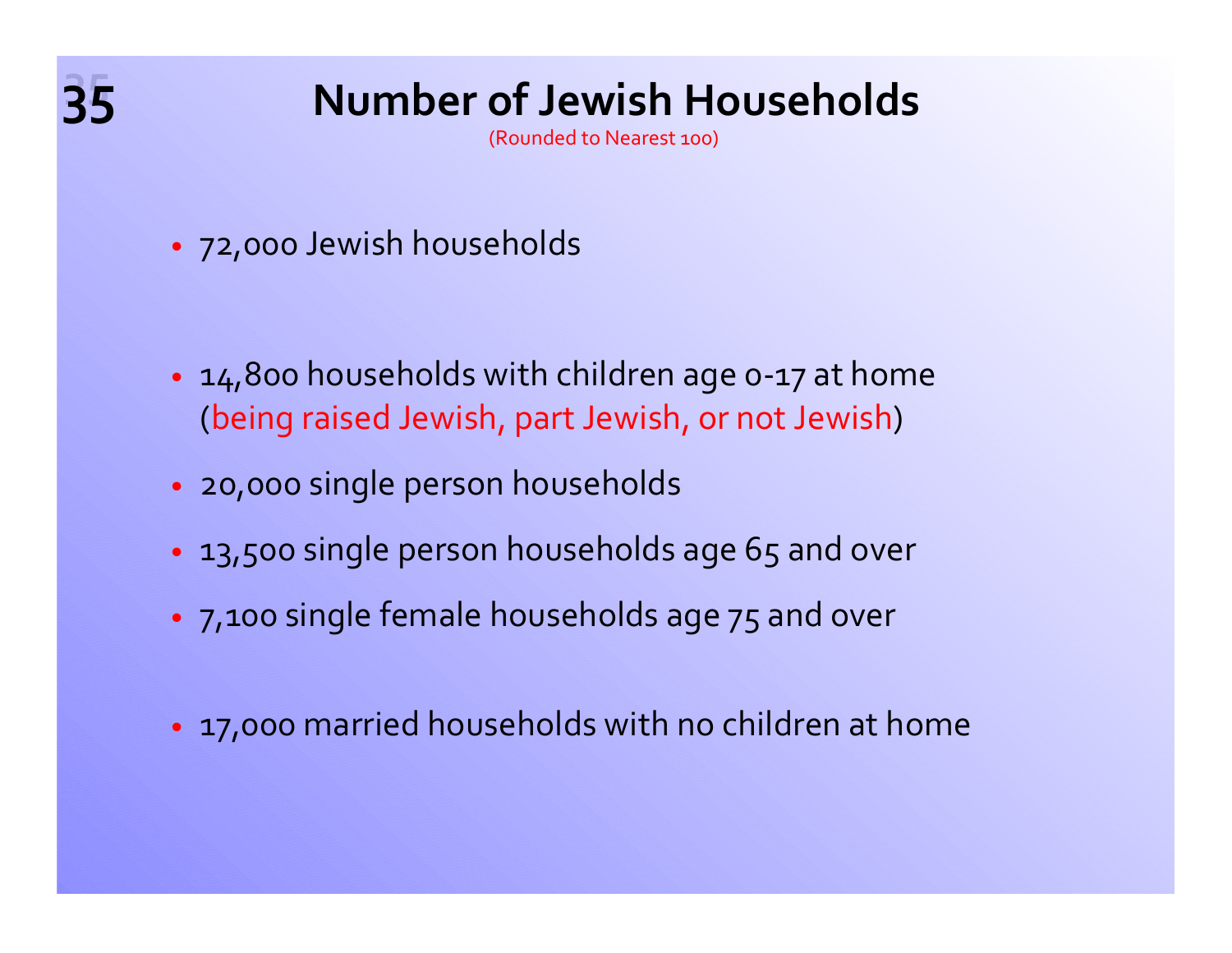# **36 Married Households with Children**

#### **Age 0 ‐17 at Home**

**(Jewish Households)**



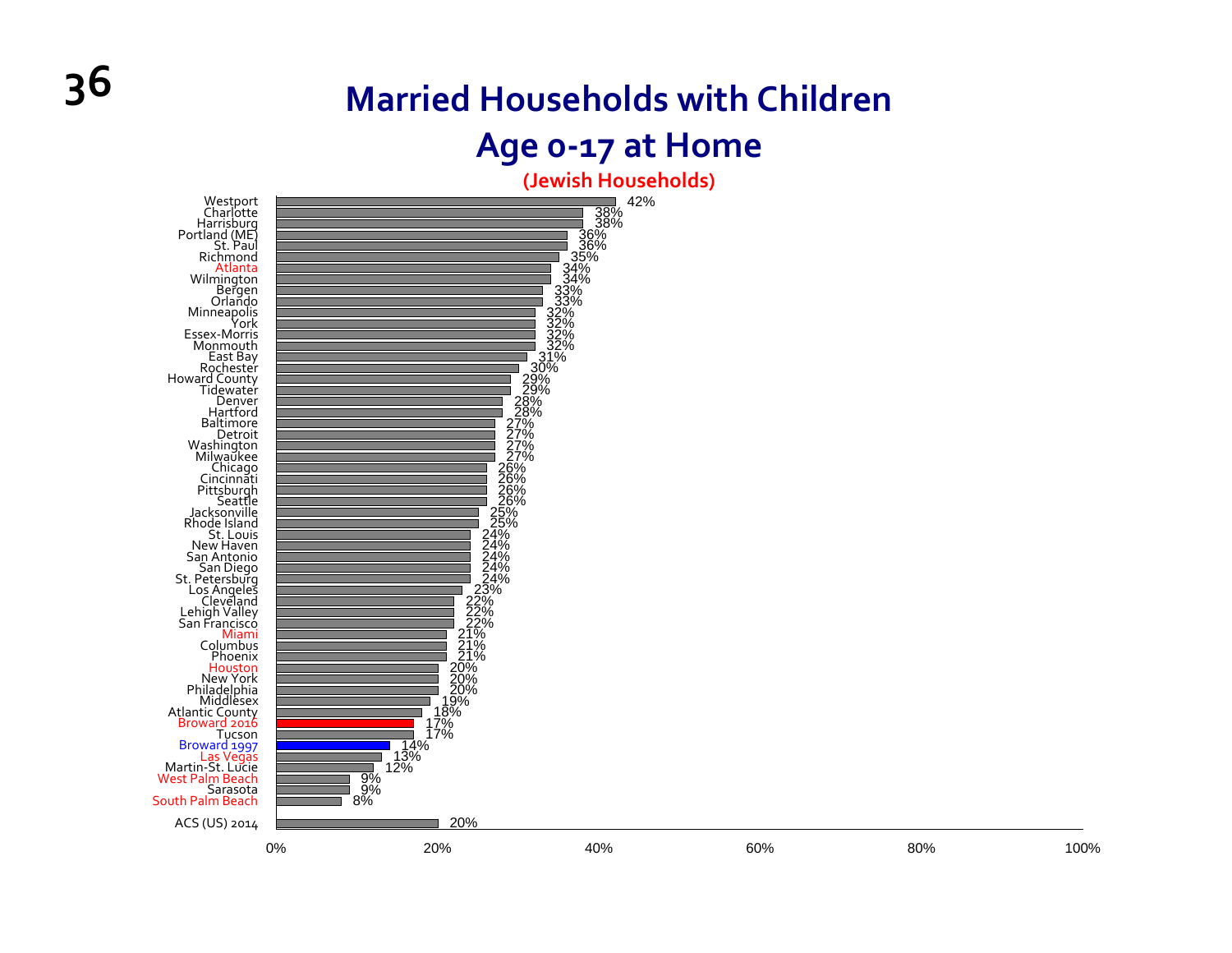### **37 Single Parent Households with Children Age 0 ‐17 at Home**

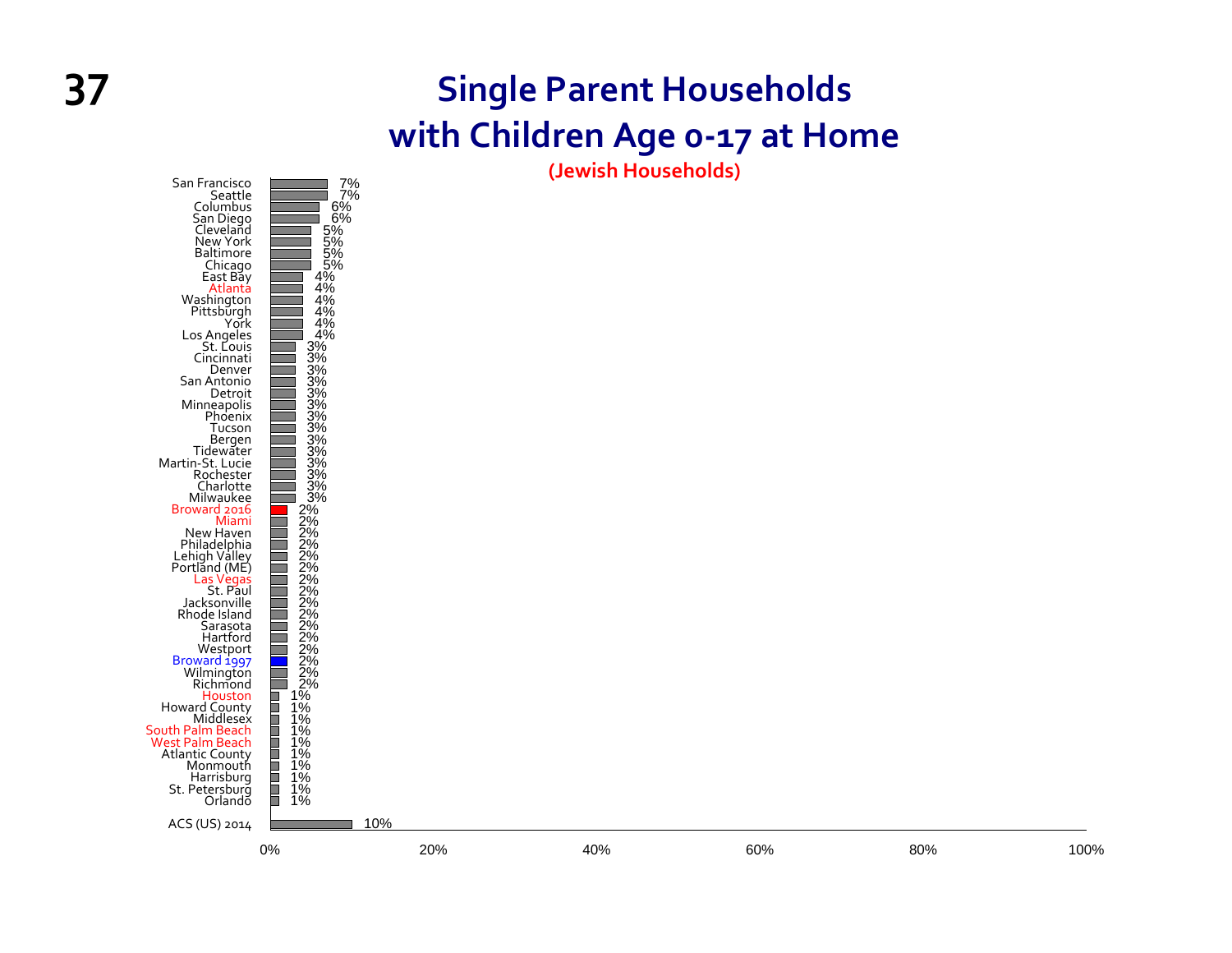# **38 Households with Children**

### **Age 0 ‐17 at Home**

Westpor<mark>t</mark><br>Charlotte Harrisburg St. Paul Portland (ME) Atlanta Boston Richmond YorkWilmington<br>Bergen<br>Orlando Minneapolis EastMonmouth Tidewater Seattle Rochester Baltimore Howard County **Denver** Washington<br>Chicago<br>Hartford Detroit MilwaukeePittsburgh<br>San Diego San Diego<br>Cincinnati St. Louis San Francisco Jacksonville Cleveland Columbus Rhode Island San AntonioLos Angeles<br>New Haven New Haven St. Petersburg Petersburg Lehigh Valley Phoenix New York Miami Houston Philadelphia Browardward 2016<br>Middlesex Tucson<br>Atlantic County<br>Broward 1997 ward 1997<br>Las Vedas Las Vegas<br>Martin-St. Lucie Sarasota West Palm Beach South Palm Beach ACS (US) 2014



0% 20% 40% 60% 80% 100%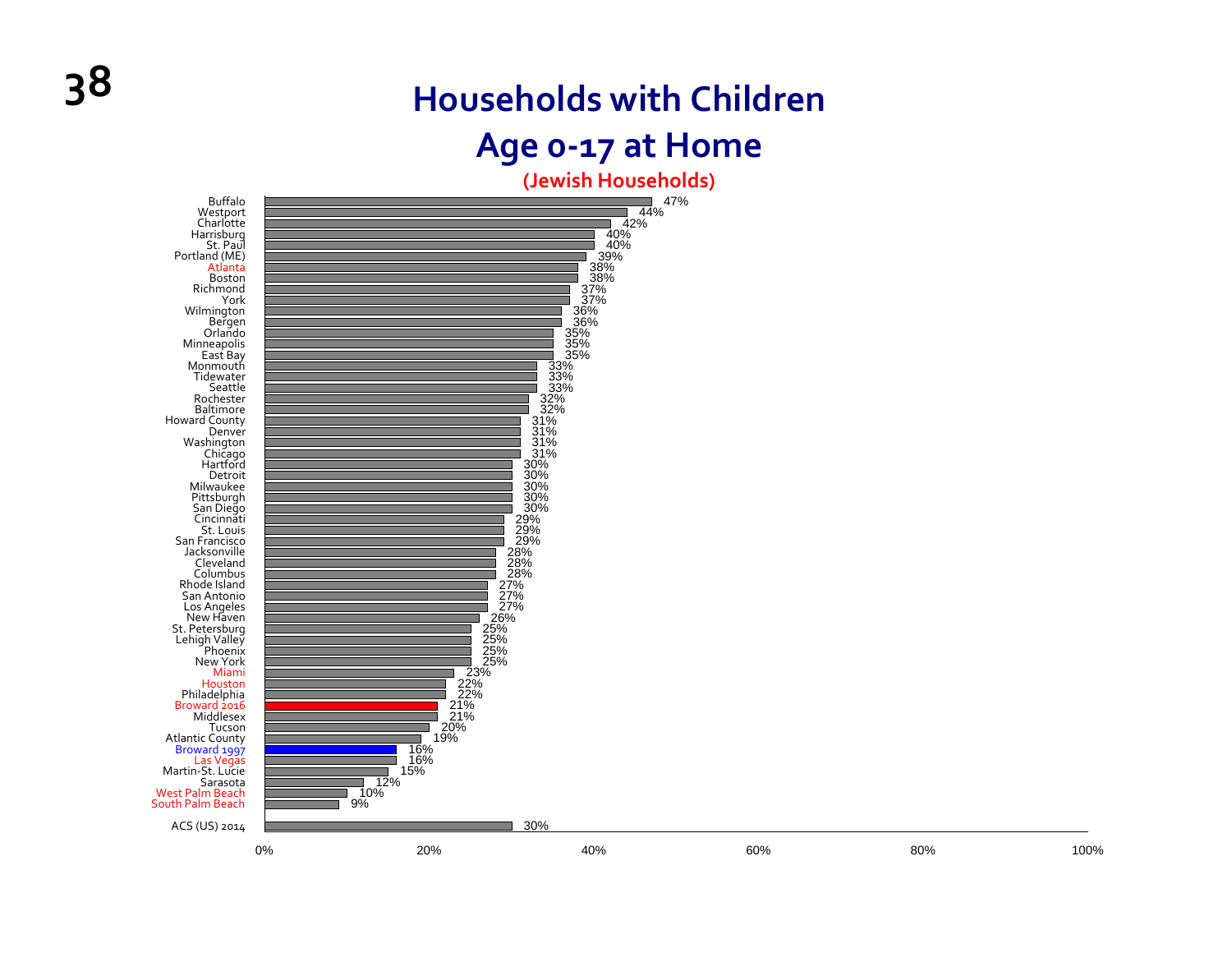### **39 Households with Only Adult Children Age 18 and Over at Home**

**(Jewish Households)**

| San Francisco<br>Seattle<br>Broward 2016<br>Monmouth<br>Houston<br>New Haven<br>Lehigh Valley<br>San Antonio<br>St. Louis<br>Middlesex<br>Portland (ME)<br>Detroit<br>Las Vegas<br>Minneapolis<br>Bergen<br>York<br>Miami<br>Columbus<br>Phoenix<br>Rhode Island<br>Tidewater<br>Hartford<br>Wilmington<br><b>Atlantic County</b><br>Washington<br>Jacksonville<br>Pittsburgh<br>Rochester<br>Charlotte<br>Harrisburg<br>St. Paul<br>Milwaukee<br>Richmond<br>Orlando<br>Tucson<br>Broward 1997<br><b>South Palm Beach</b><br><b>West Palm Beach</b><br>Westport<br>St. Petersburg<br>Martin-St. Lucie<br>Sarasota<br>Los Angeles | 27%<br>23%<br>15%<br>14%<br>13%<br>13%<br>13%<br>13%<br>12%<br>12%<br>10%<br>10%<br>10%<br>10%<br>10%<br>10%<br>9%<br>9%<br>9%<br>9%<br>9%<br>9%<br>9%<br>8%<br>8%<br>8%<br>8%<br>8%<br>8%<br>8%<br>7%<br>7%<br>7%<br>7%<br>6%<br>6%<br>5%<br>5%<br>5%<br>5%<br>4%<br>3%<br>2% |  |
|-----------------------------------------------------------------------------------------------------------------------------------------------------------------------------------------------------------------------------------------------------------------------------------------------------------------------------------------------------------------------------------------------------------------------------------------------------------------------------------------------------------------------------------------------------------------------------------------------------------------------------------|--------------------------------------------------------------------------------------------------------------------------------------------------------------------------------------------------------------------------------------------------------------------------------|--|
|                                                                                                                                                                                                                                                                                                                                                                                                                                                                                                                                                                                                                                   |                                                                                                                                                                                                                                                                                |  |

0%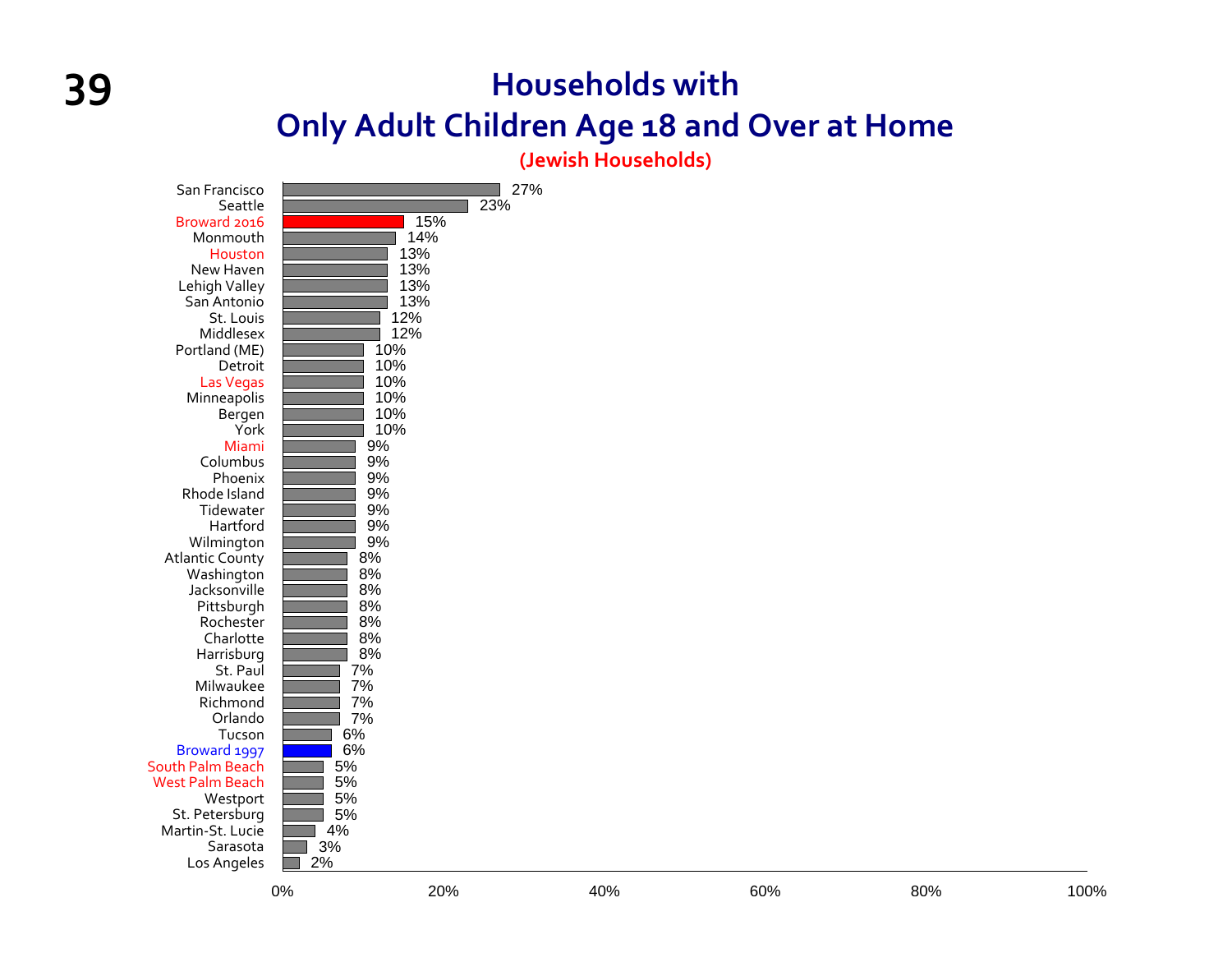### **40 Married Households with No Children at Home**

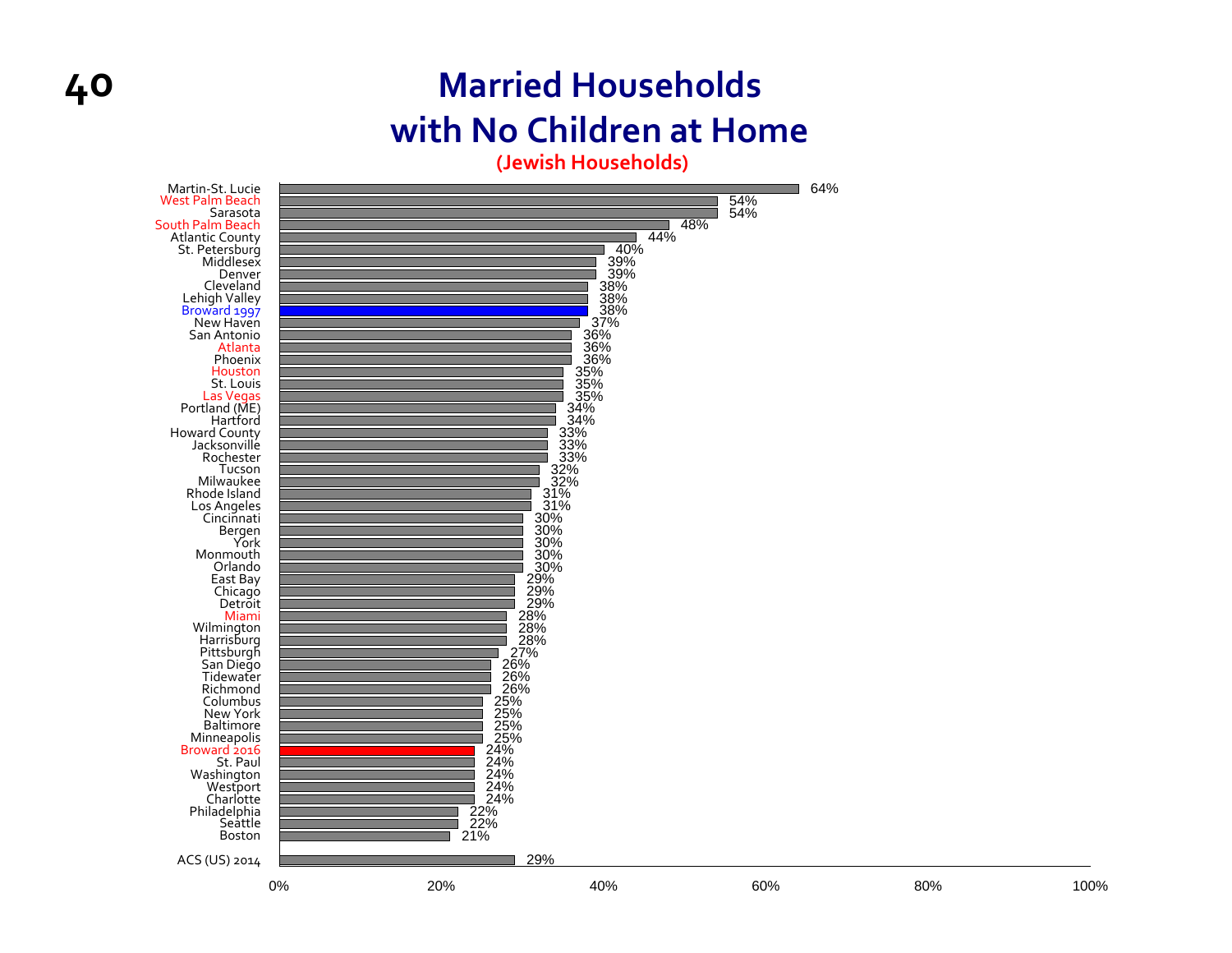### **41 Married Households Under Age 35 with No Children at Home**

**(Jewish Households)** 5%



7%

5%

4%<br>4%%<br>4%%<br>4%%<br>4%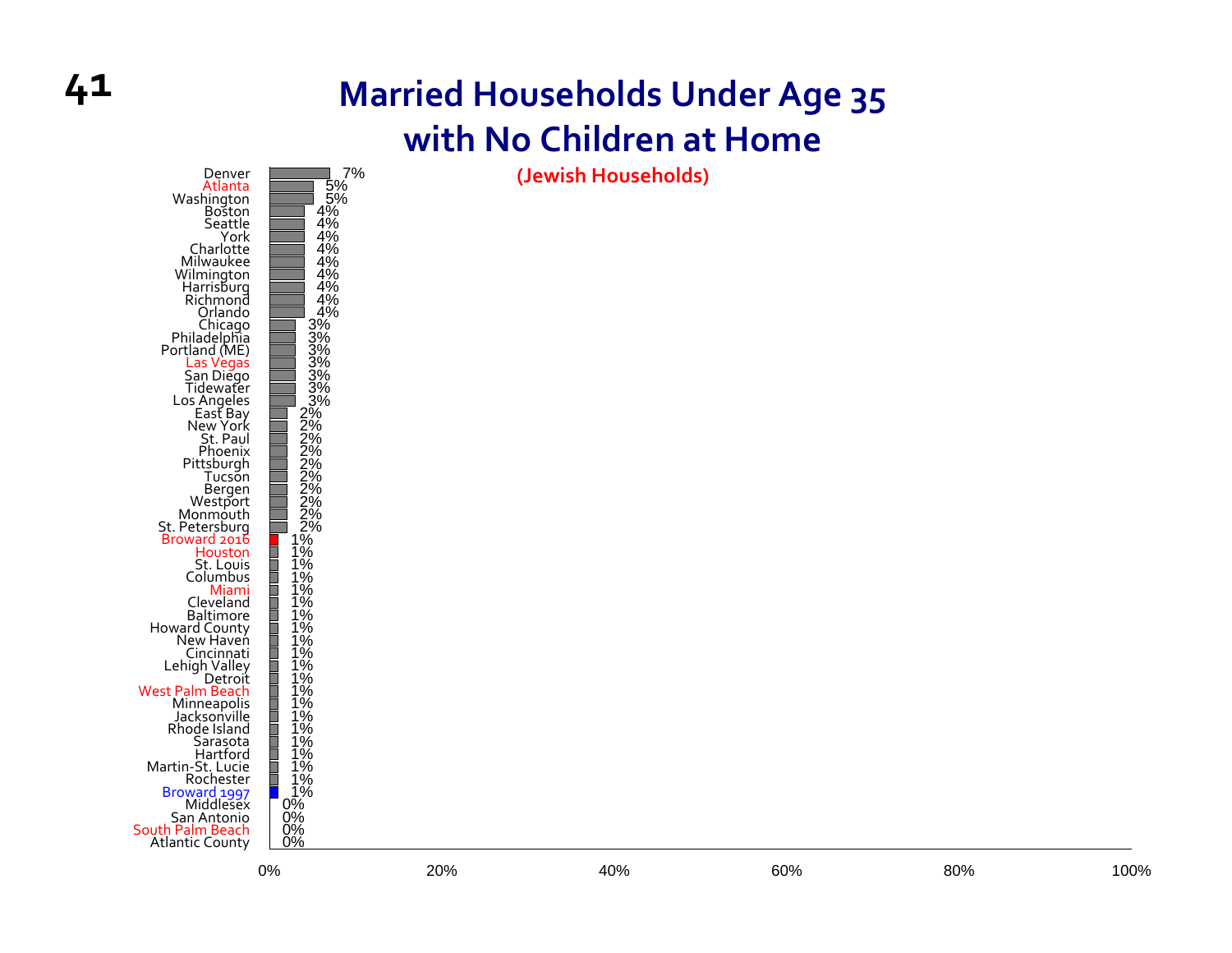### **42 Married Households Age 35 ‐49 with No Children at Home**

**(Jewish Households)** 8%



 6% 6%5% 5%

5% 5% 5%

4% 4%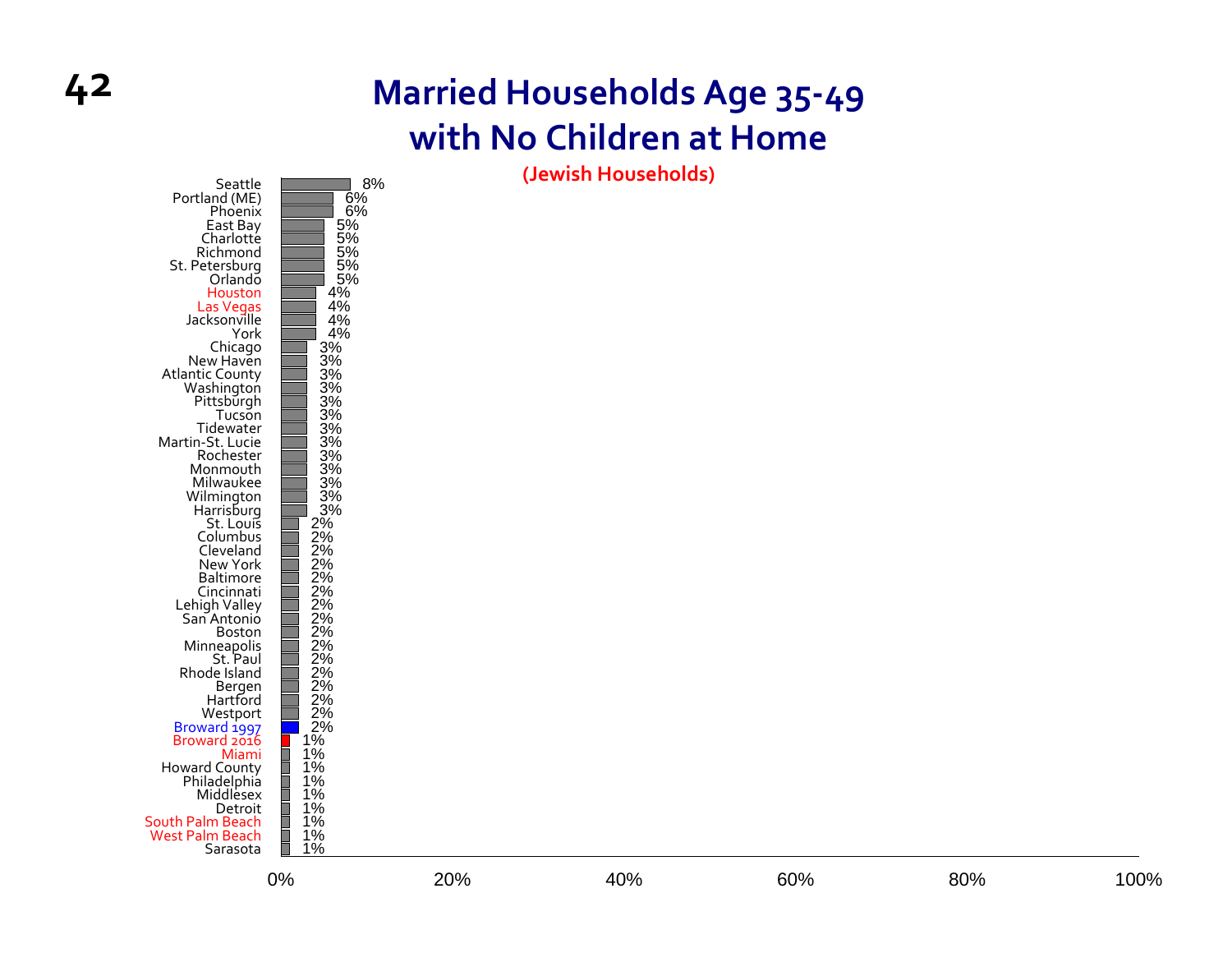### **43 Married Households Age 50 ‐64 with No Children at Home**

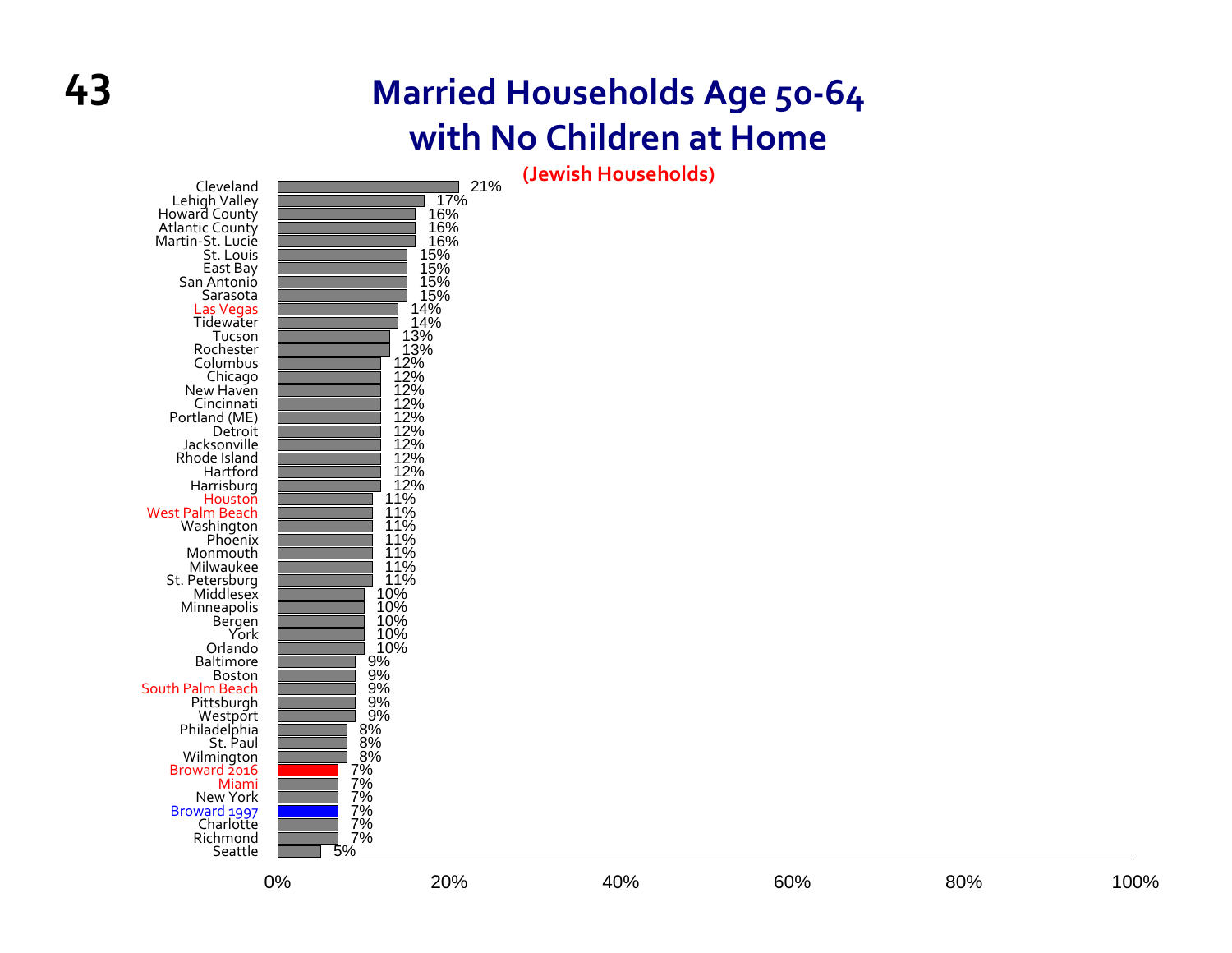### **44 Married Households Age 65 and Over with No Children at Home**

**(Jewish Households)**

28%<br>
28%<br>
2<sup>21%</sup><br>
2<sup>21%</sup><br>
19%<br>
18%<br>
17%<br>
17%<br>
16%

16% 16% 16% 16% 15% 15% 15% 15% 15% 14% 14% 14% 14% 14% 13% 13% 13% 13% 13% 12% 12% 12% 12% 12% 11% 11% 11% 10% 10% 9% 9% 7% 7% 7% 7% 6%

38% 37%

**∃ 43%**<br>41%

 $4%$ Martin‐St. Lucie West Palm Beach South Palm Beach Sarasota Middlesex <mark>Broward 1997</mark><br>Atlantic County tlantic County.<br>St. Petersburg<br>New Haven Houston Miami San Antonio Lehigh Valley Hartford Phoenix St. Louis Jacksonville Rhode Island Bergen<br>Rochester<br>Howard County<br>Detroit<br>Tucson Monmouth Milwaukee Broward 2016 Cleveland BaltimoreCincinnati<br>Portland (ME) rtland (ME)<br>New York<br>Las Vegas<br>Pittsburgh<br>Los Angeles Los Angelés<br>Wilmington<br>Chicago<br>Minneapolis<br>San Diego San Diego<br>Westport<br>York<br>Co<u>l</u>umbus St. Paul<br>Orlando<br>Philadelphia<br>Harrisburg<br>Denver Richmond East Bay Boston Tidewater **Charlotte** <mark>Atlanta</mark><br>Washington<br>Seattle

6%

0% 20% 40% 60% 80% 100%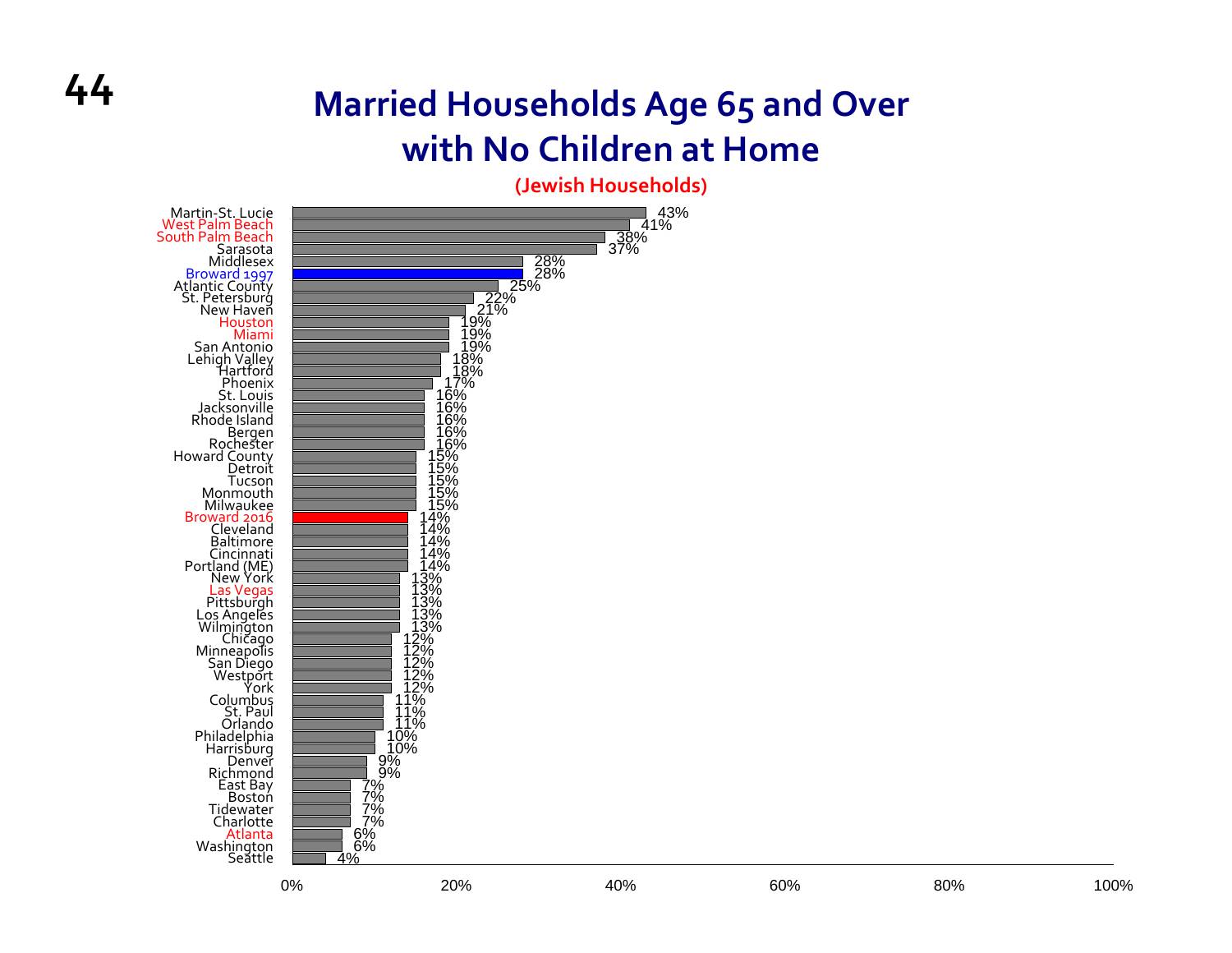### **45 Single Male Households Under Age 65**

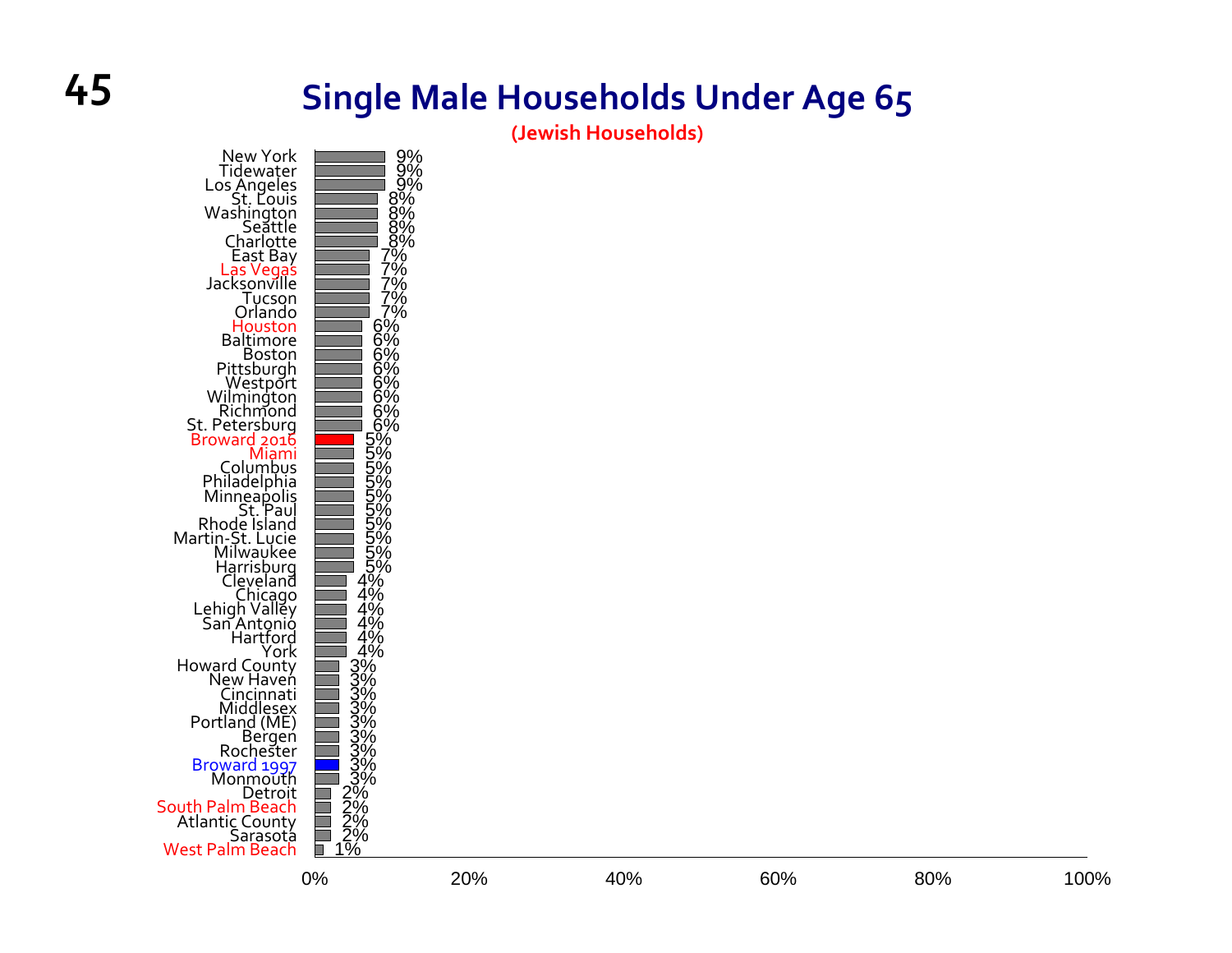### **46 Single Female Households Under Age 65**

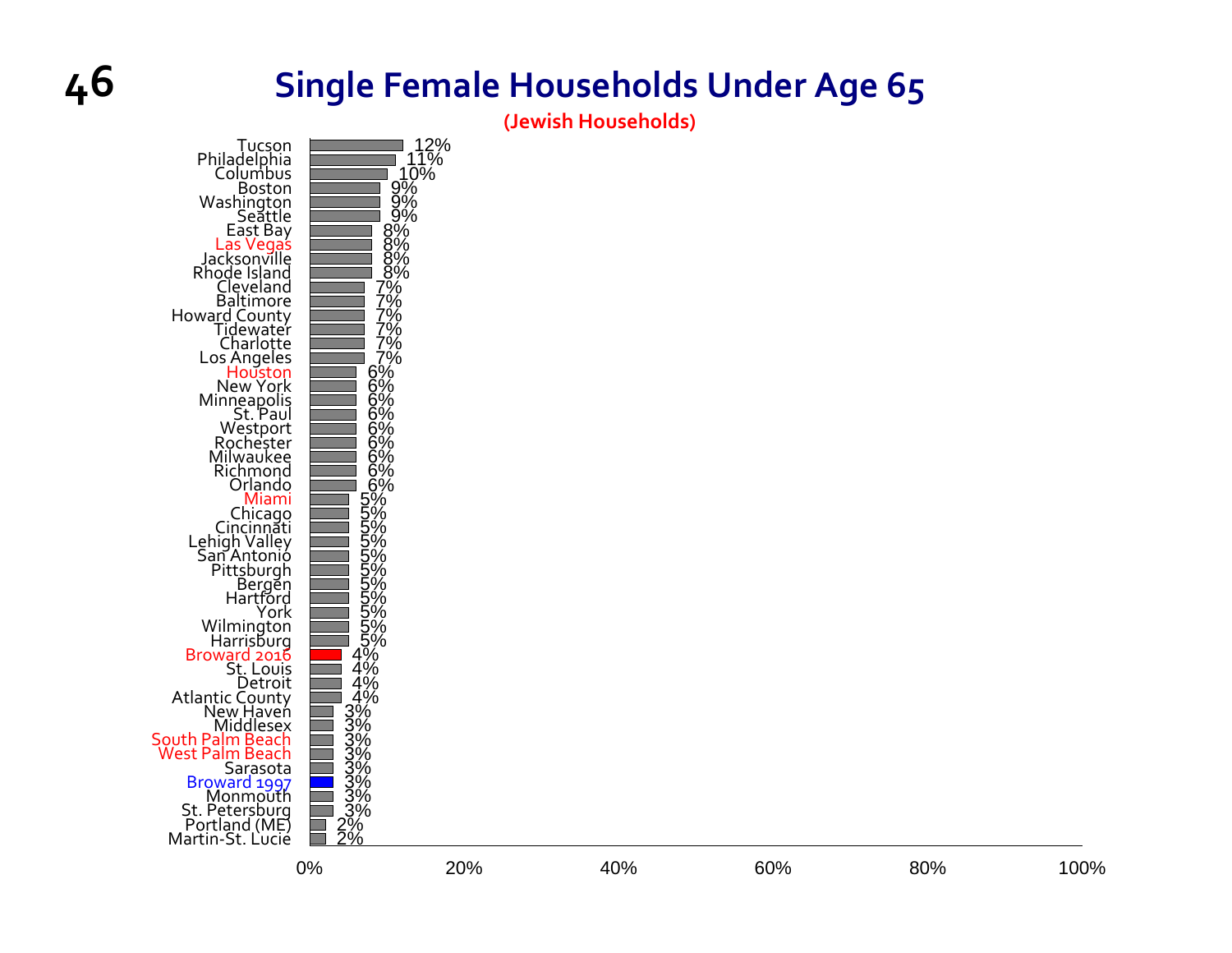### **47 Single Person Households Under Age 65**

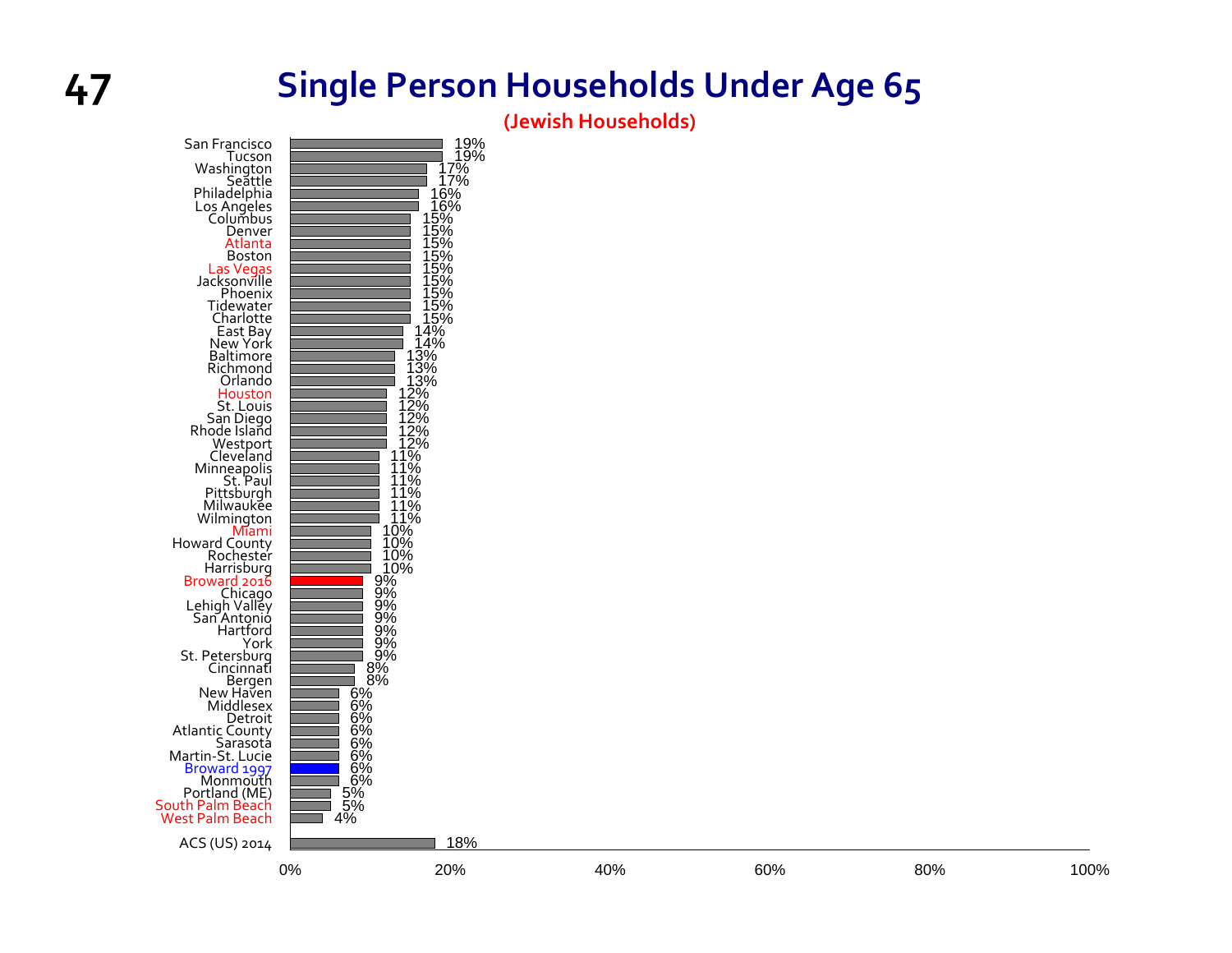## **48 Single Male Households Age <sup>65</sup> and Over**



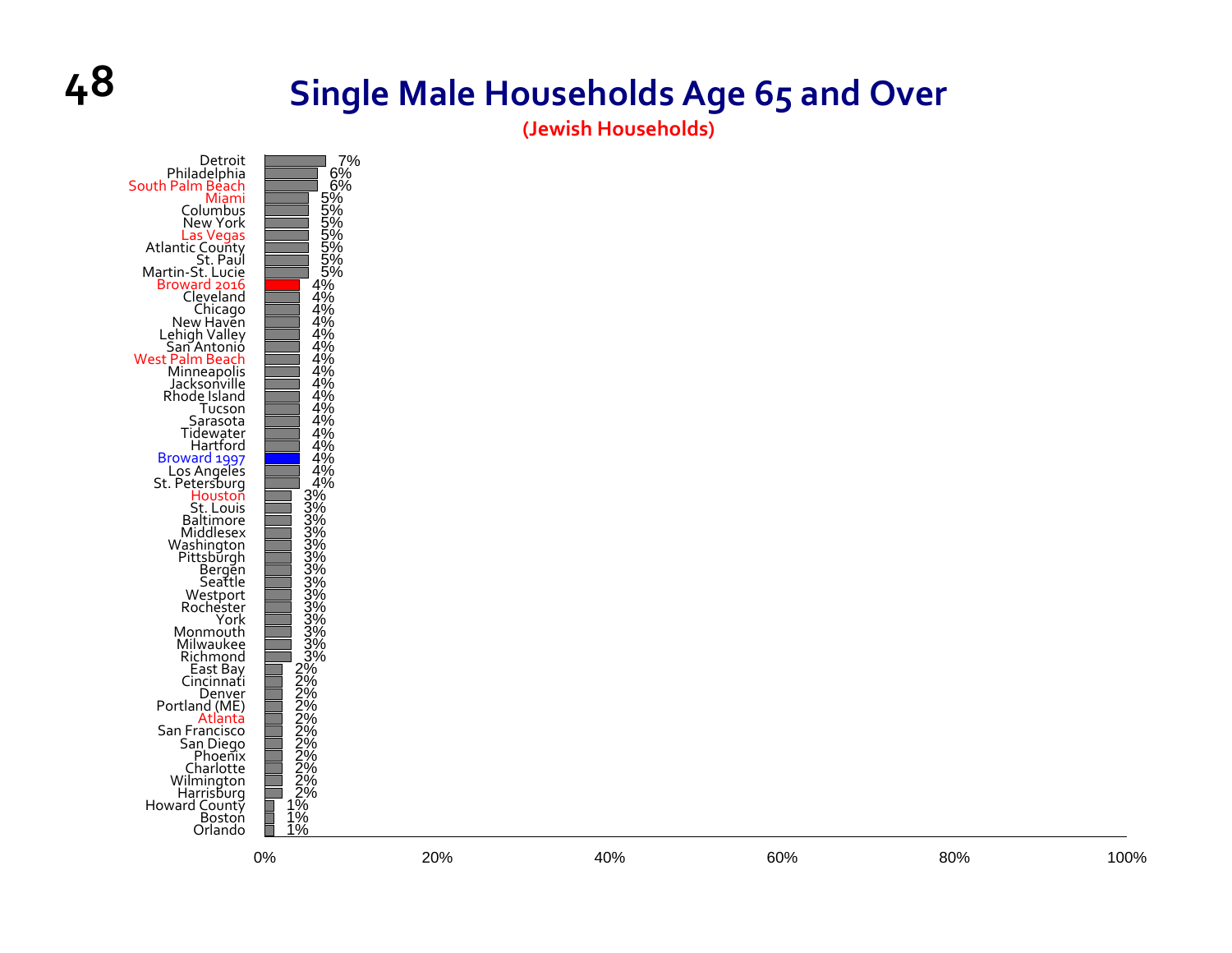### **49 Single Female Households Age 65 and Over**

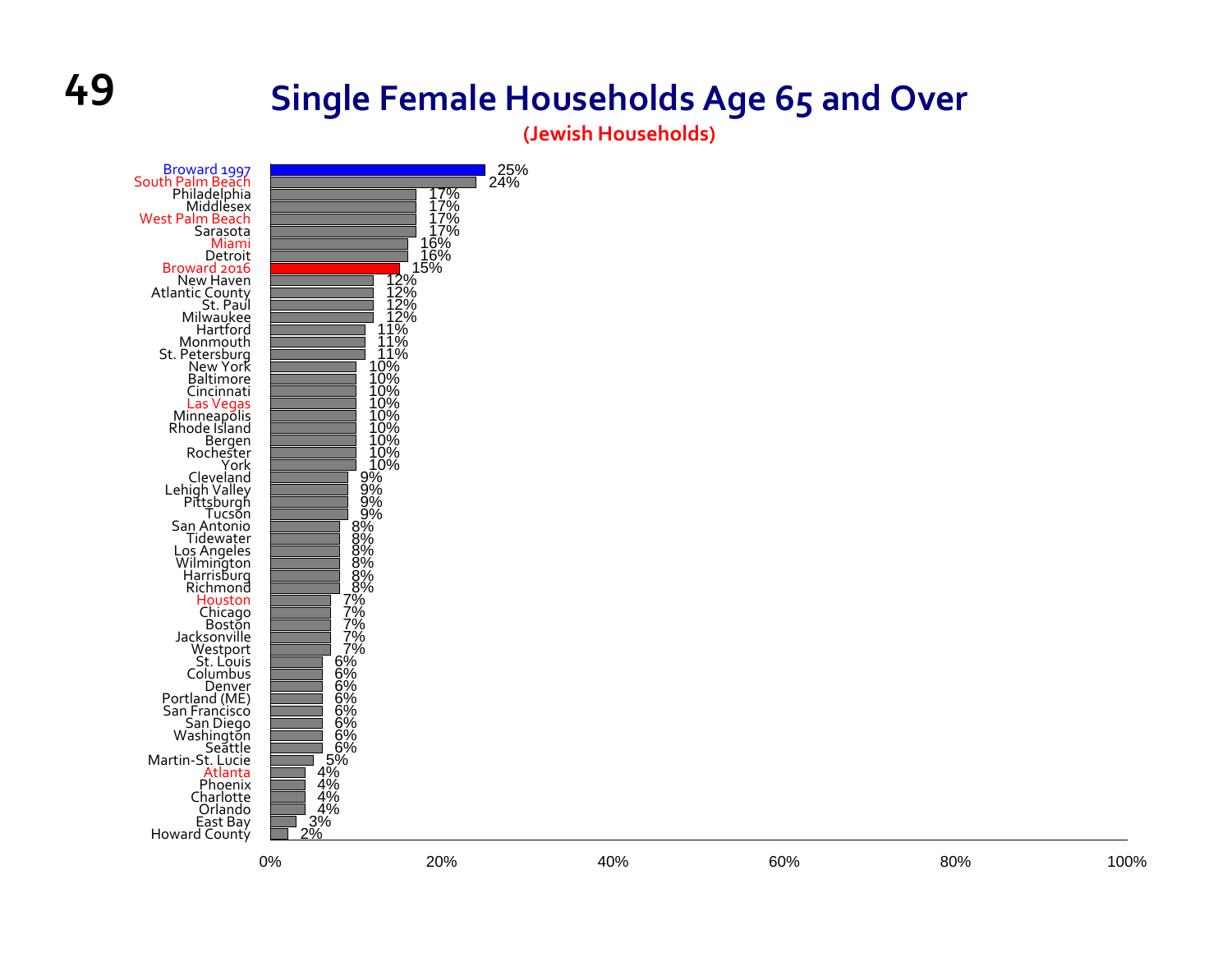### **50 Single Person Households Age 65 and Over**

**(Jewish Households)**

30% 29%

23%<br>21%<br>21%<br>20%<br>19%<br>16%

16% 15% 15% 15% 15% 14% 14% 14% 14% 13% 13% 13% 13% 12% 12% 12% 12% 12% 12% 12% 11% 11% 11% 11%

10%

10%<br>10%<br>10%<br>10%<br>10%<br>15%<br>6%<br>6%<br>6%<br>6%<br>6%<br>6%<br>6%<br>8%<br>3% South Palm Beach Broward 1997<br>Philadelphia<br>Detroit Miami West Palm Beach Sarasota Middlesex Broward 2016 Atlantic County<br>New Haven<br>St. Paul New York Hartford MilwaukeeSt. Petersburg<br><mark>Las Vegas</mark> <mark>Las Vegas</mark><br>Minneapolis<br>Rhode Island Monmouth Cleveland **Baltimore**  Tucson Rochester CincinnatiLehigh Valley Lehigh Valley<br>San Antonio Pittsburgh<br>Bergen<br>York<br>Los Angeles os Angeles<br>Columbus<br>Chicago<br>Tidewater Richmond Houston Jacksonville Westport Martin‐St. Lucie Wilmington<br>Harrisburg Louis Portland (ME)<br>Washington<br>Seattle Boston San Francisco Denver San Diego Phoenix Charlotte East Bay East Bay<br><mark>Atlanta</mark><br>Orlando<br>Howard County ACS (US) 2014

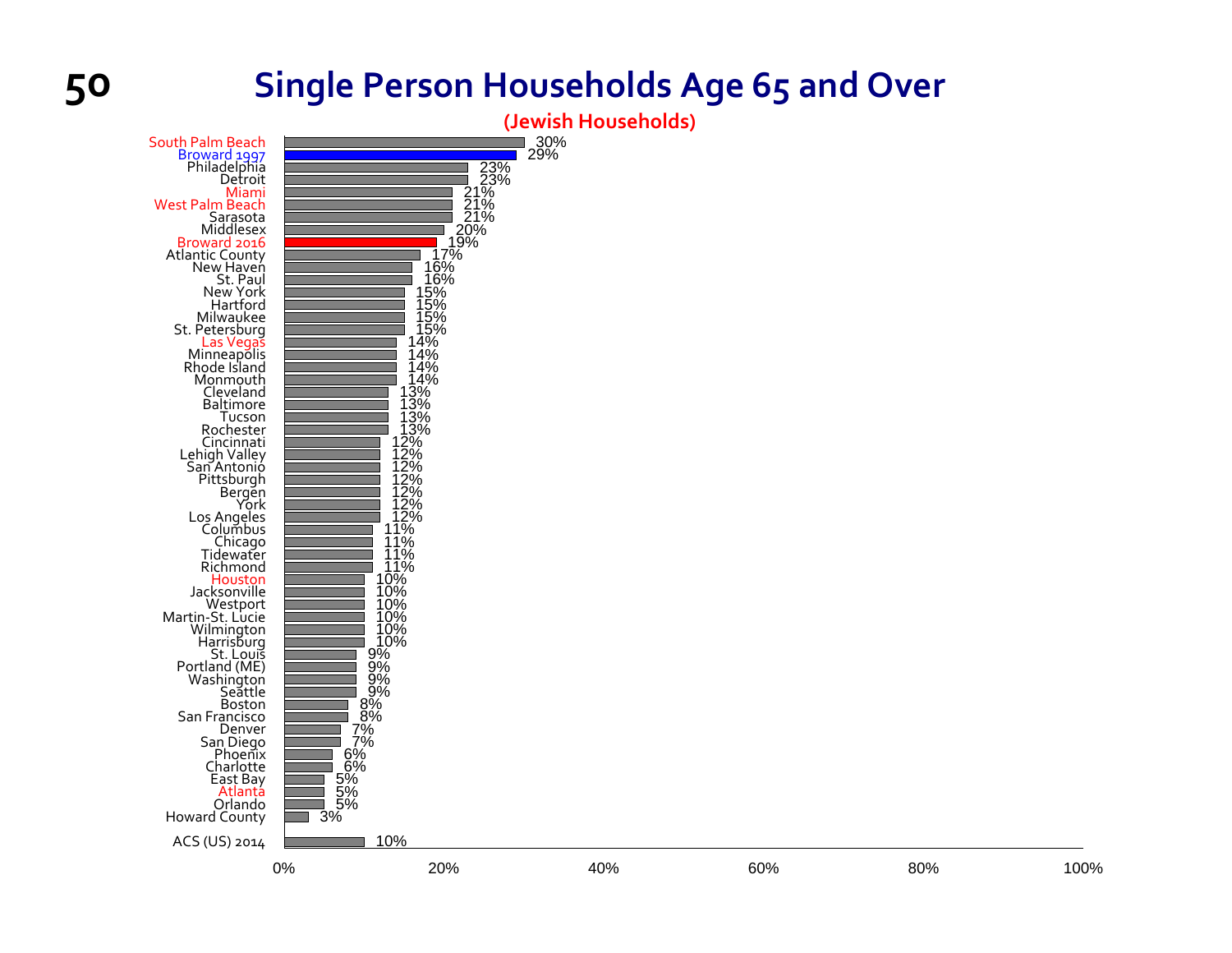## **51 Household Structure by Jewish Identification**

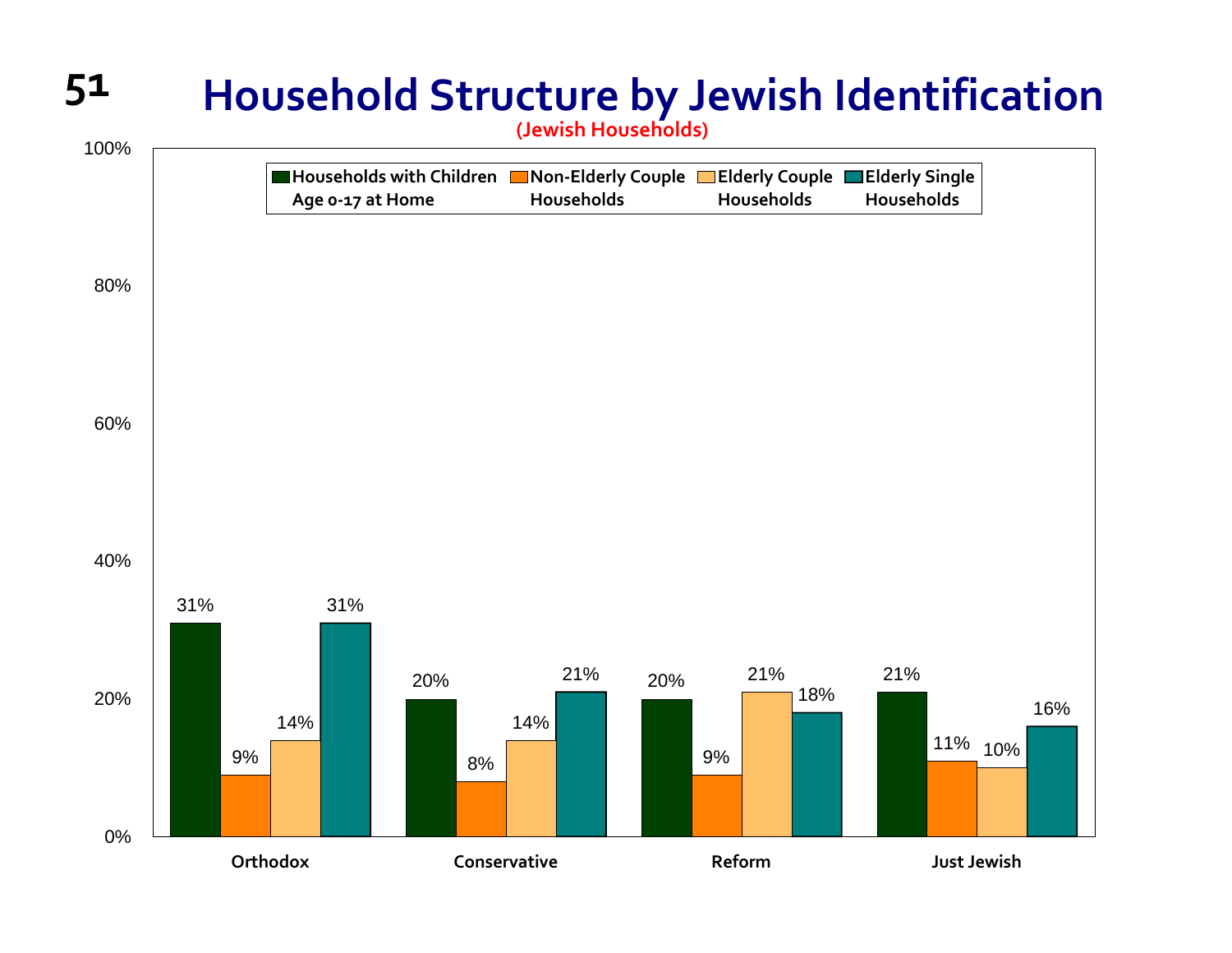**What Percentage of Children Age <sup>0</sup>‐<sup>12</sup> Have Two Full‐Time Working Parents?**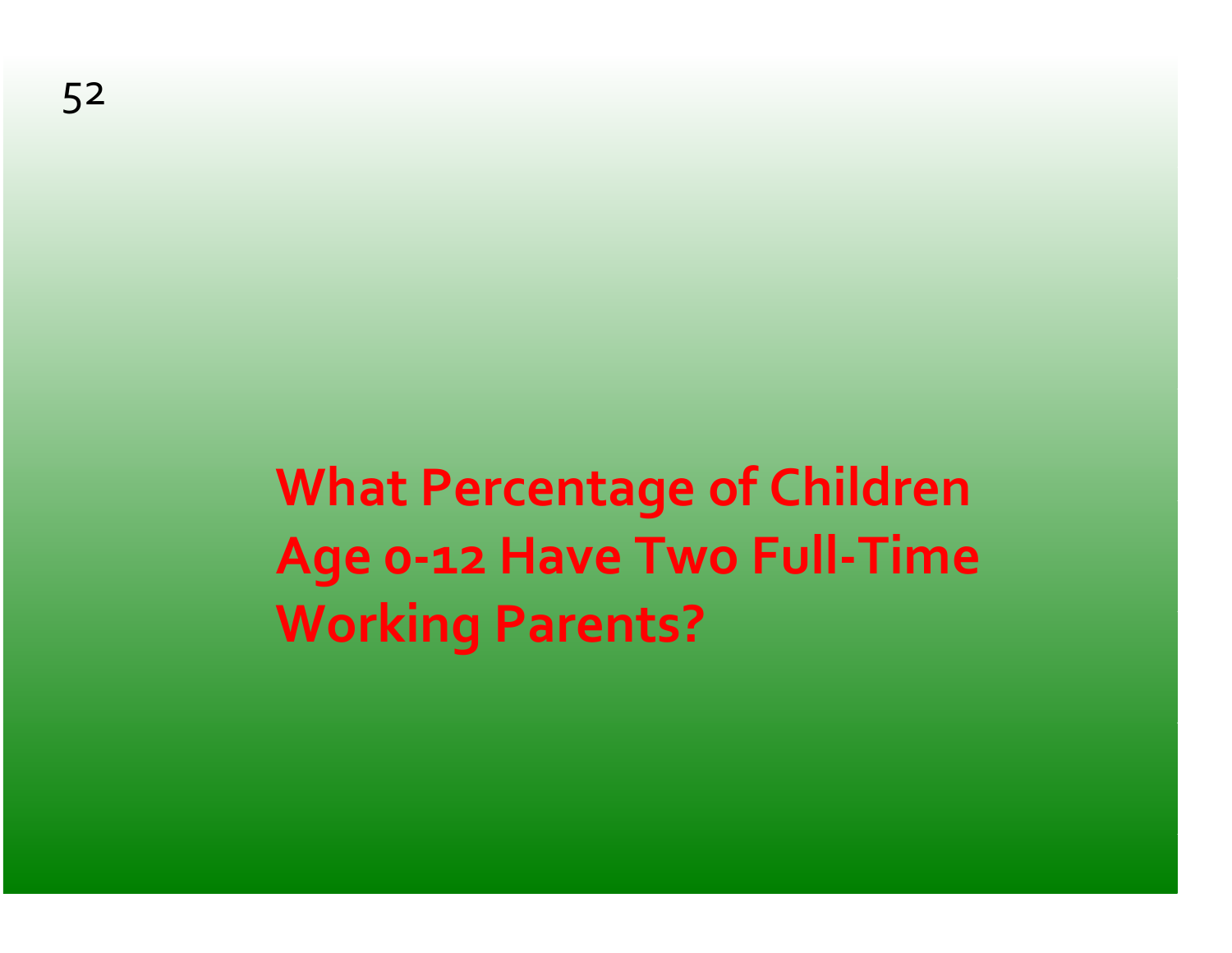### **<sup>53</sup> Percentage of Children Age <sup>0</sup>‐<sup>12</sup> Living in Households with Full‐Time Working Parents**

**(Children Age <sup>0</sup>‐<sup>12</sup> in Jewish Households)**

| Washington<br>Broward 2016<br>Houston<br>Jacksonville<br>Broward 1997                                                                                    |    |                                               | 45%<br>41%<br>41%<br>41%                                           | 55% |     |      |
|----------------------------------------------------------------------------------------------------------------------------------------------------------|----|-----------------------------------------------|--------------------------------------------------------------------|-----|-----|------|
| Tidewater<br>Tucson<br>Richmond<br>Orlando<br>New Haven<br><b>West Palm Beach</b><br>Milwaukee<br>Miami<br>Las Vegas<br>Rochester                        |    |                                               | 40%<br>38%<br>38%<br>38%<br>37%<br>37%<br>37%<br>36%<br>35%<br>35% |     |     |      |
| Wilmington<br>Sarasota<br>Harrisburg<br>St. Petersburg<br>Middlesex<br>Bergen<br><b>Atlantic County</b><br>South Palm Beach<br>St. Paul<br>Portland (ME) |    |                                               | 35%<br>34%<br>34%<br>34%<br>33%<br>32%<br>31%<br>30%<br>30%<br>29% |     |     |      |
| Rhode Island<br>Monmouth<br>Charlotte<br>Lehigh Valley<br>San Antonio<br>Detroit<br>Westport<br>York<br>Hartford<br>Minneapolis                          |    | 27%<br>27%<br>27%<br>27%<br>27%<br>24%<br>22% | 29%<br>29%<br>28%                                                  |     |     |      |
|                                                                                                                                                          | 0% | 20%                                           | 40%                                                                | 60% | 80% | 100% |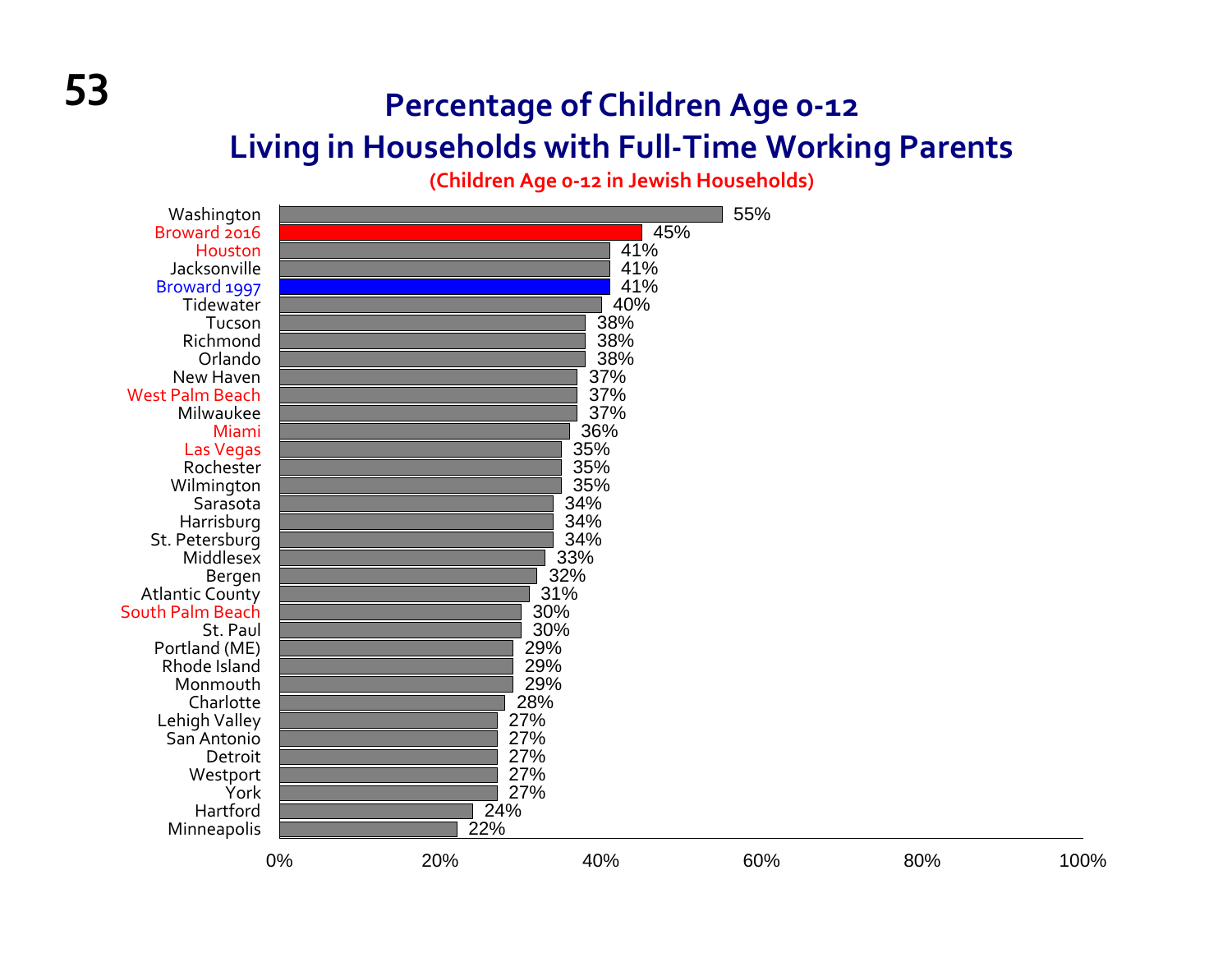**What Percentage of Children Age <sup>0</sup>‐<sup>17</sup> Live in <sup>a</sup> Single Parent Household?**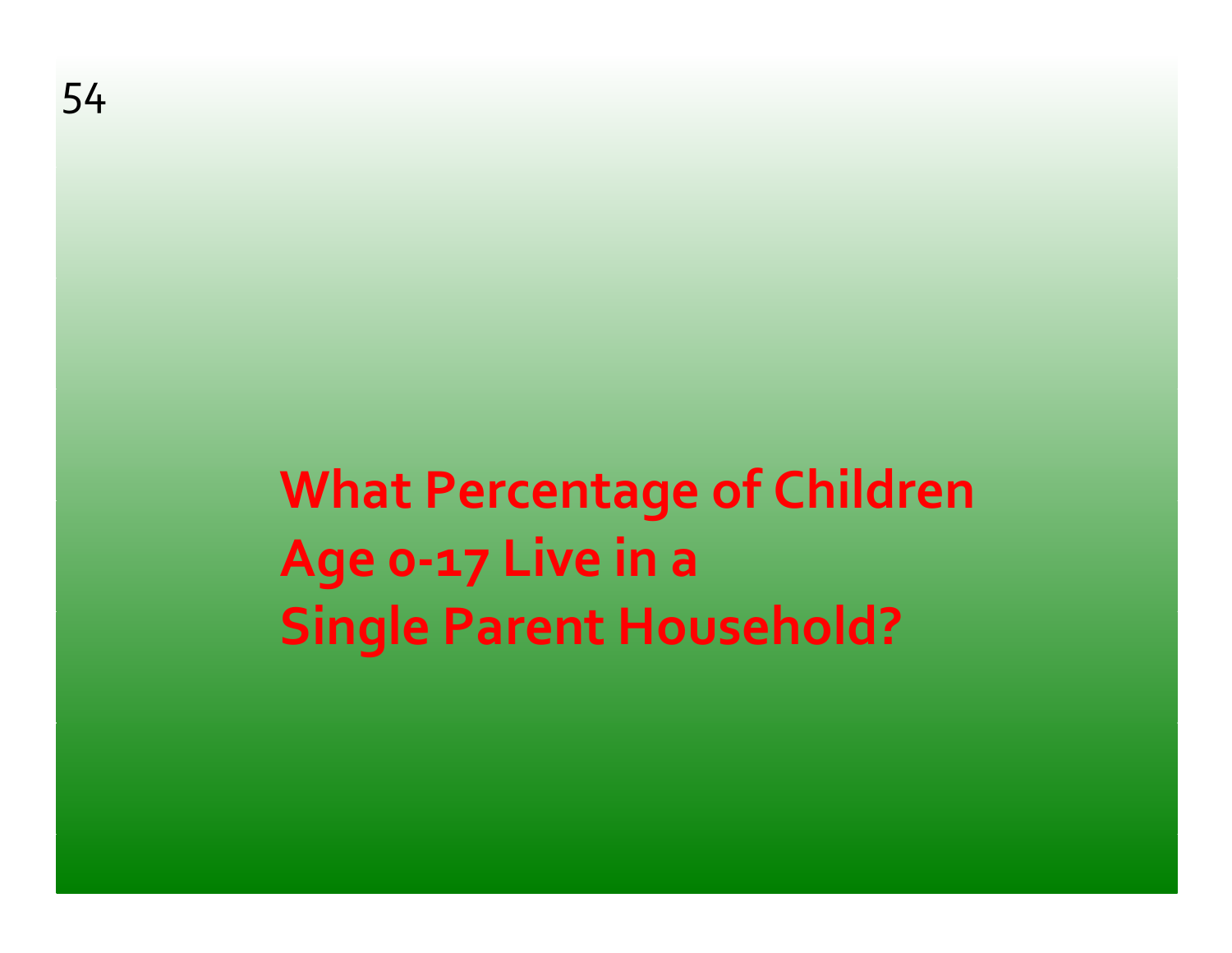### **<sup>55</sup> Percentage of Children Age <sup>0</sup>‐<sup>17</sup> Living in Single Parent Households**

**(Children Age <sup>0</sup>‐<sup>17</sup> in Jewish Households)**

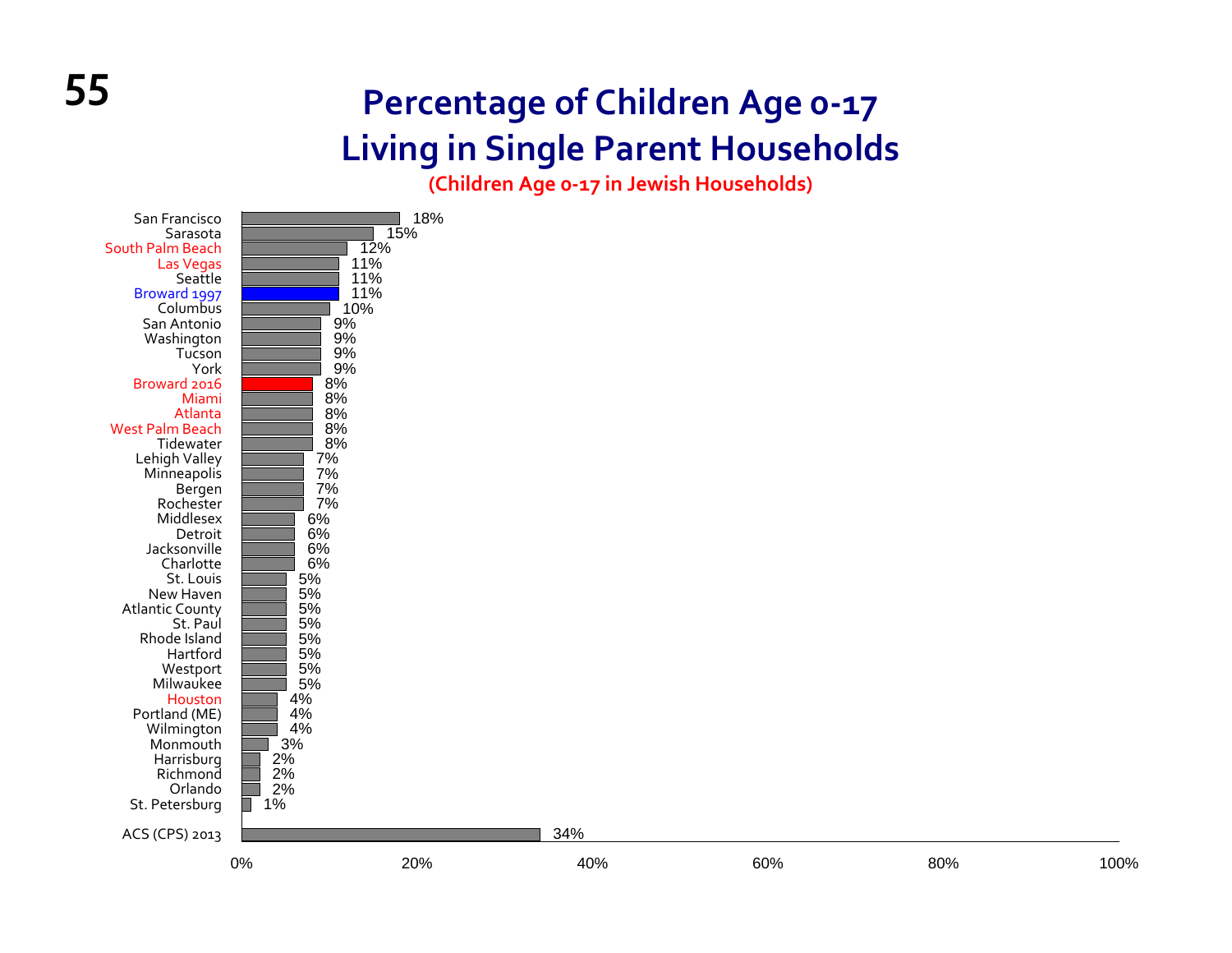# **What Percentage of Children Age <sup>0</sup>‐<sup>17</sup> Live in <sup>a</sup> Household in Which an Adult Is or Was Divorced?**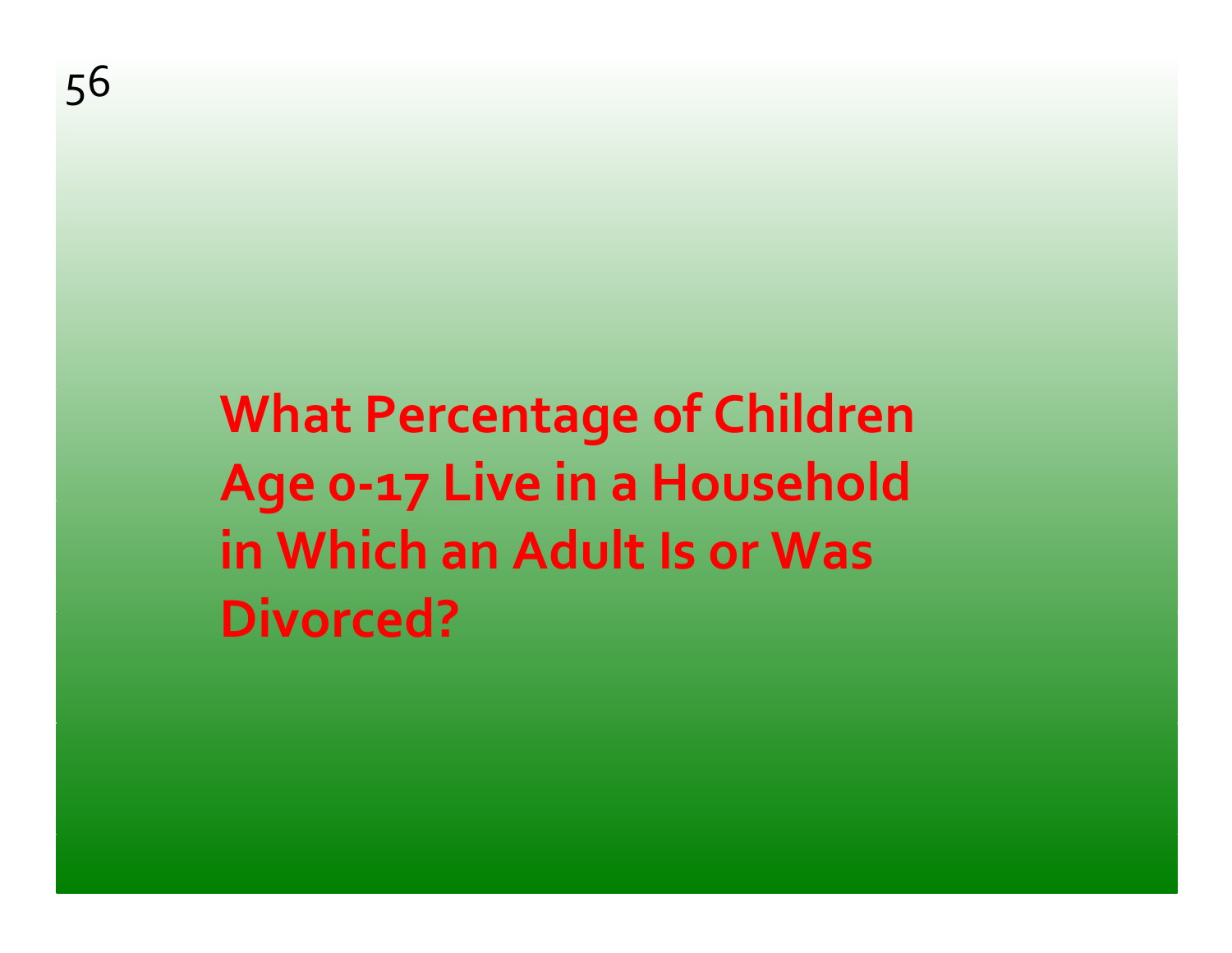### **57 Percentage of Children Age 0 ‐17 Living in Households in Which an Adult Is or Was Divorced**

**(Children Age <sup>0</sup>‐17 in Jewish Households)**

| Sarasota<br>Las Vegas<br>San Antonio<br>Orlando<br>Broward 2016<br>Tucson<br>Broward 1997<br><b>West Palm Beach</b><br>York<br>Tidewater<br><b>Atlantic County</b><br>Jacksonville<br>Washington<br>Charlotte<br>Harrisburg<br>Milwaukee<br>Lehigh Valley<br>South Palm Beach<br>Rhode Island<br>Bergen<br>Hartford<br>Portland (ME)<br>Westport<br>Richmond<br>St. Petersburg<br>Houston<br>Minneapolis<br>St. Paul<br>Rochester<br>Wilmington<br>Miami<br>Middlesex<br>Detroit<br>New Haven |    | 28%<br>27%<br>27%<br>26%<br>25%<br>25%<br>25%<br>24%<br>24%<br>23%<br>23%<br>23%<br>22%<br>22%<br>21%<br>21%<br>21%<br>21%<br>20%<br>19%<br>17%<br>16% | 38%<br>38%<br>36%<br>36%<br>36%<br>33%<br>33%<br>31%<br>30%<br>30% | 50%<br>47% |     |      |
|-----------------------------------------------------------------------------------------------------------------------------------------------------------------------------------------------------------------------------------------------------------------------------------------------------------------------------------------------------------------------------------------------------------------------------------------------------------------------------------------------|----|--------------------------------------------------------------------------------------------------------------------------------------------------------|--------------------------------------------------------------------|------------|-----|------|
| Monmouth                                                                                                                                                                                                                                                                                                                                                                                                                                                                                      | 0% | 16%<br>20%                                                                                                                                             | 40%                                                                | 60%        | 80% | 100% |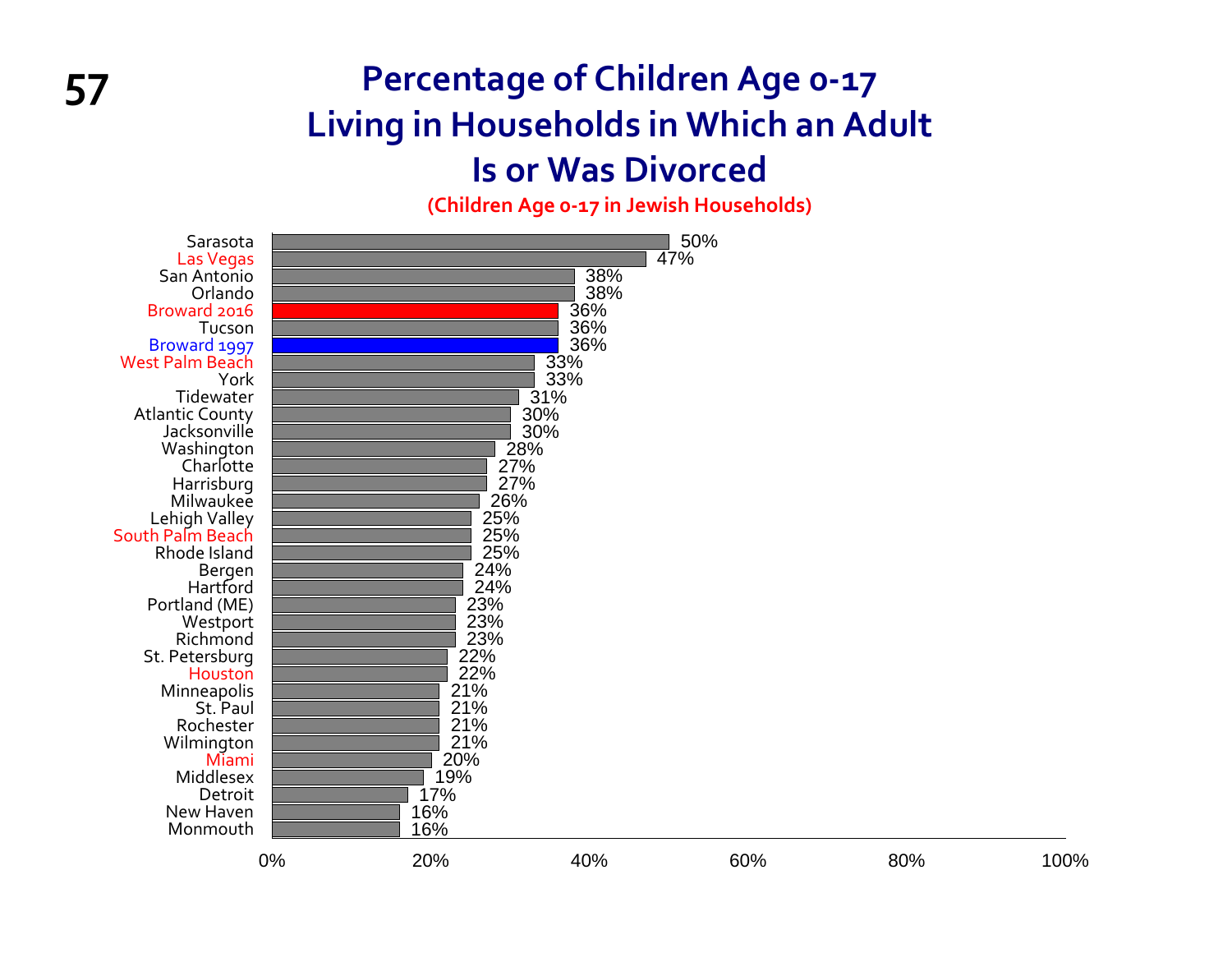# **What Percentage of Persons Age 65 and Over Live Alone?**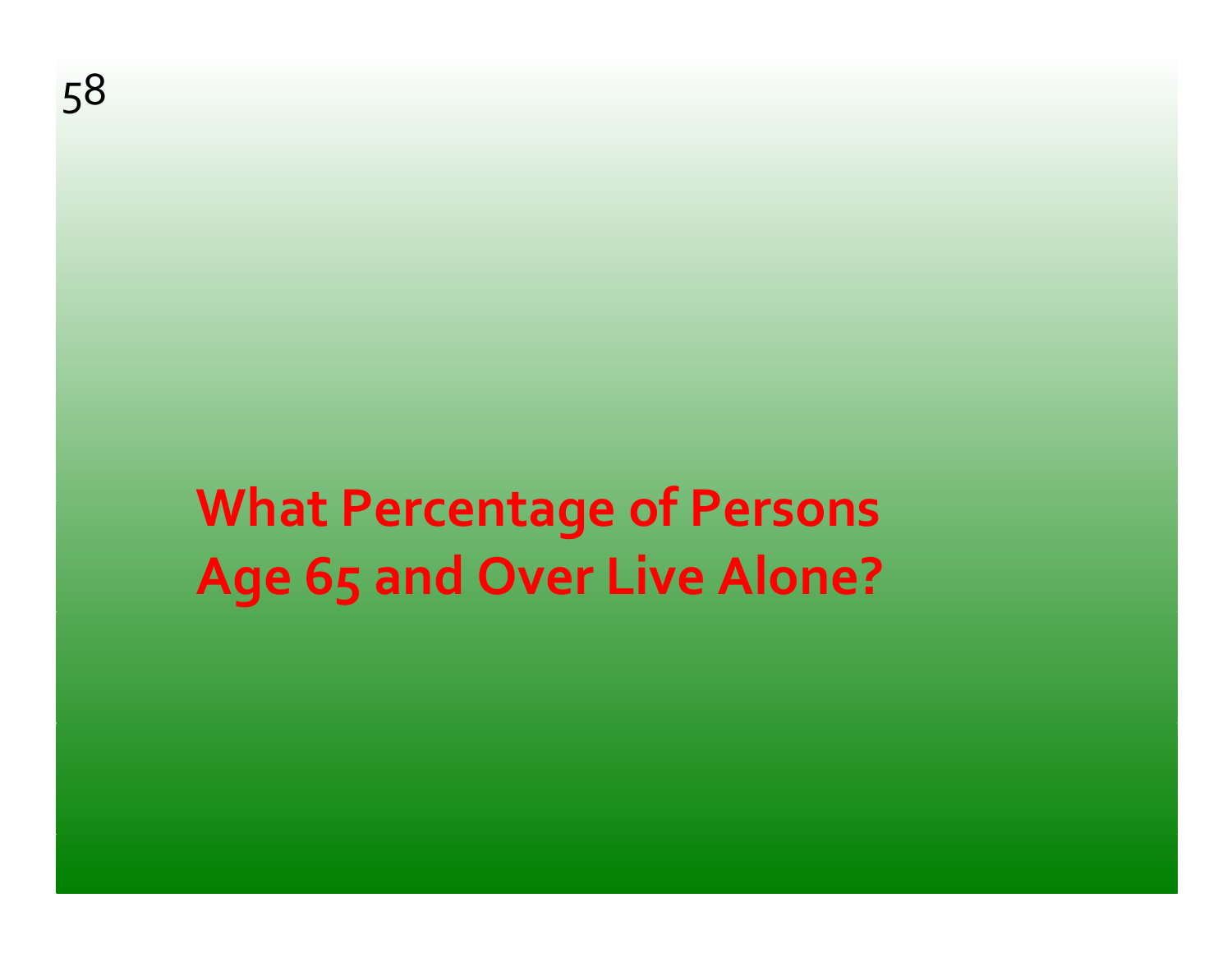### **59 Persons Age 65 and Over Who Live Alone**

**(Persons Age 65 and Over in Jewish Households)**

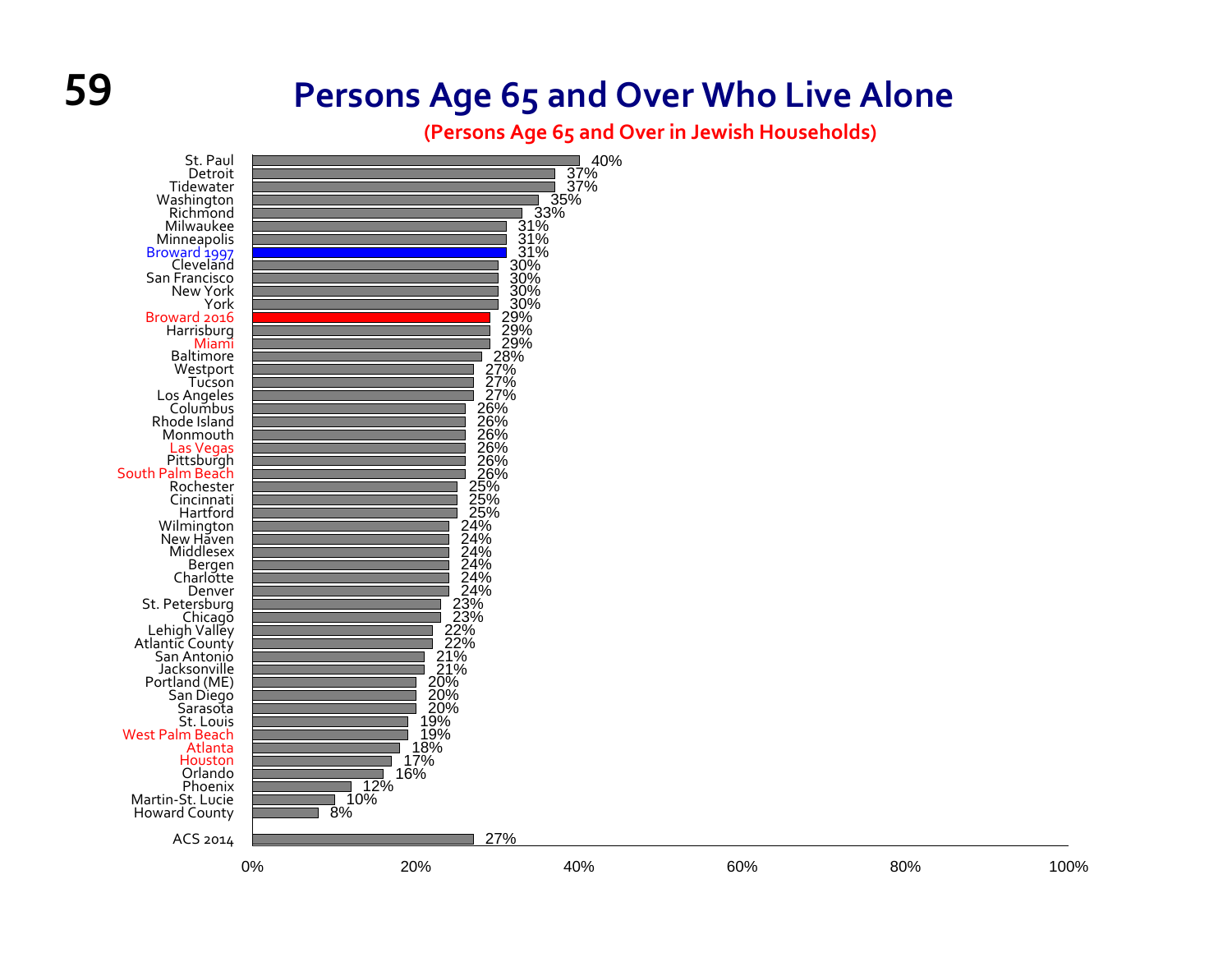### **Persons Age 75 and Over Who Live Alone**

**(Persons Age 75 and Over in Jewish Households)**



**60**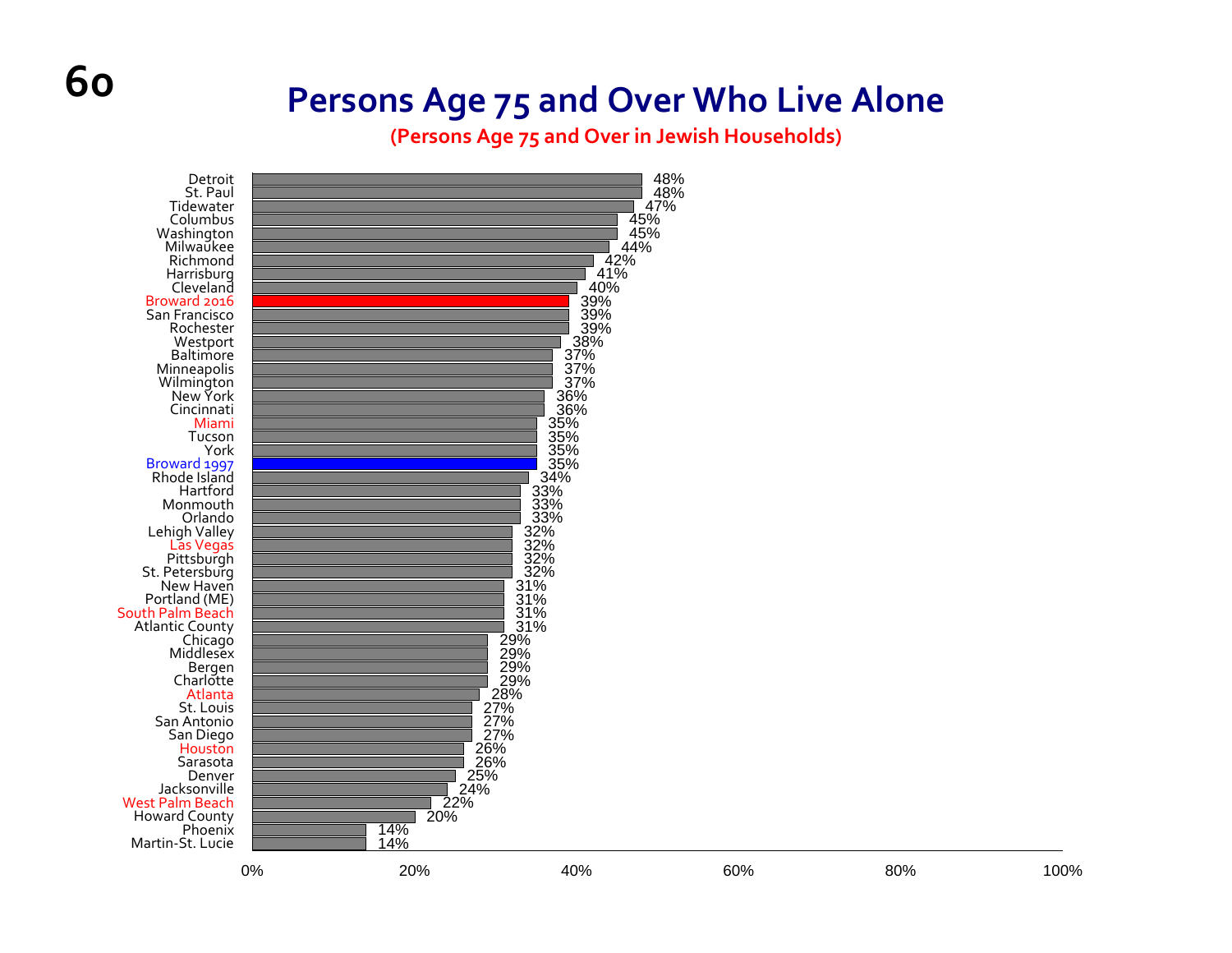### **Marital Status**

(Adults in Jewish Households)



23%of adults have been through a divorce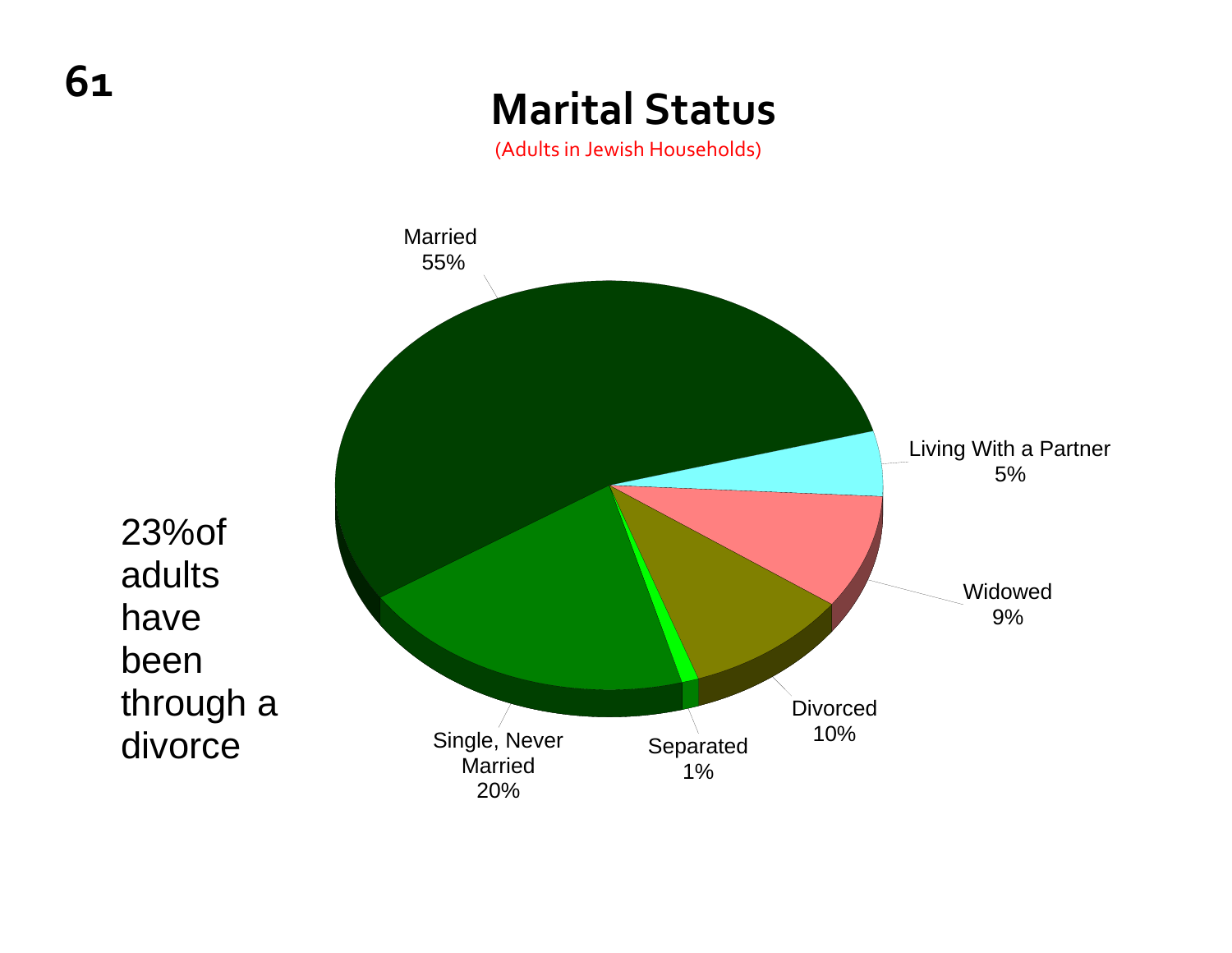### **Marital Status**

**(Adults Age 65 and Over in Jewish Households)**

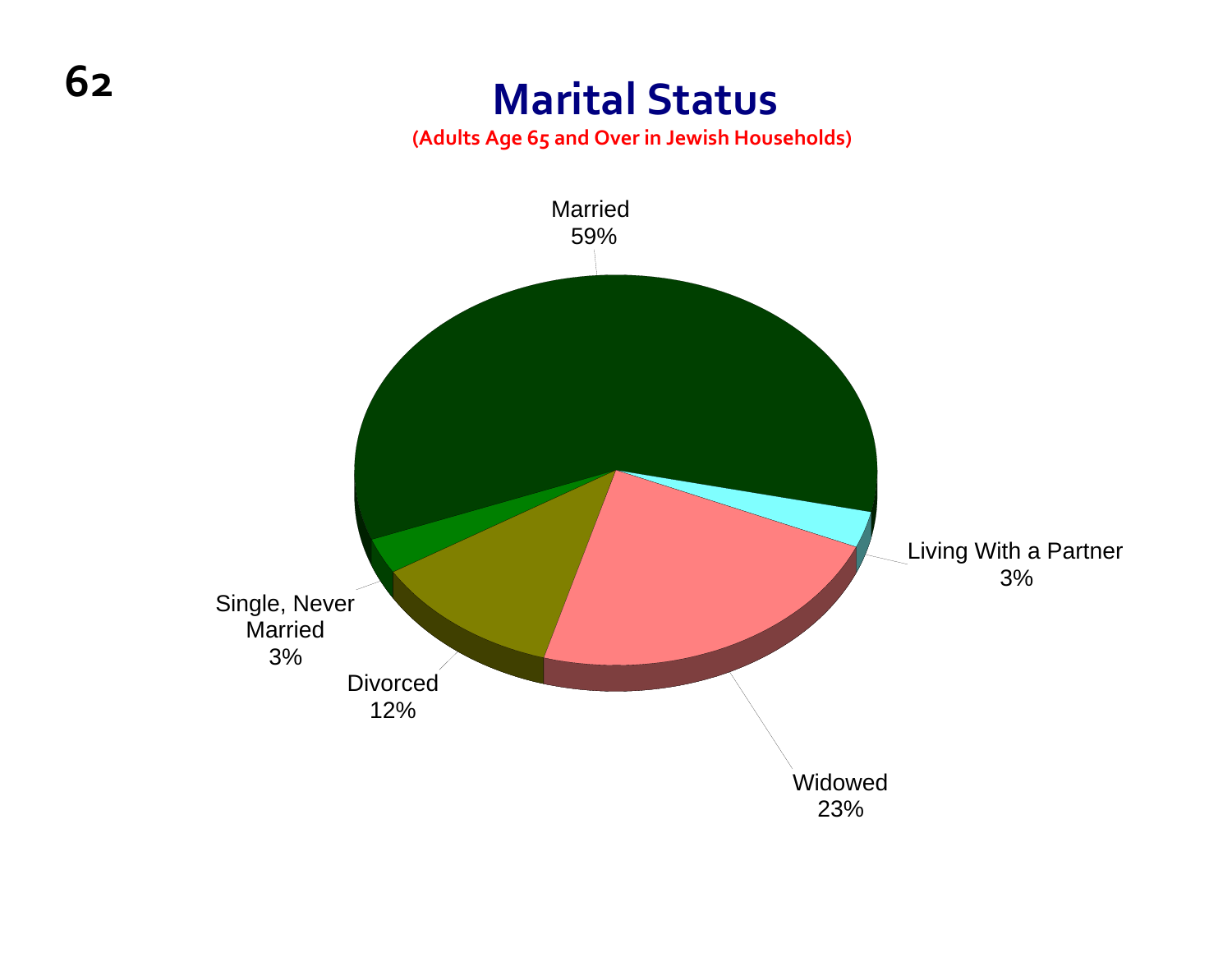# **<sup>63</sup> Currently Married, <sup>1997</sup>‐<sup>2016</sup>**

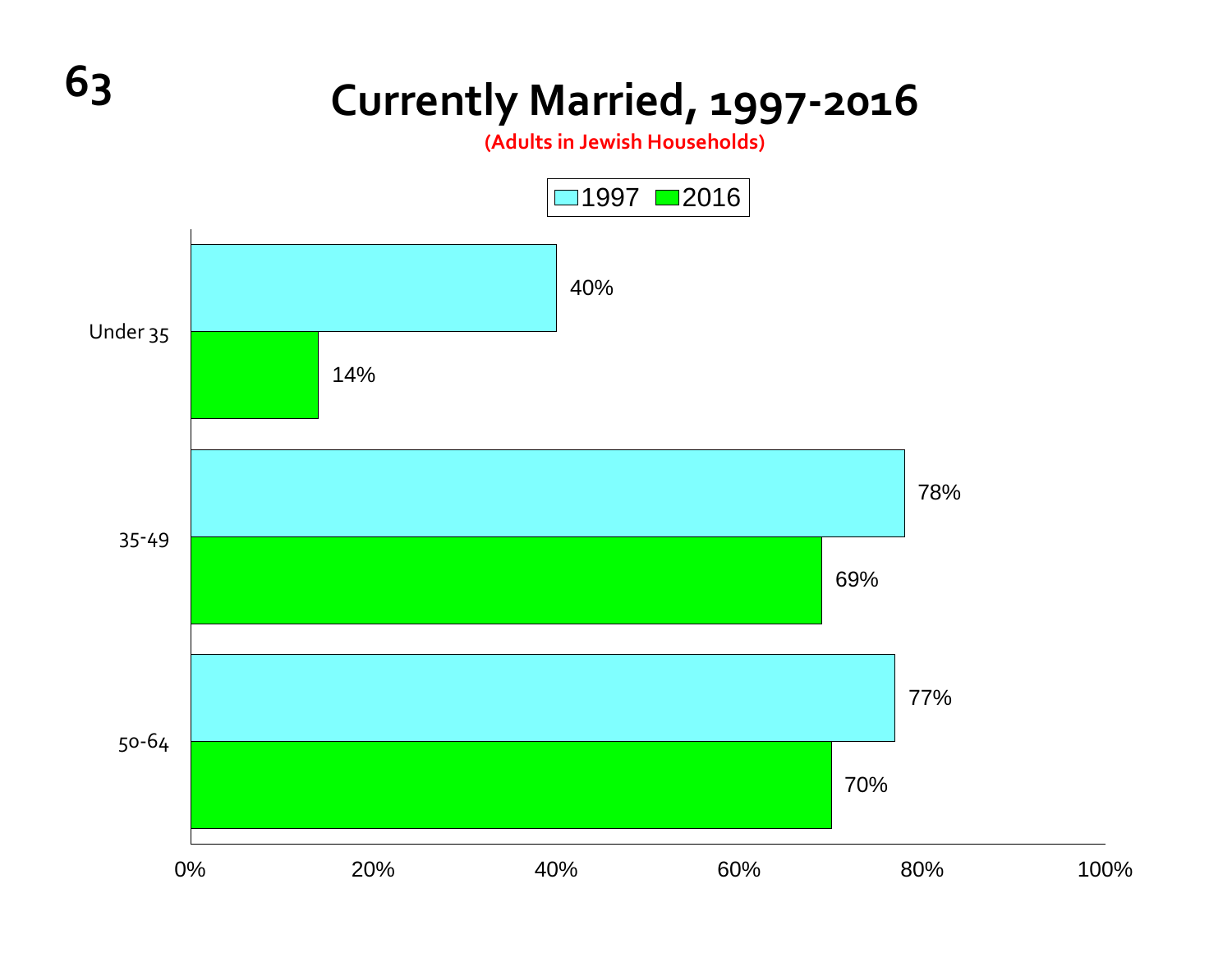### **64 Currently Married**

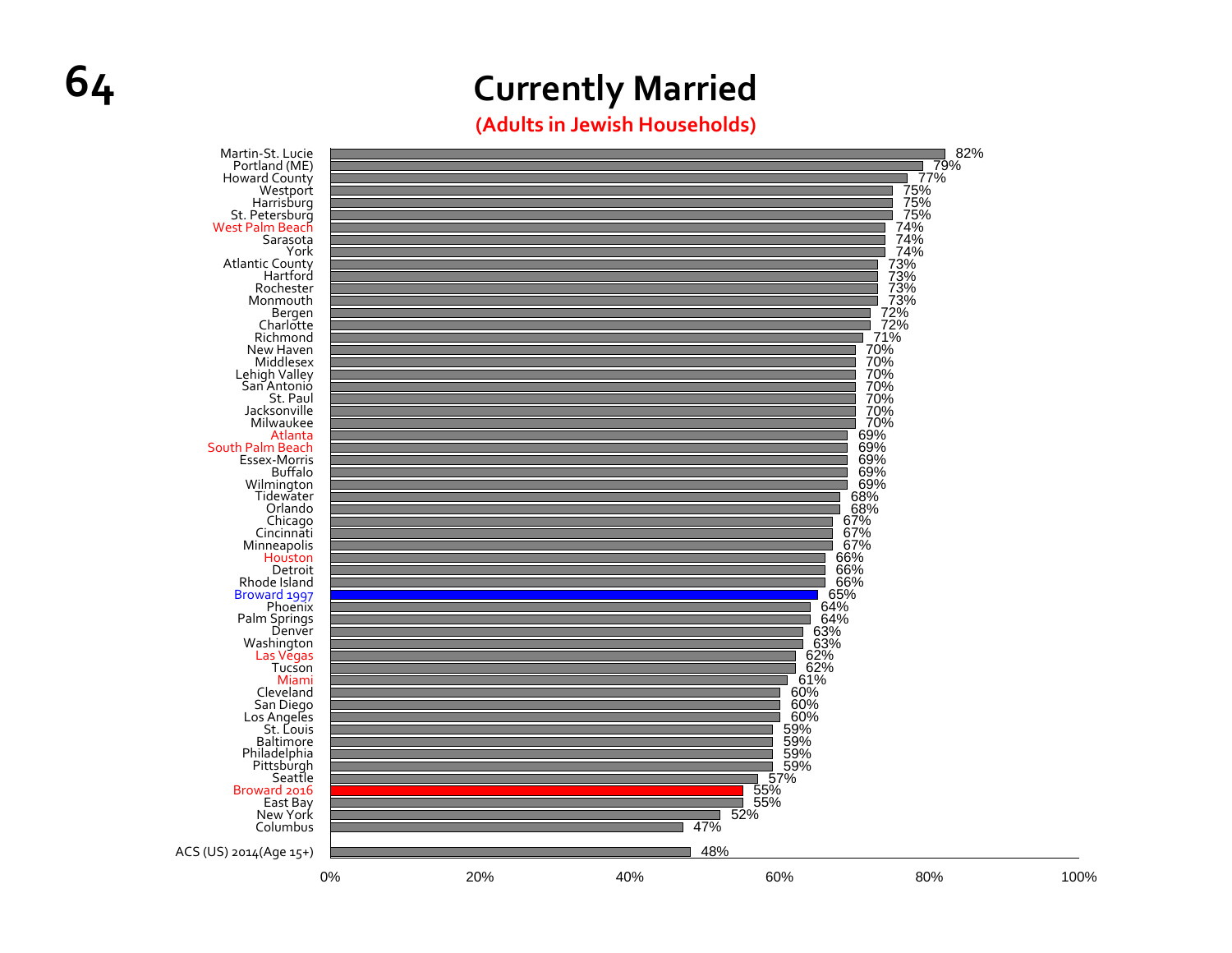## **65 Single, Never Married**

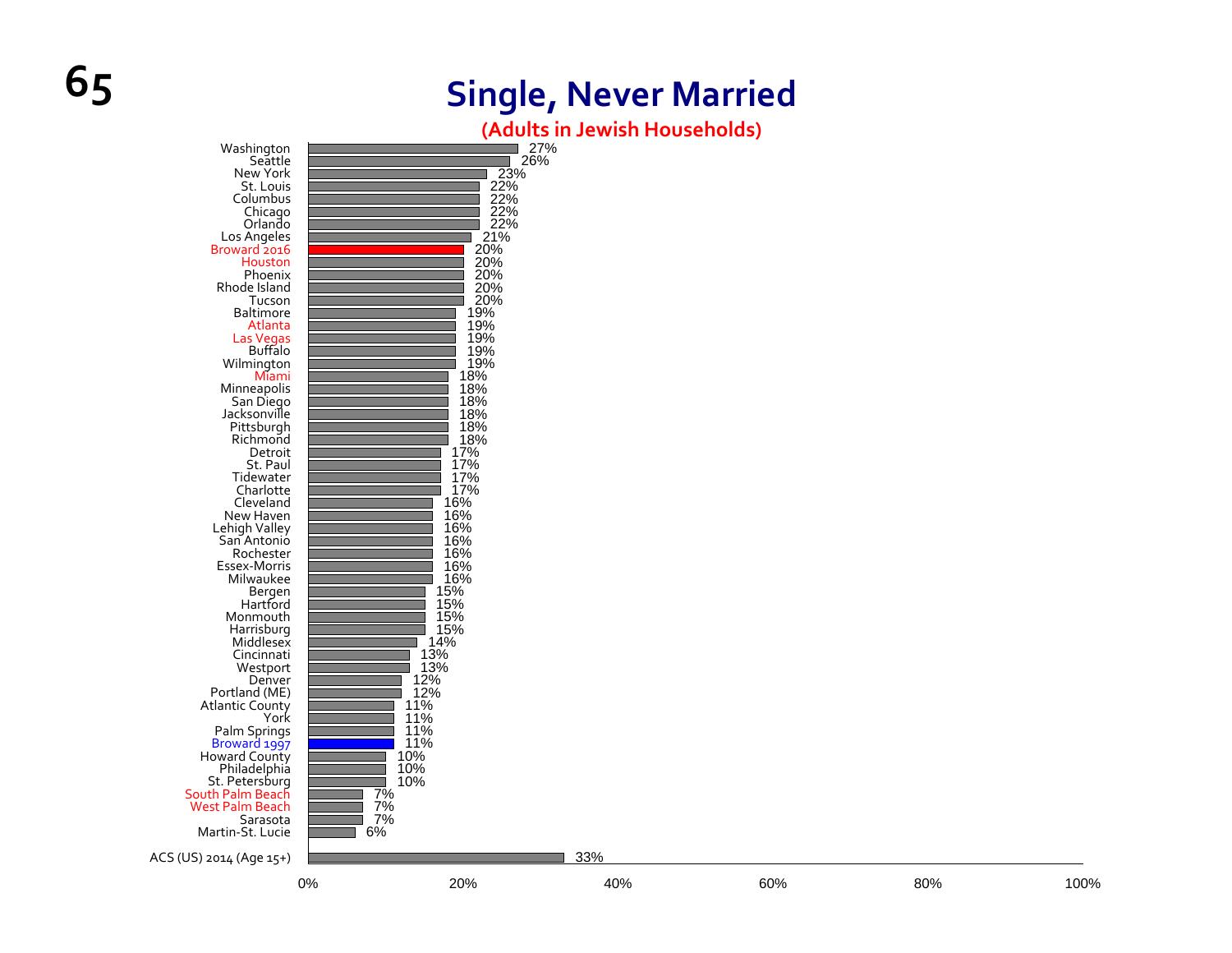### **Currently Divorced**

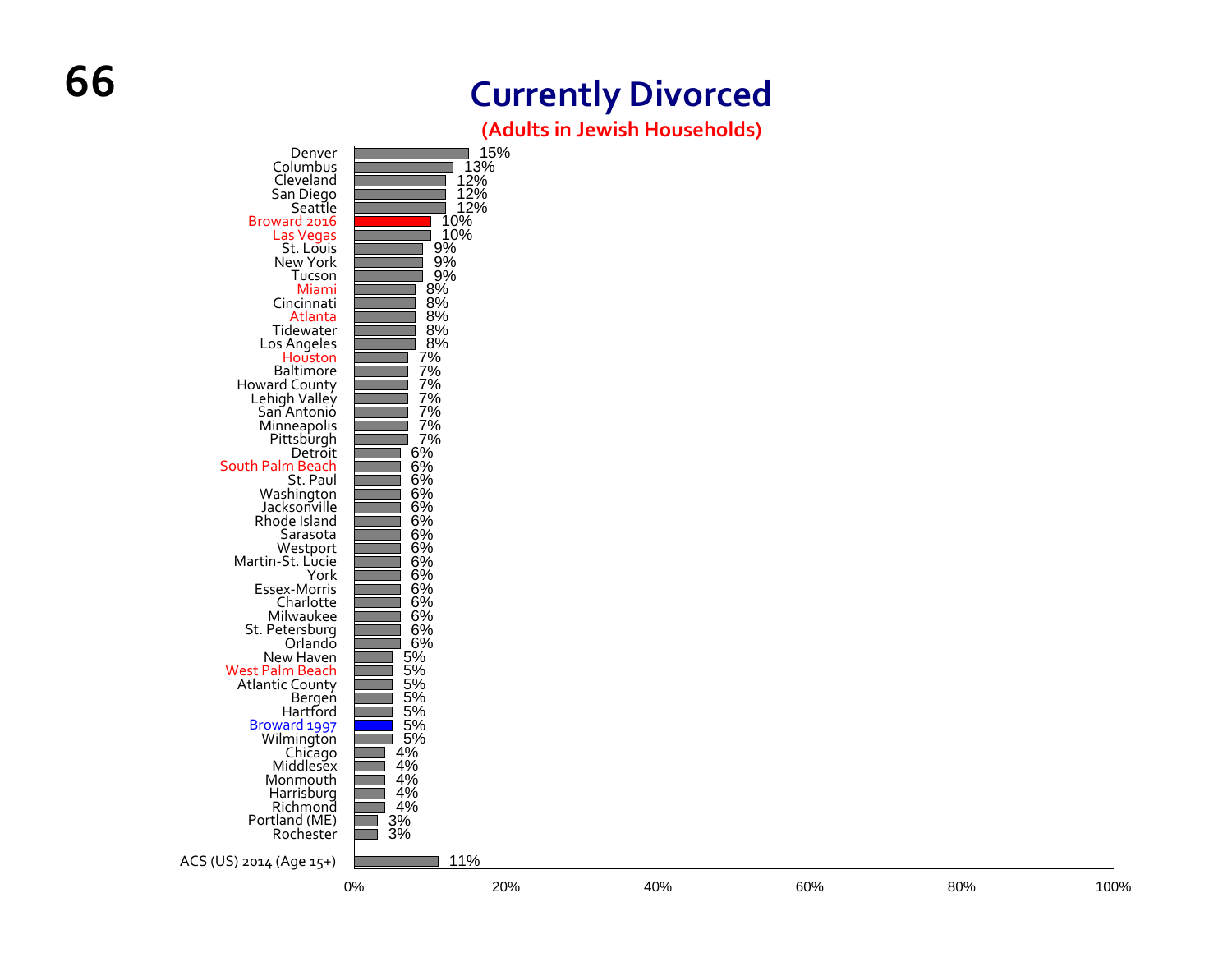### **67 Divorce Rate**

### **(Adults in Jewish Households)** (Divorced Adults per 1,000 Married Adults)

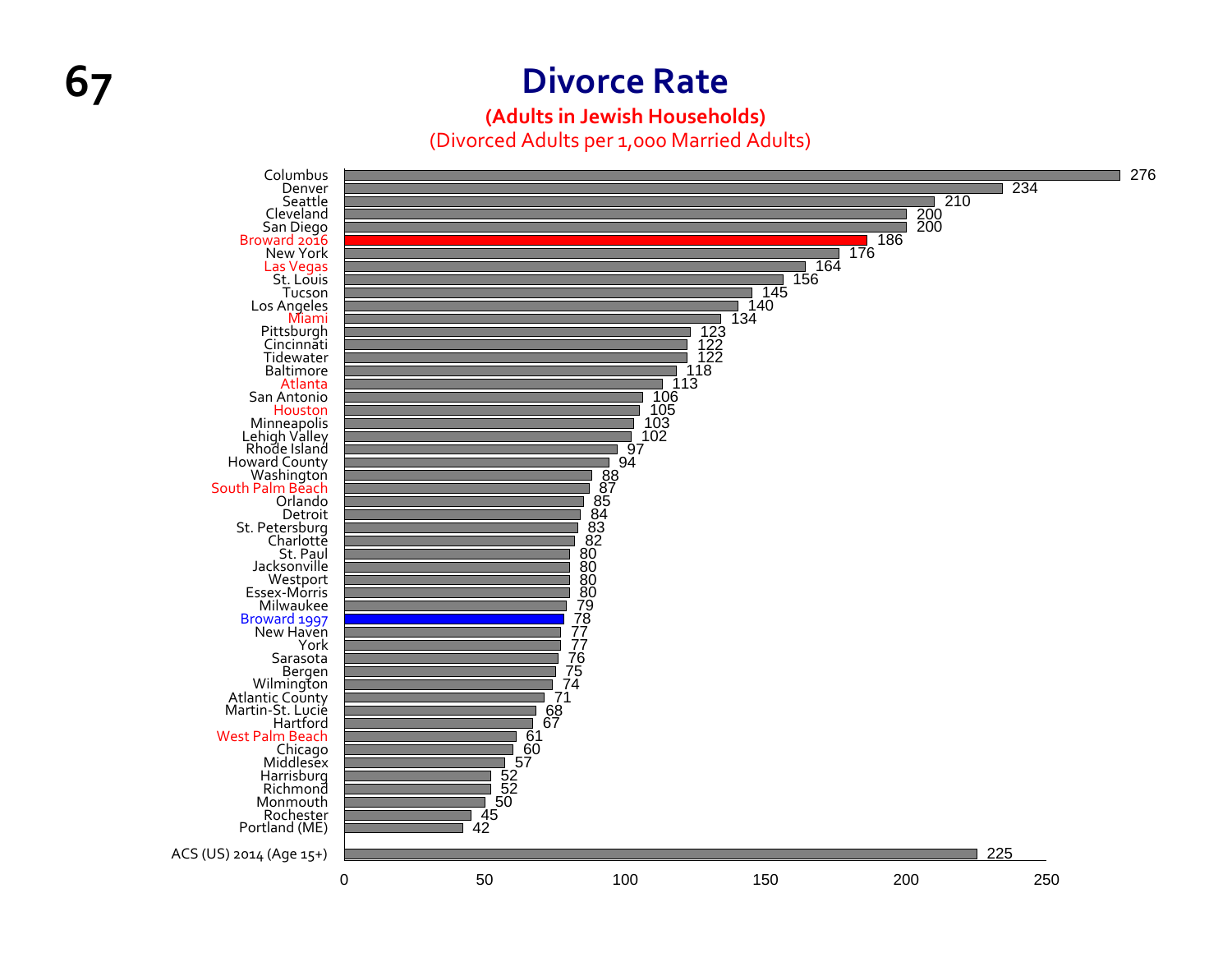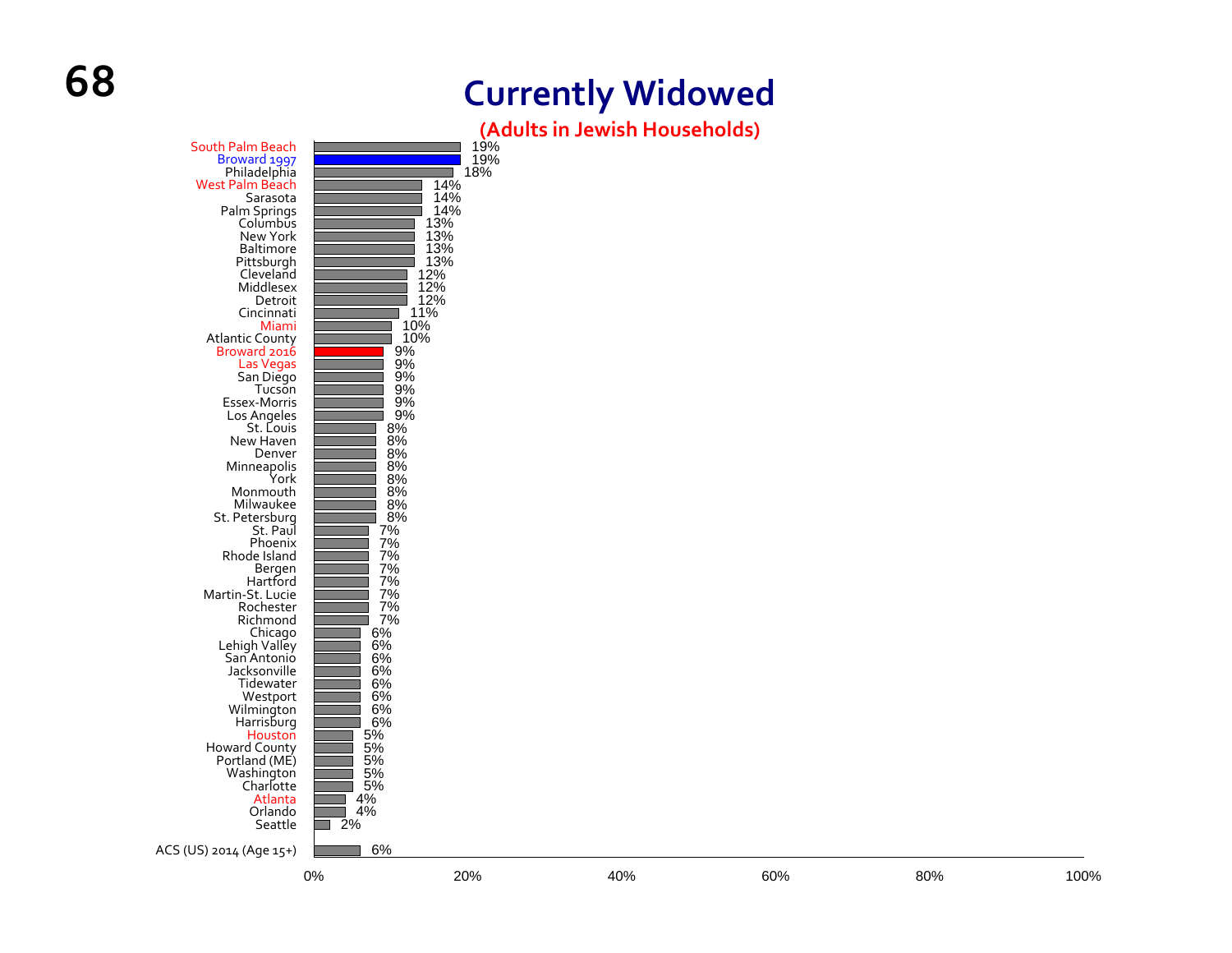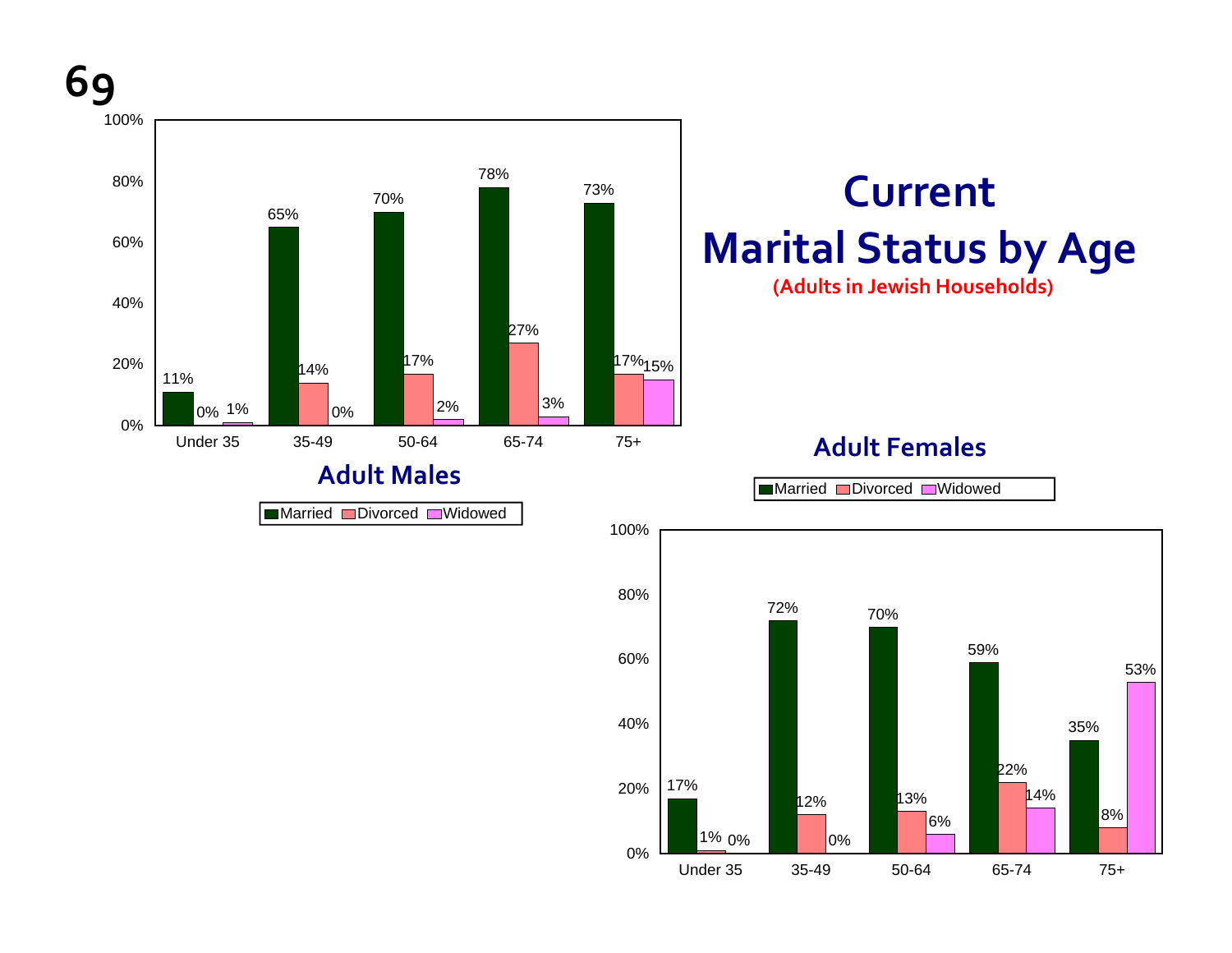### **Single Jewish Adults**



**70**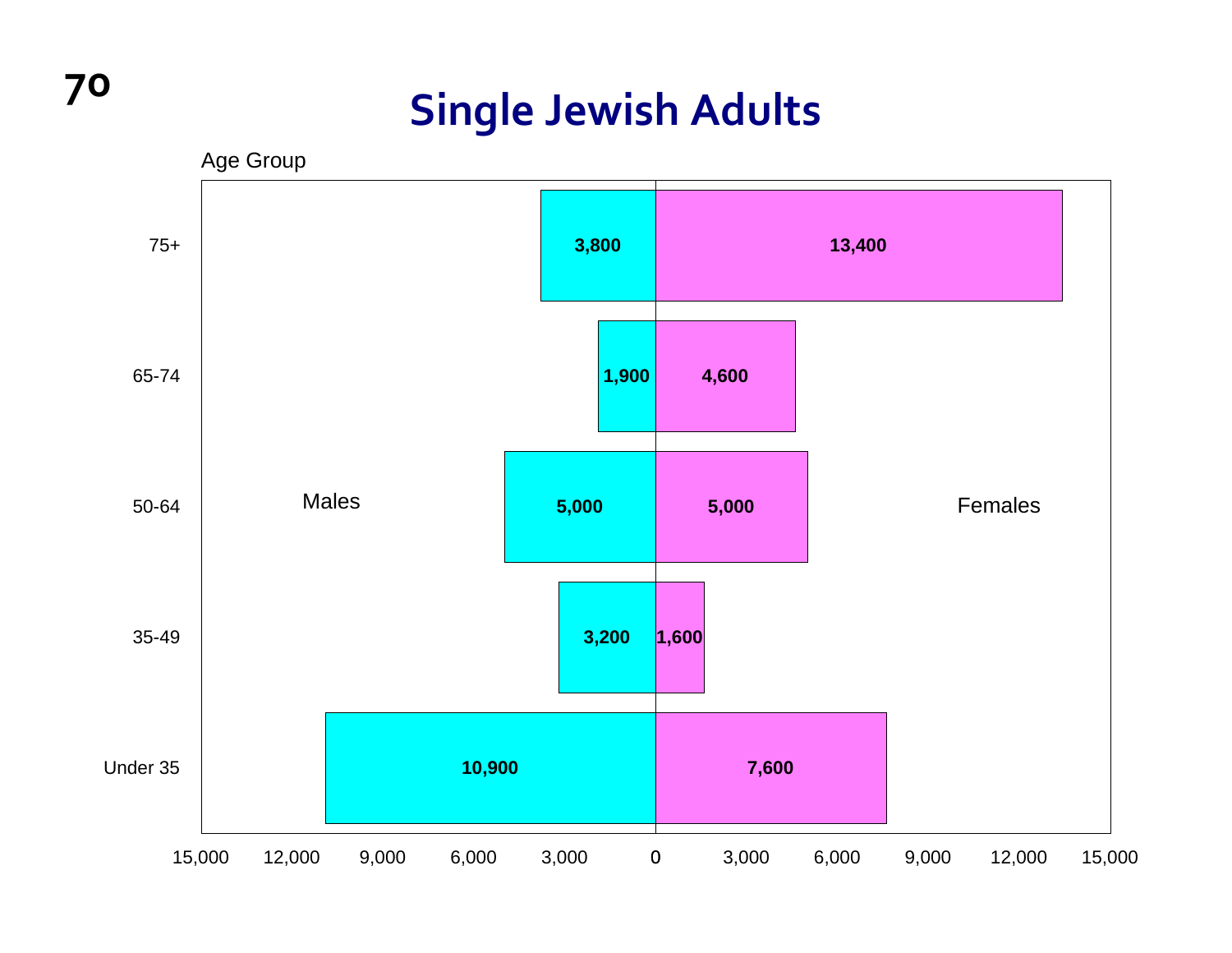(Adults Age 25 and Over in Jewish Households)

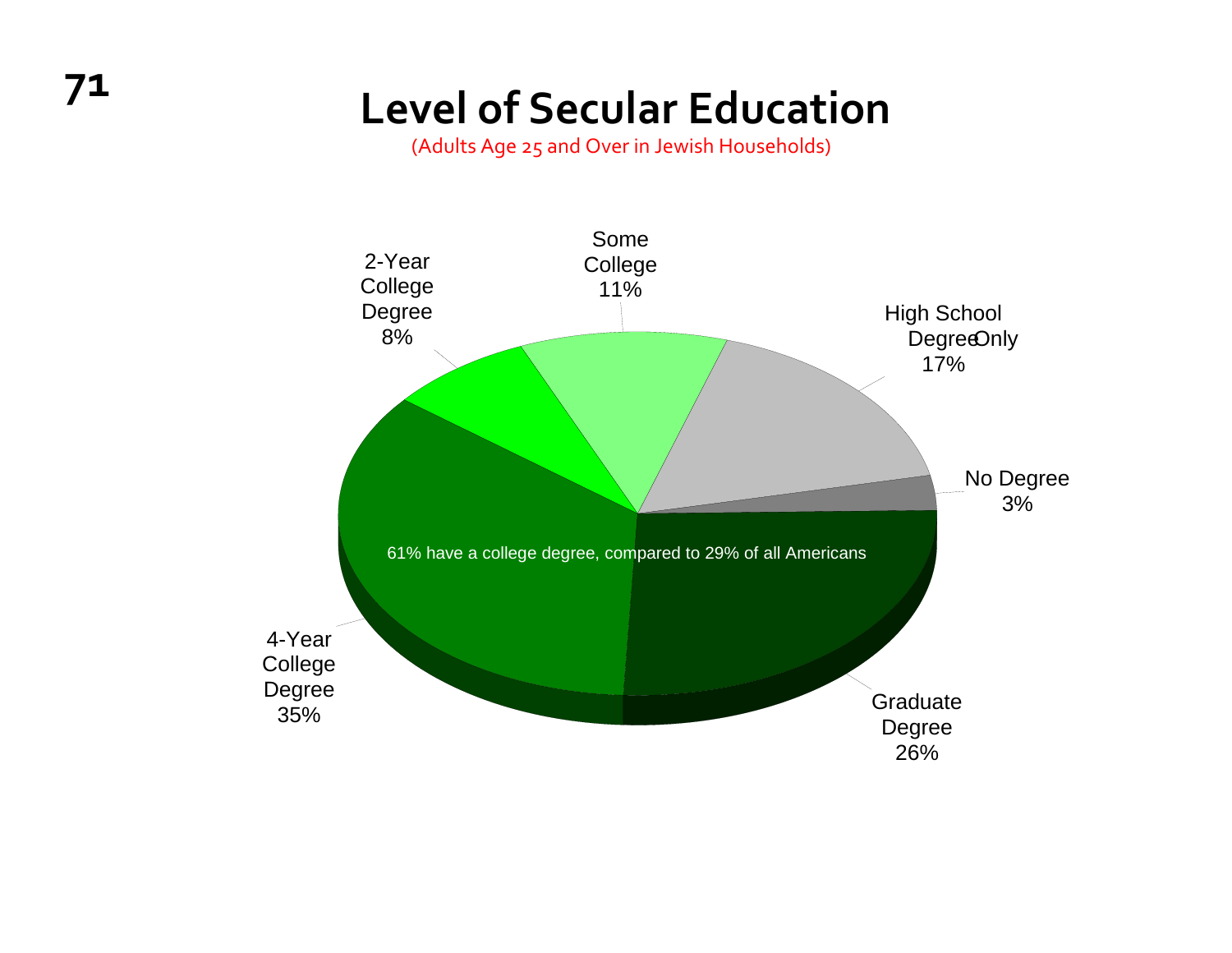### **72 Level of Secular Education**

**(Adults Age 65 and Over in Jewish Households)**

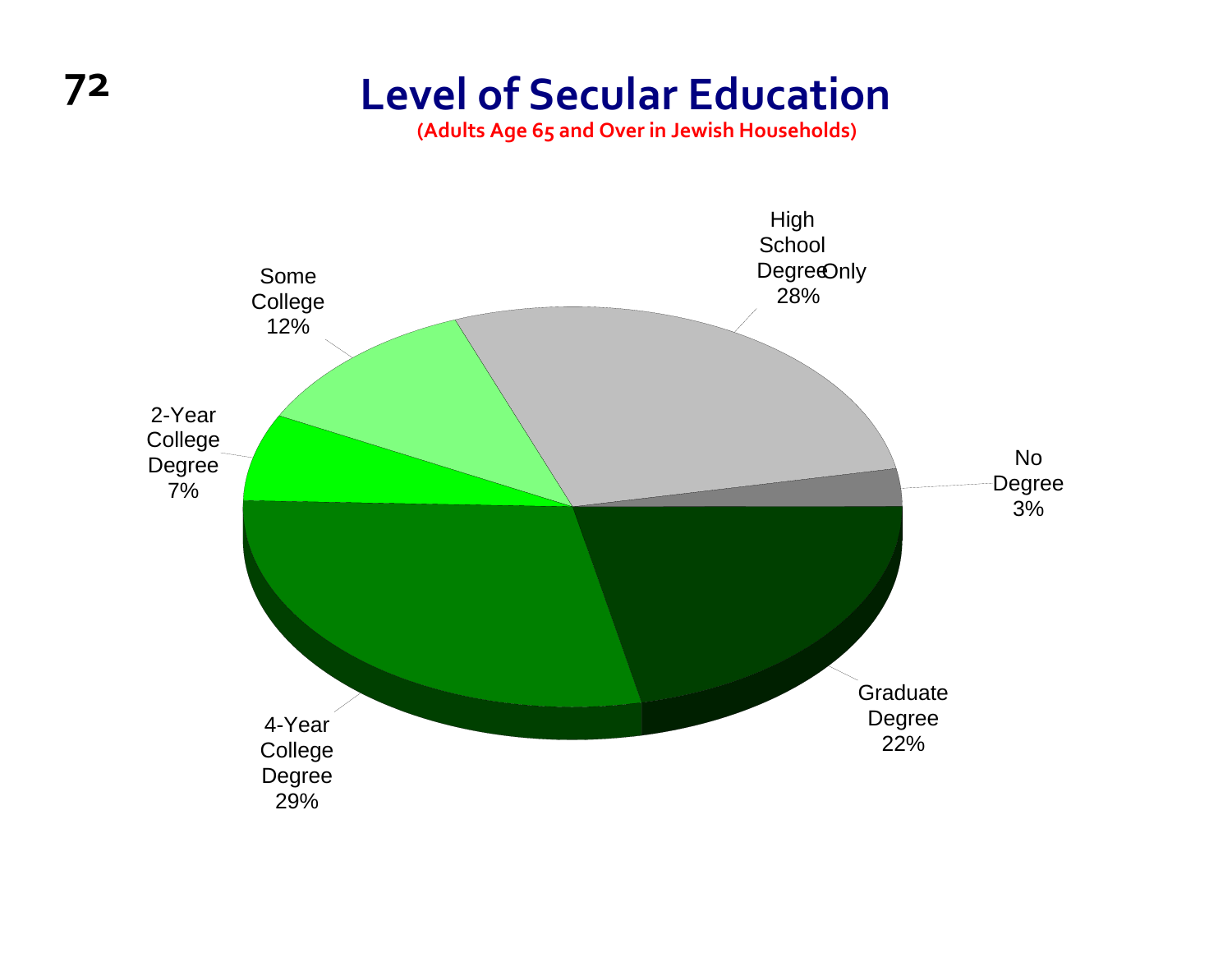### **73 High School Degree or Less**

**(Adults Age 25 and Over in Jewish Households)**

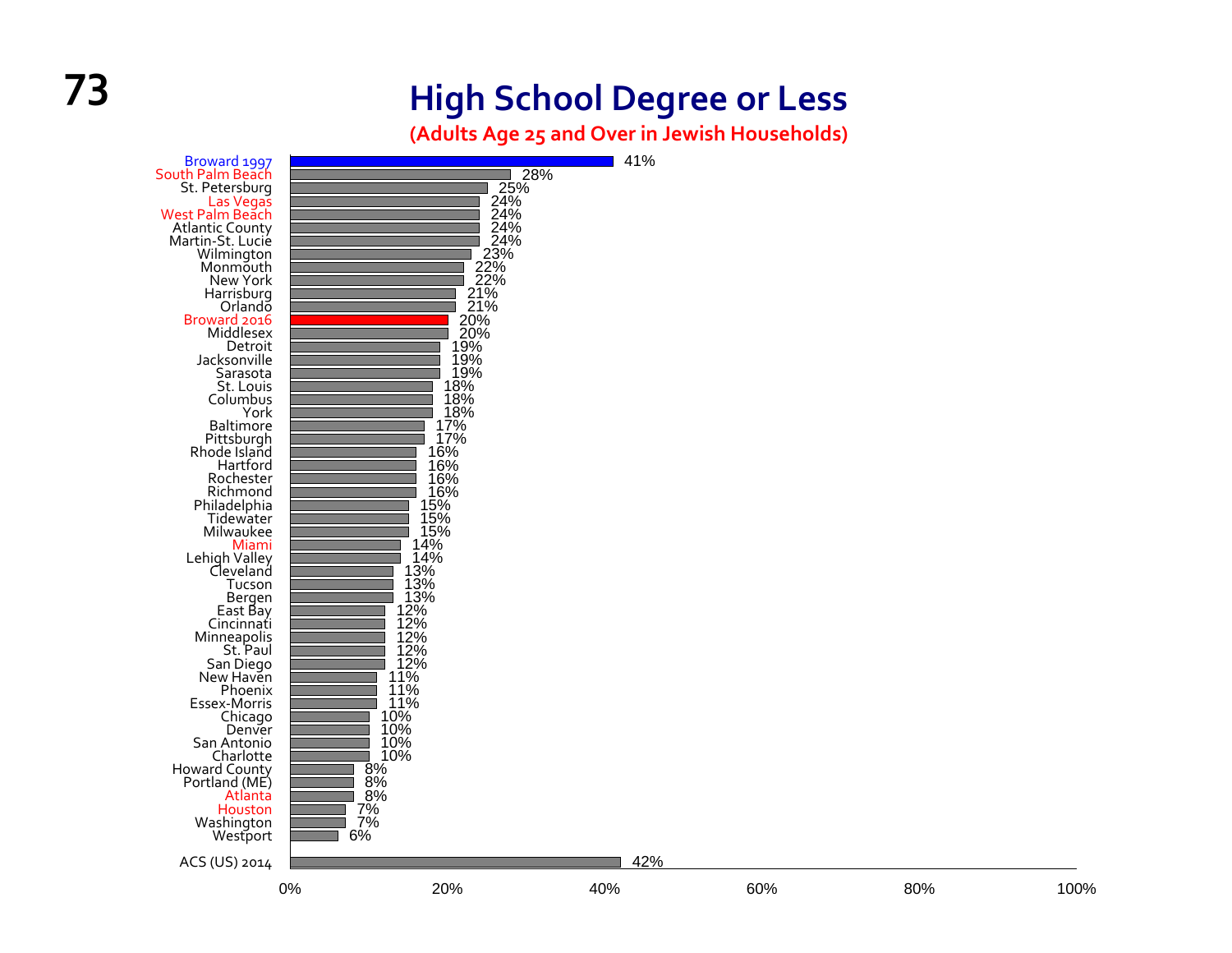### **4 ‐Year College Degree or Higher**

**(Adults Age 25 and Over in Jewish Households)**



**74**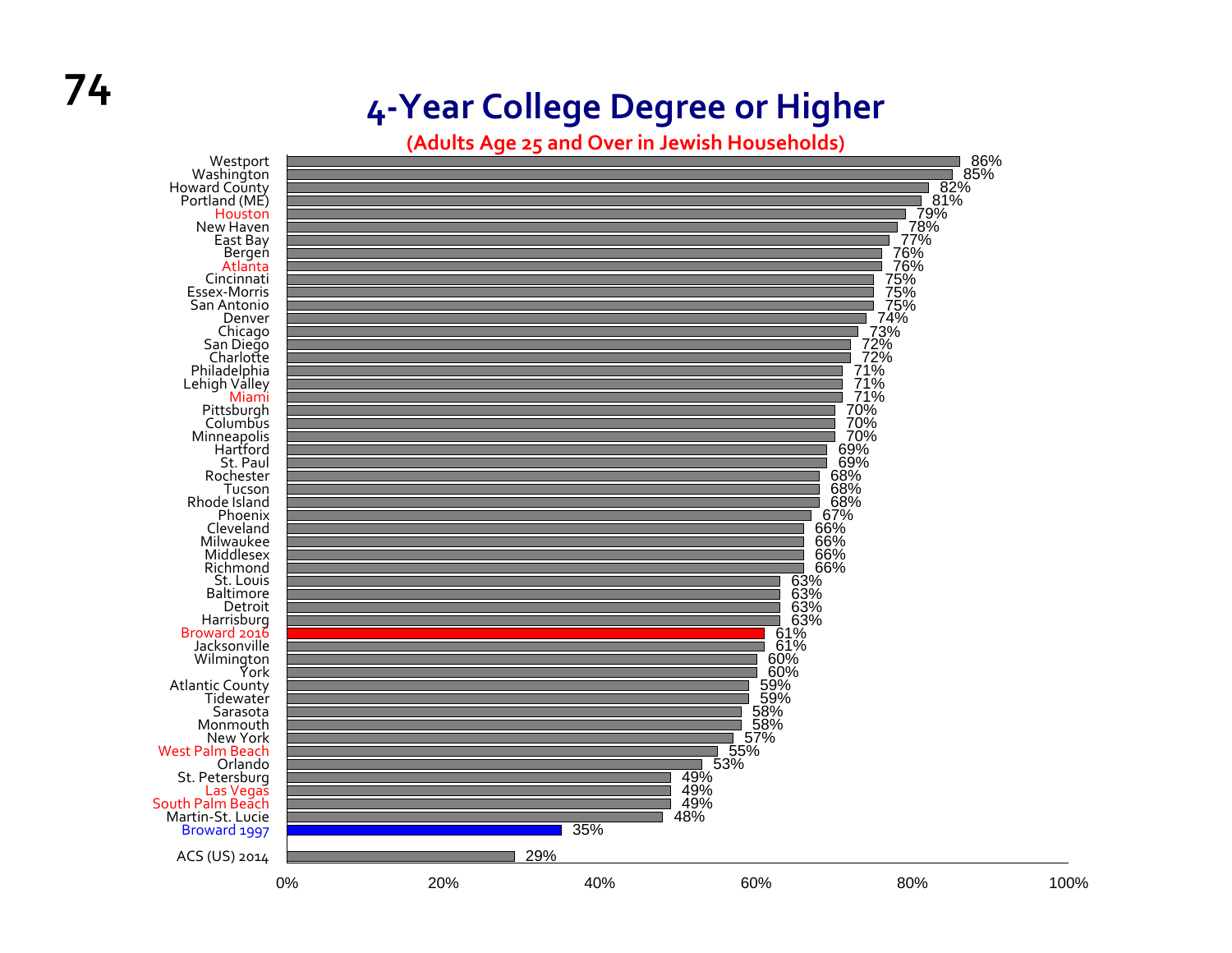### **75 Graduate Degree**

### **(Adults Age 25 and Over in Jewish Households)**

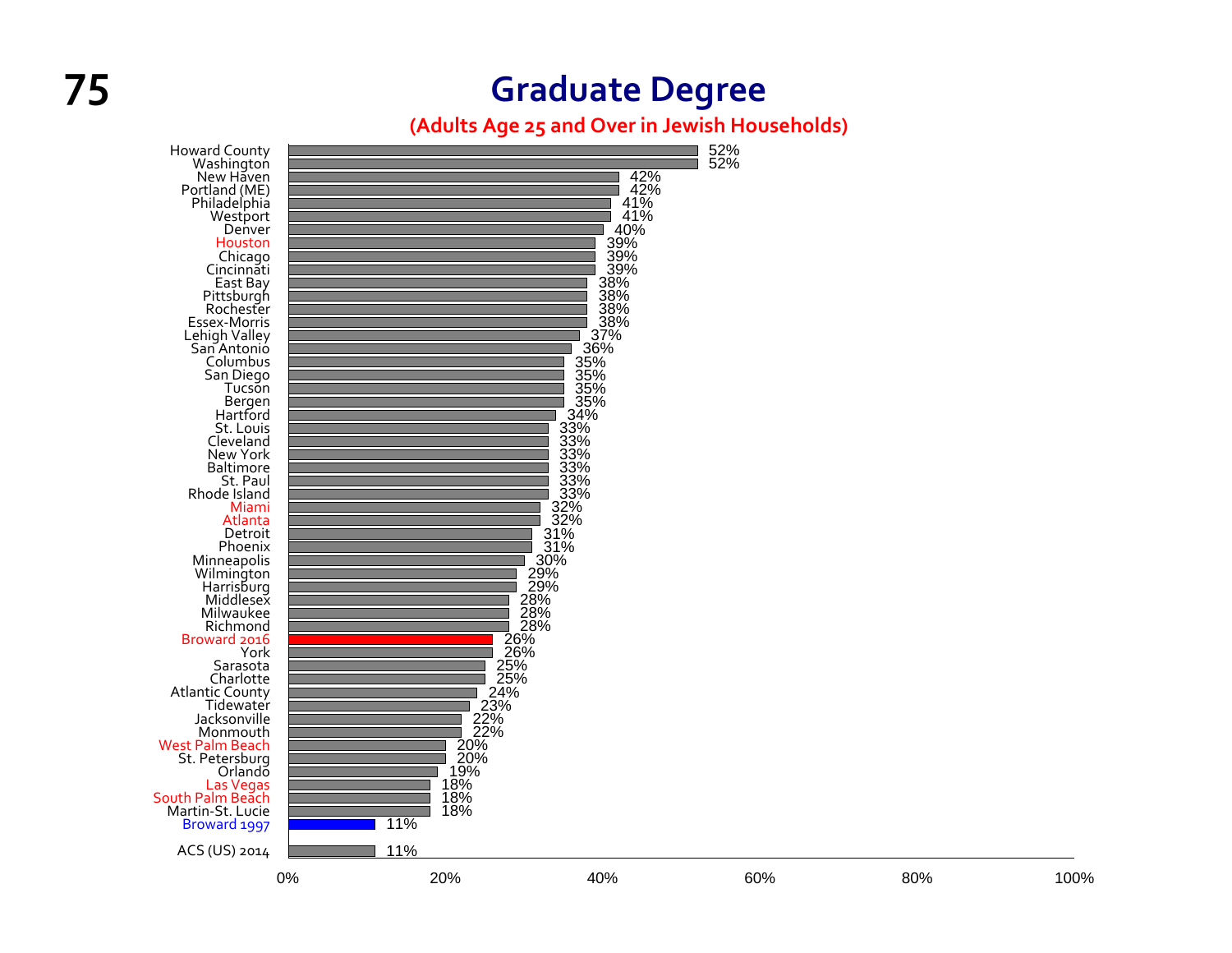## **<sup>76</sup> <sup>4</sup>‐Year College Degree or Higher**

**(Adults Age 25 and Over in Jewish Households)**

**<sup>4</sup>‐Year College Degree Only Graduate Degree**



**\* Not included in other results**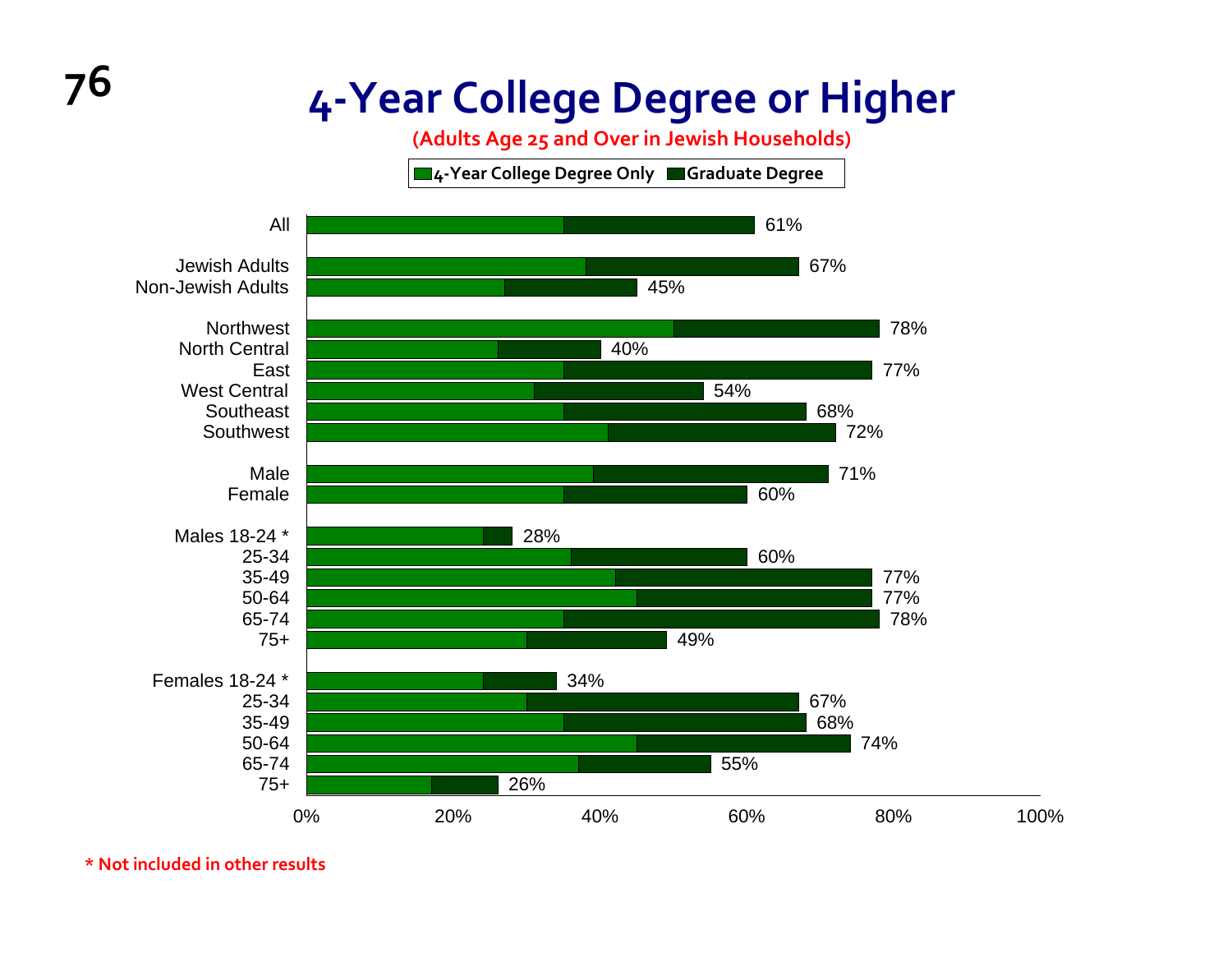## **<sup>77</sup> Employment Status**

(Adults in Jewish Households)

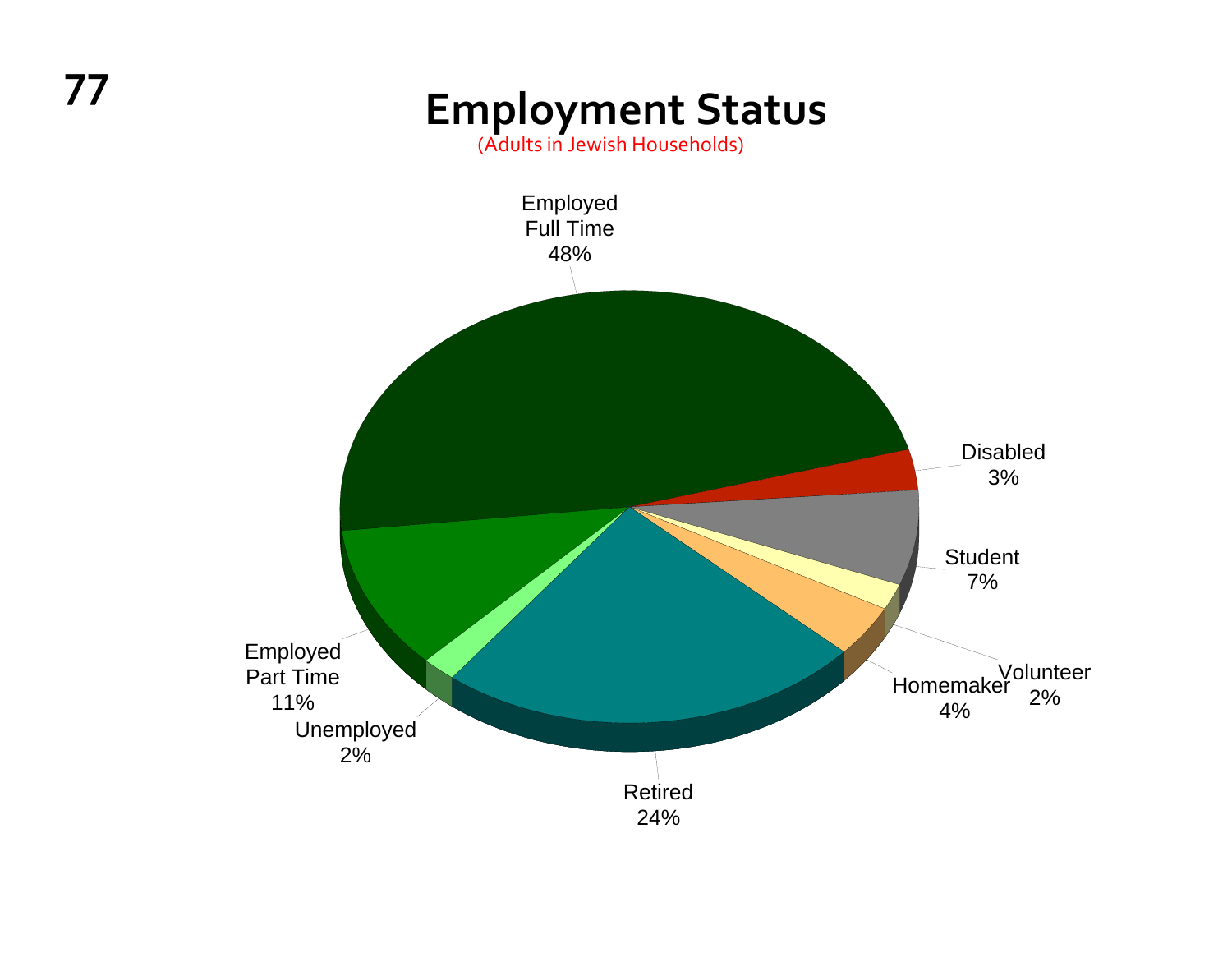### **<sup>78</sup> Employment Status**

(Adults Age 65 and Over in Jewish Households)

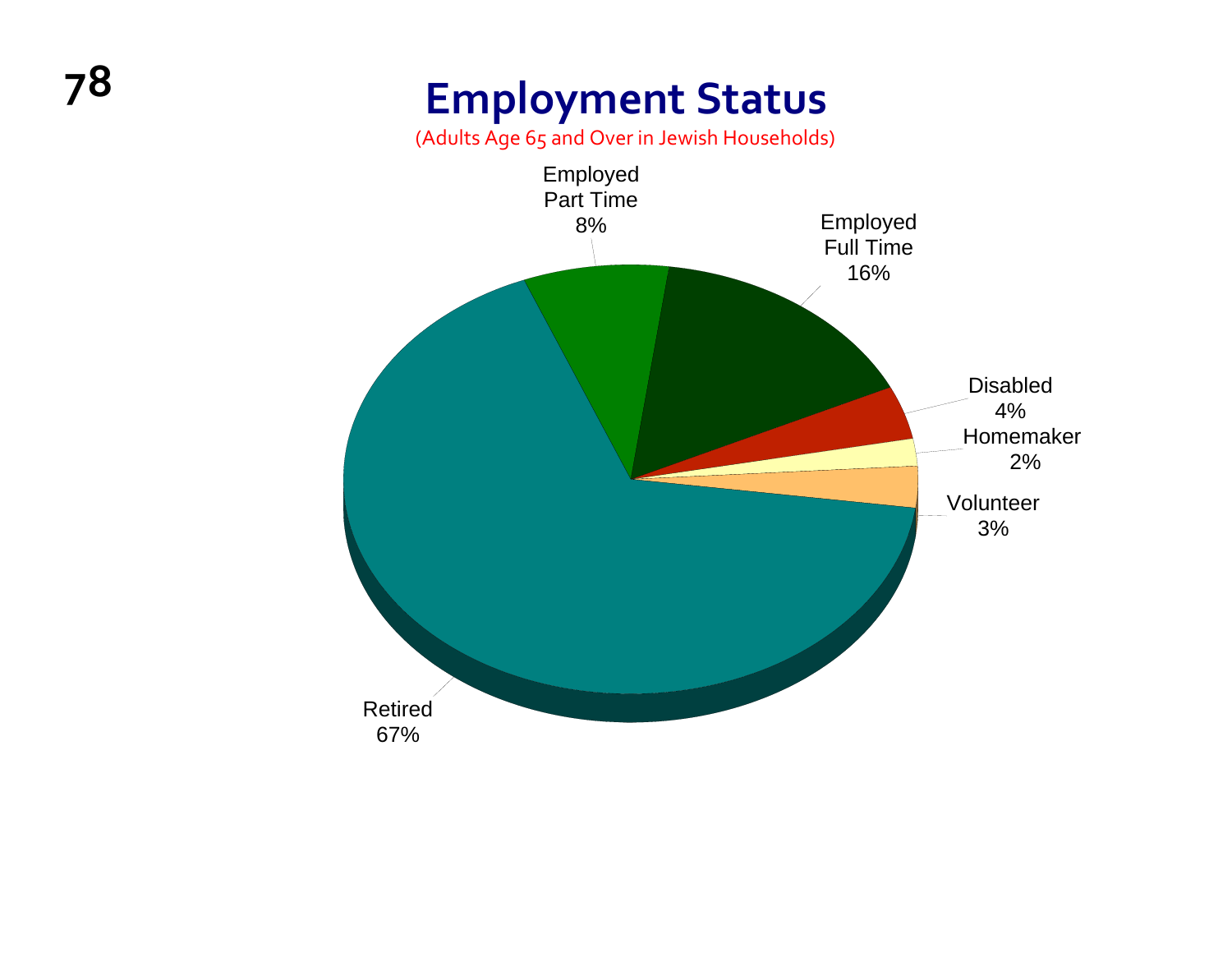### **<sup>79</sup> Employed Full Time**

**(Adults in Jewish Households)**

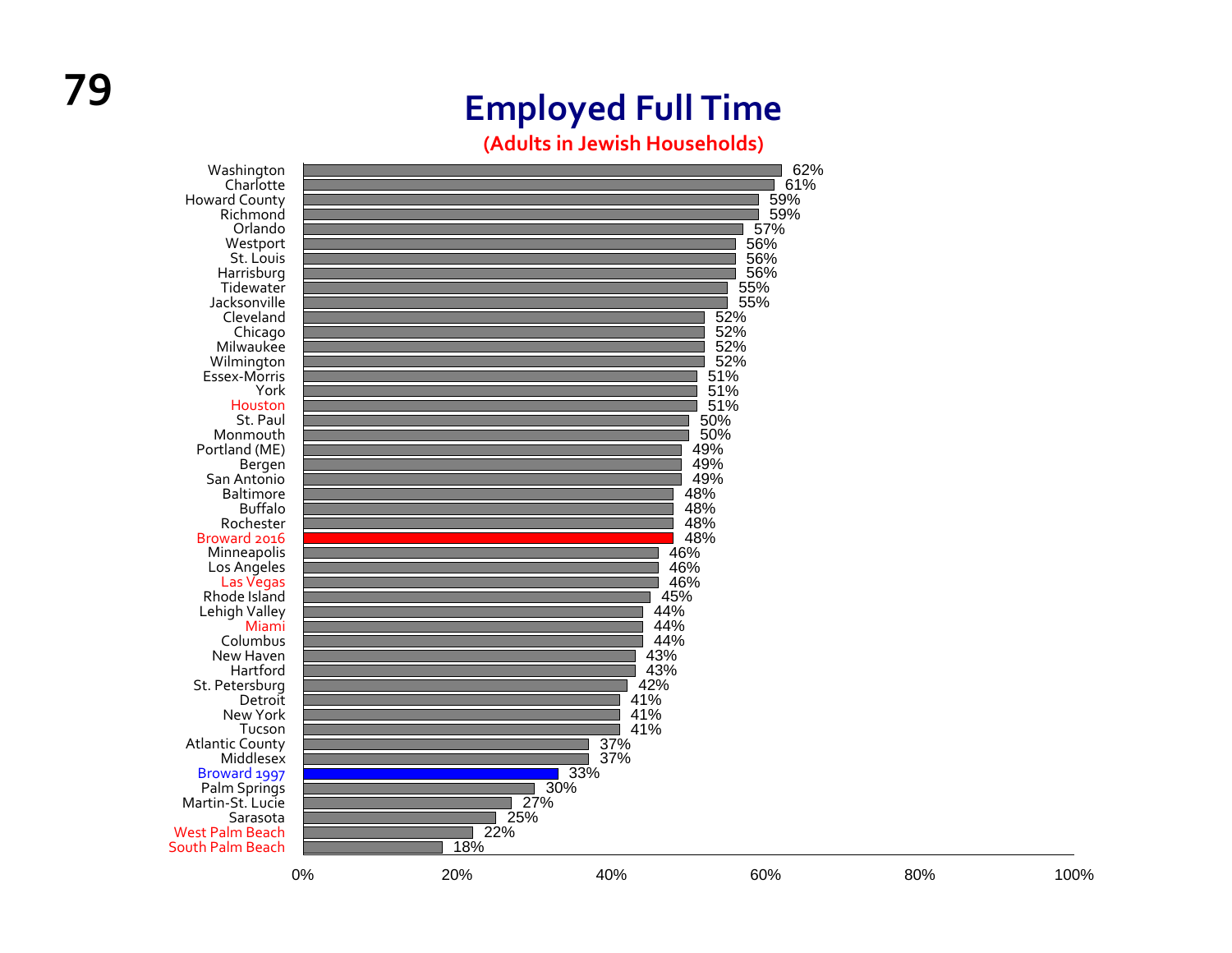### **Employed Part Time**

**(Adults in Jewish Households)**

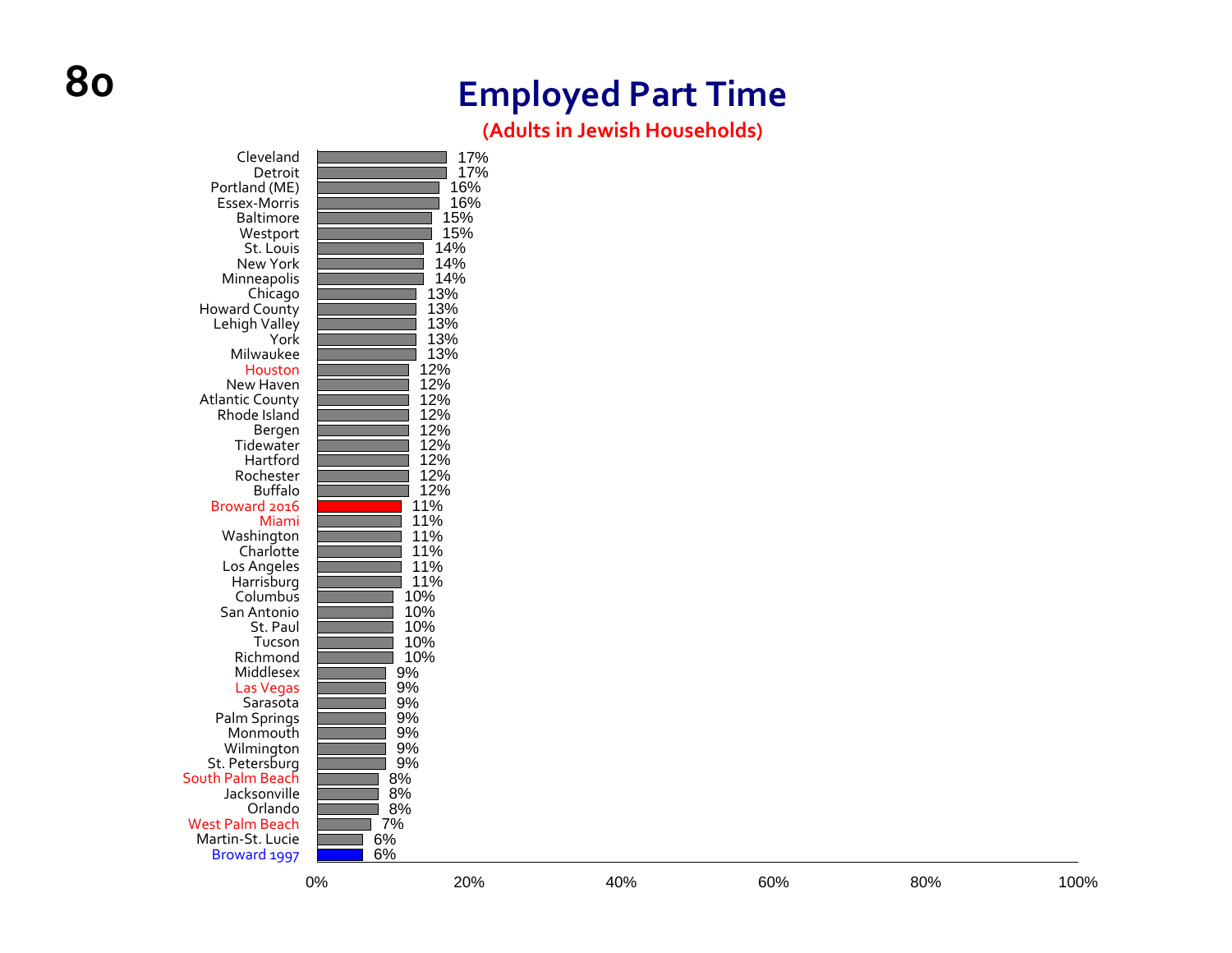### **Retired**



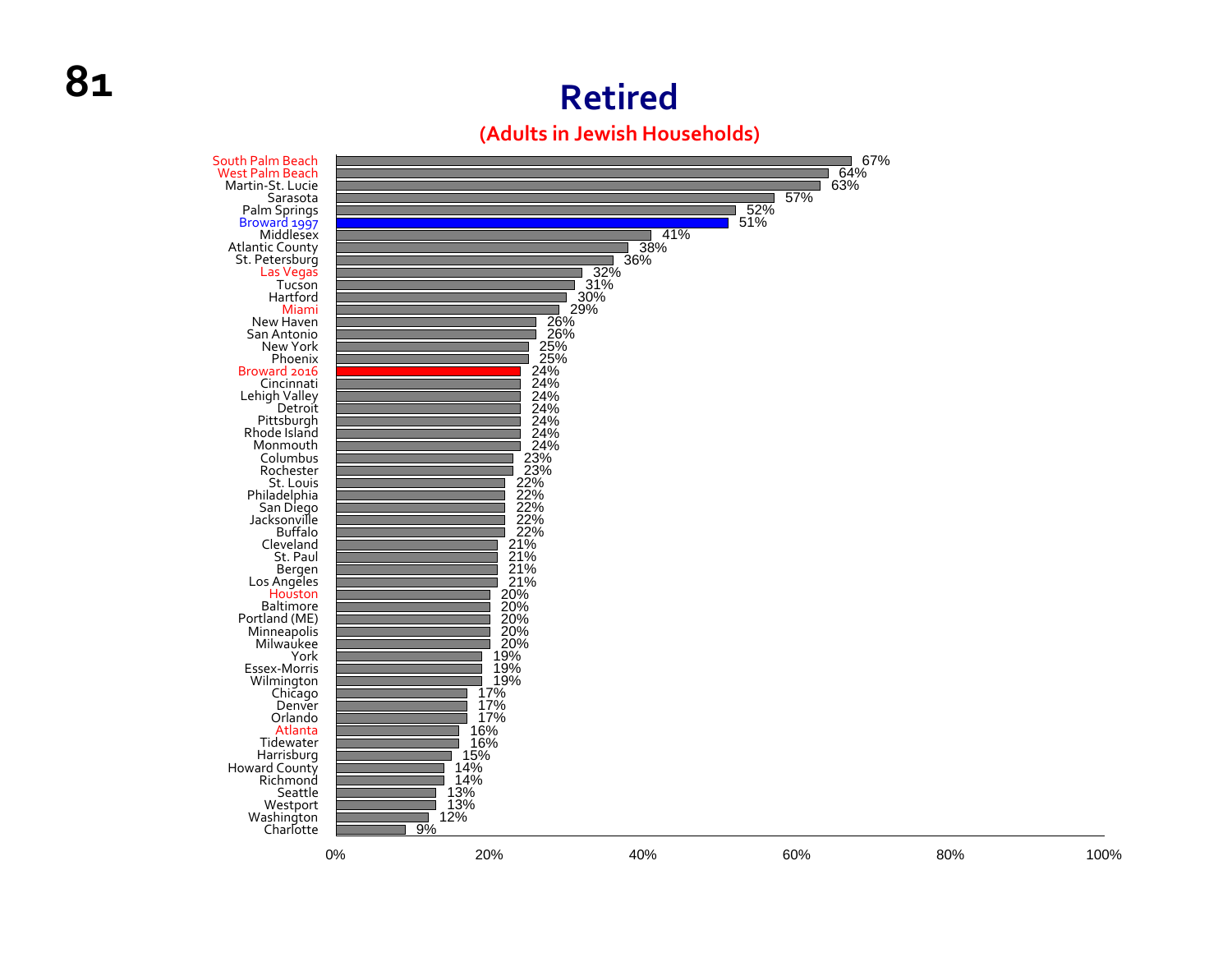### **(Adults in Jewish Households)**

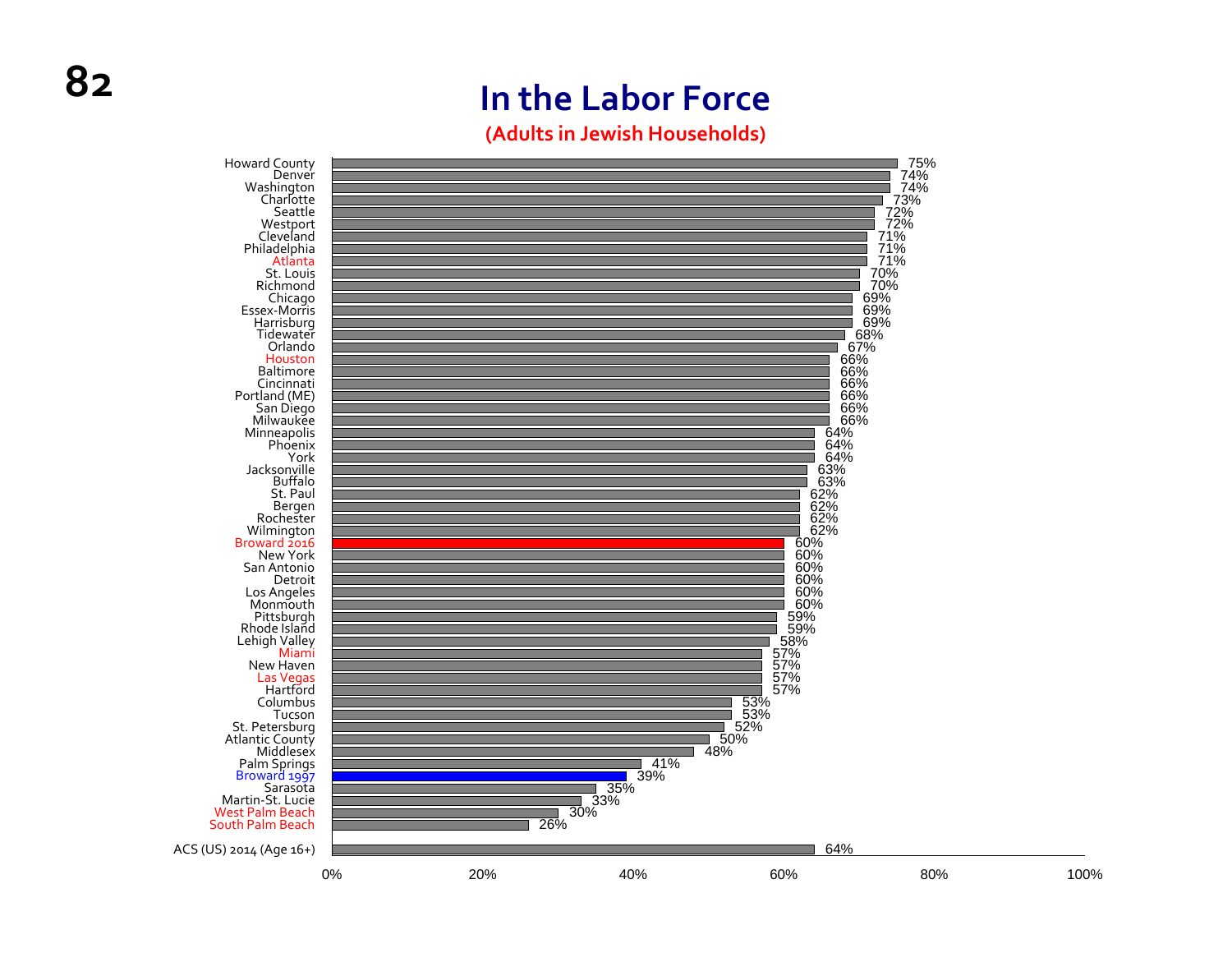### **83 Unemployment Rate**

**(Adults in Jewish Households)**

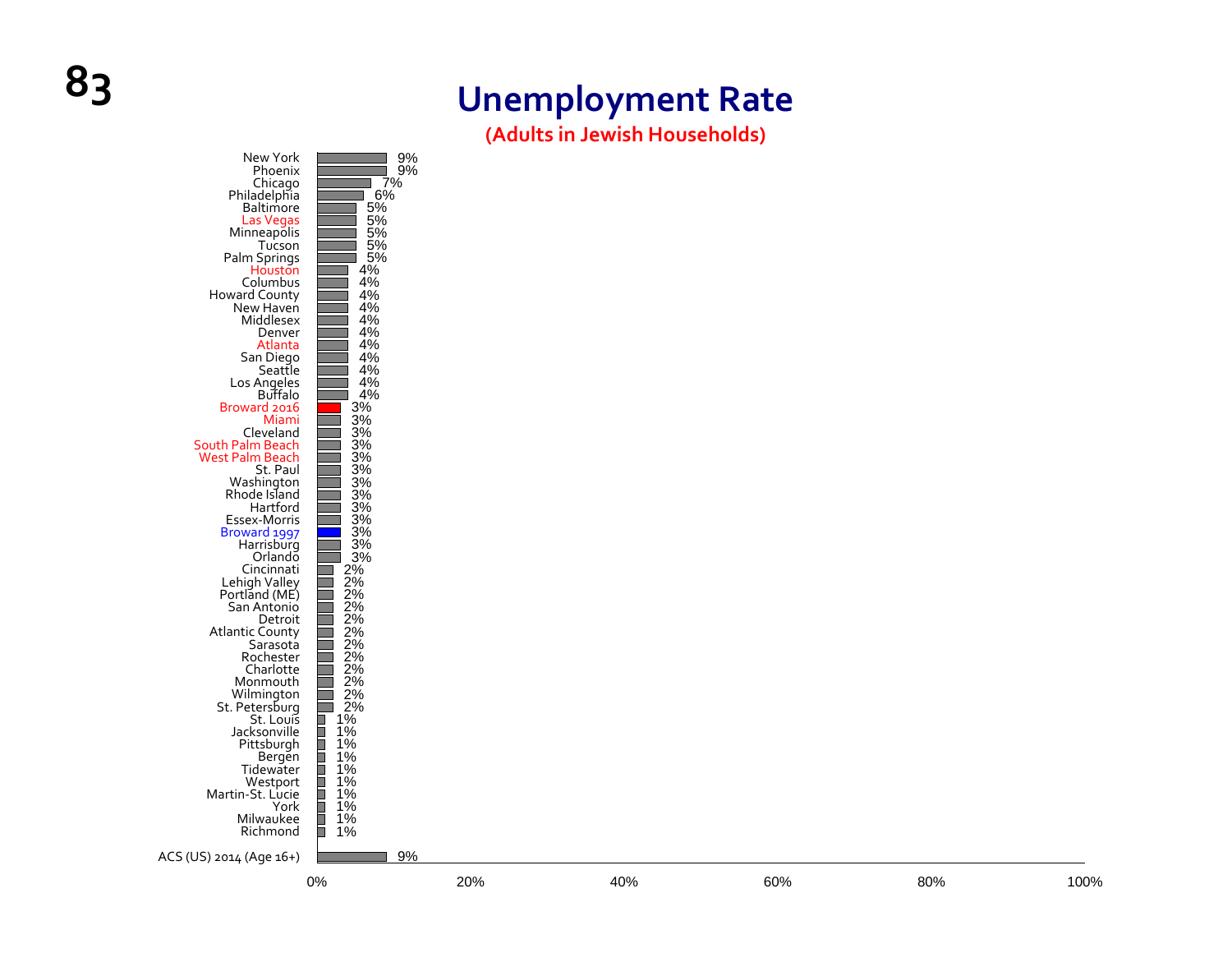### **84 Employment Status**

**(Adults in Jewish Households)**

**In Labor Force Retired**

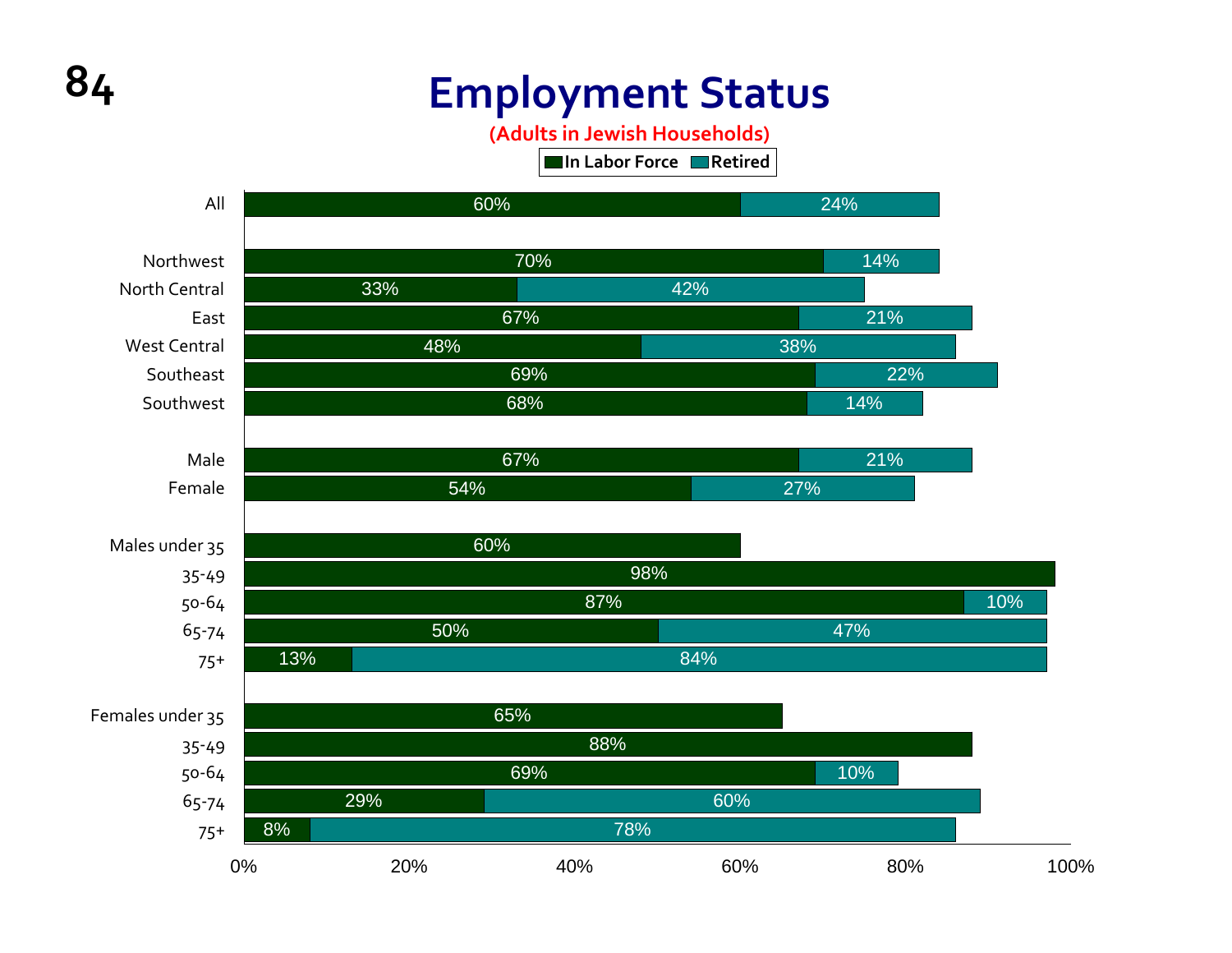### **85 Elderly Persons Employed Full or Part Time**

**(Persons Age 65 and Over in Jewish Households)**

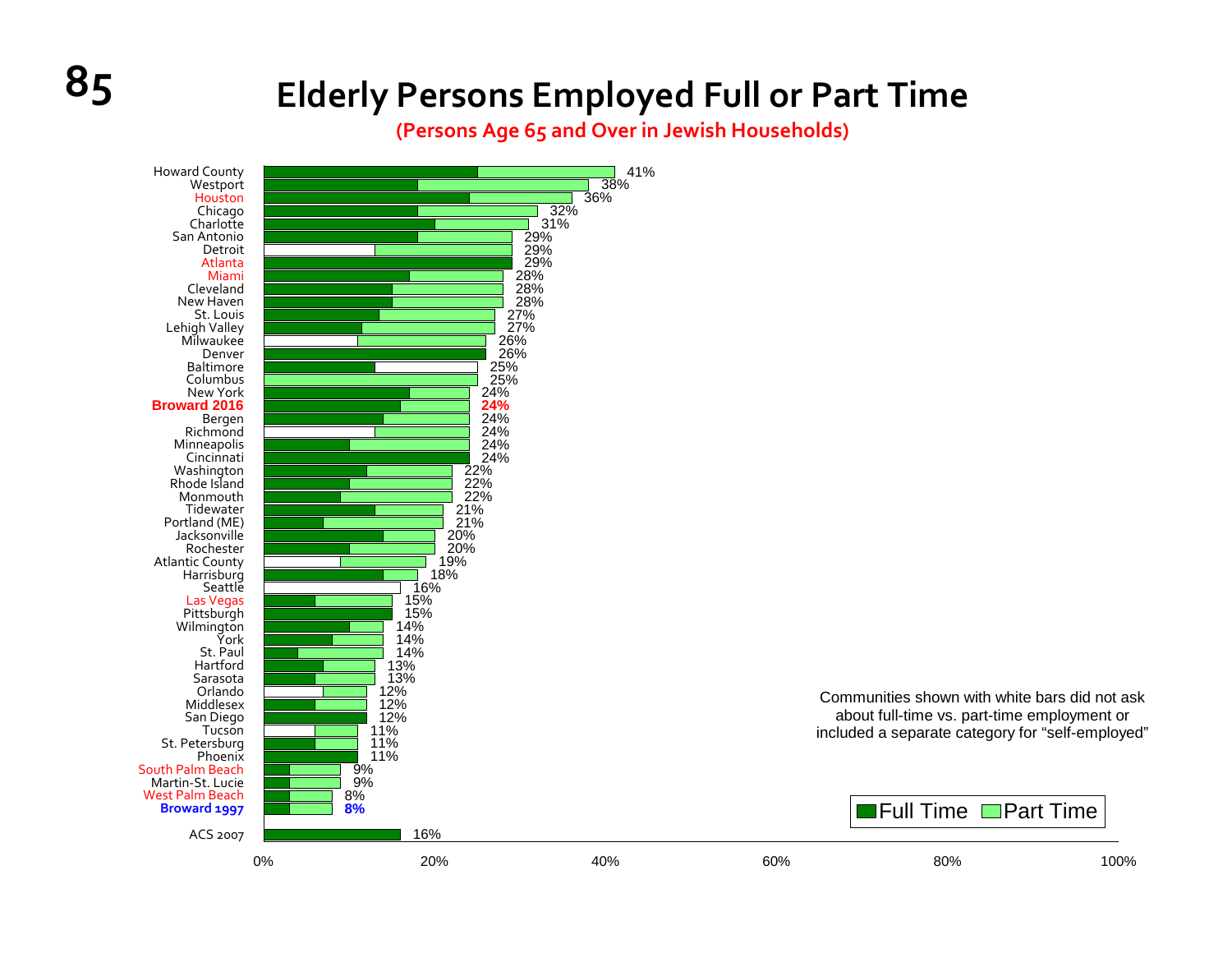### **Elderly Persons Employed Full Time**

**(Persons Age 65 and Over in Jewish Households)**

| <b>Howard County</b>                | 25%      |
|-------------------------------------|----------|
| Houston                             | 24%      |
| Charlotte                           | 20%      |
| Chicago                             | 18%      |
| Westport                            | 18%      |
| Miami                               | 17%      |
| New York                            | 17%      |
| San Antonio                         | 17%      |
| Broward 2016                        | 16%      |
| Cleveland                           | 15%      |
| New Haven                           | 15%      |
| St. Louis                           | 14%      |
| Jacksonville                        | 14%      |
| Bergen                              | 14%      |
| Harrisburg                          | 14%      |
| <b>Baltimore</b>                    | 13%      |
| Detroit                             | 13%      |
| Tidewater                           | 13%      |
| Richmond                            | 13%      |
| Washington                          | 12%      |
| Lehigh Valley                       | 11%      |
| Milwaukee                           | 11%      |
| Minneapolis                         | 10%      |
| Rhode Island                        | 10%      |
| Rochester                           | 10%      |
| Wilmington                          | 10%      |
| <b>Atlantic County</b>              | 9%       |
| Monmouth                            | 9%       |
| York                                | 8%       |
| Portland (ME)                       | 7%       |
| <b>Las Vegas</b>                    | 7%       |
| Hartford                            | 7%       |
| Orlando                             | 7%       |
| Middlesex                           | 6%       |
| Tucson                              | 6%       |
| Sarasota                            | 6%       |
| St. Petersburg                      | 5%       |
| <b>South Palm Beach</b><br>St. Paul | 4%<br>4% |
| West Palm Beach                     | 3%       |
| Martin-St. Lucie                    | 3%       |
| Broward 1997                        | 3%       |
|                                     |          |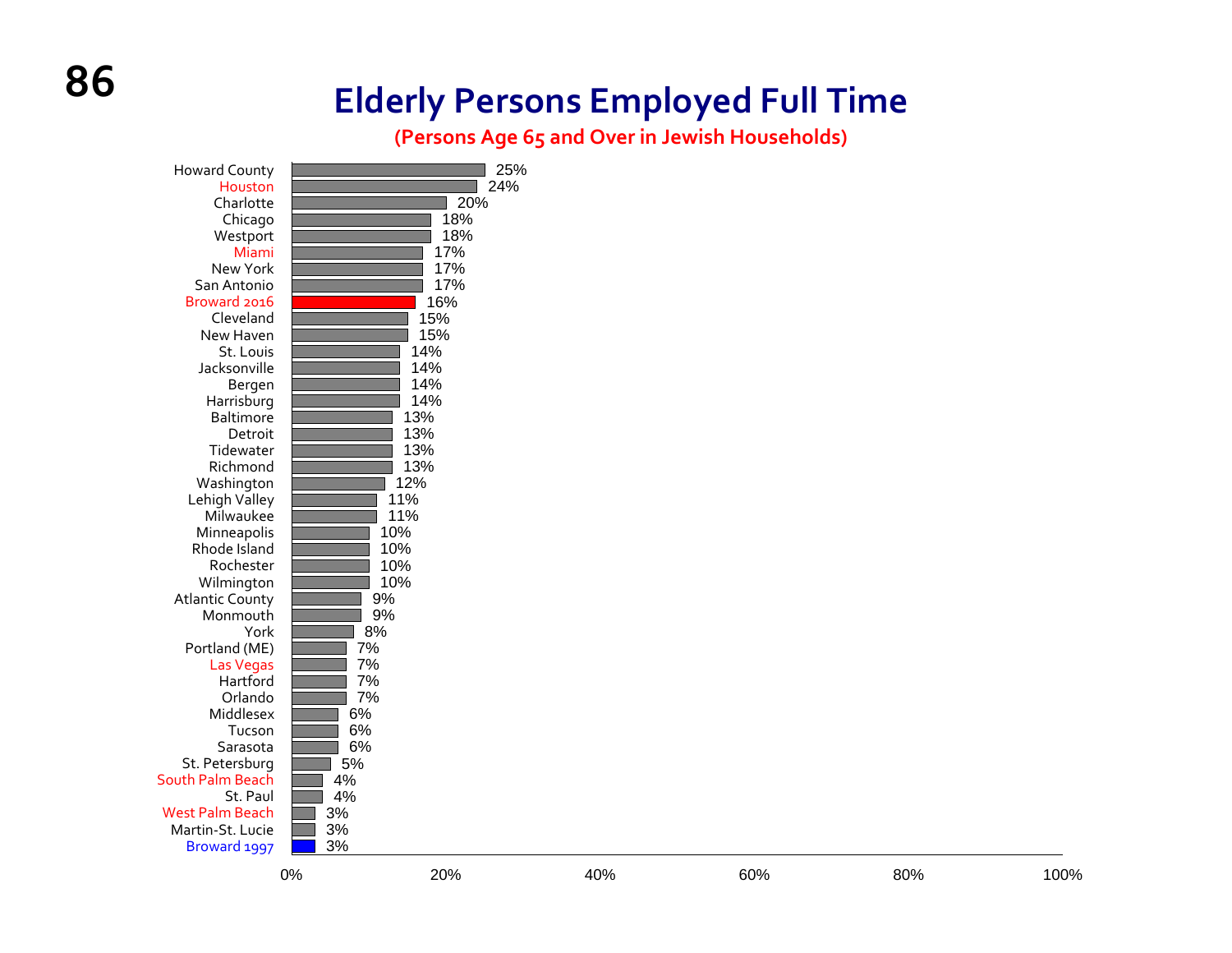### **87 Elderly Persons Employed Part Time**

**(Persons Age 65 and Over in Jewish Households)**

| Westport<br><b>Howard County</b> | 20%<br>16% |
|----------------------------------|------------|
| Detroit                          | 16%        |
| Chicago                          | 15%        |
| Lehigh Valley                    | 15%        |
| Milwaukee                        | 15%        |
| St. Louis                        | 14%        |
| Portland (ME)                    | 14%        |
| Minneapolis                      | 14%        |
| Cleveland                        | 13%        |
| New Haven                        | 13%        |
| Monmouth                         | 13%        |
| Houston                          | 12%        |
| <b>Baltimore</b>                 | 12%        |
| Miami                            | 11%        |
| San Antonio                      | 11%        |
| Rhode Island                     | 11%        |
| Charlotte                        | 11%        |
| Richmond                         | 11%        |
| <b>Atlantic County</b>           | 10%        |
| St. Paul                         | 10%        |
| Bergen                           | 10%        |
| Rochester                        | 10%        |
| <b>Las Vegas</b>                 | 9%         |
| Washington                       | 9%         |
| Broward 2016                     | 8%         |
| Tidewater                        | 8%         |
| New York                         | 7%         |
| Sarasota                         | 7%         |
| Middlesex                        | 6%         |
| <b>South Palm Beach</b>          | 6%         |
| Jacksonville                     | 6%         |
| Hartford                         | 6%         |
| Martin-St. Lucie                 | 6%         |
| York                             | 6%         |
| <b>West Palm Beach</b>           | 5%         |
| Tucson                           | 5%         |
| St. Petersburg                   | 5%         |
| Orlando                          | 5%         |
| Broward 1997                     | 4%<br>4%   |
| Wilmington                       | 4%         |
| Harrisburg                       |            |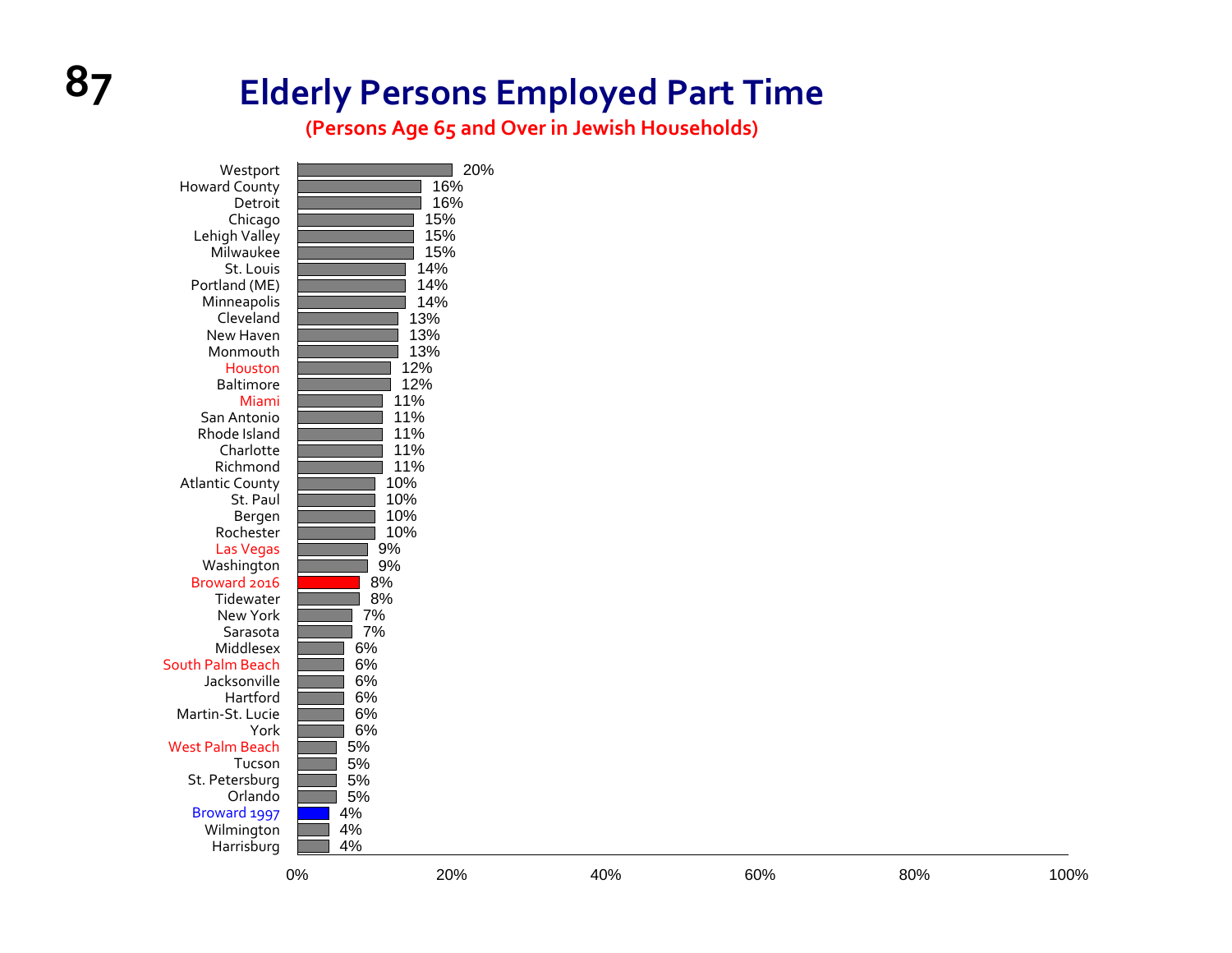### **Household Income**

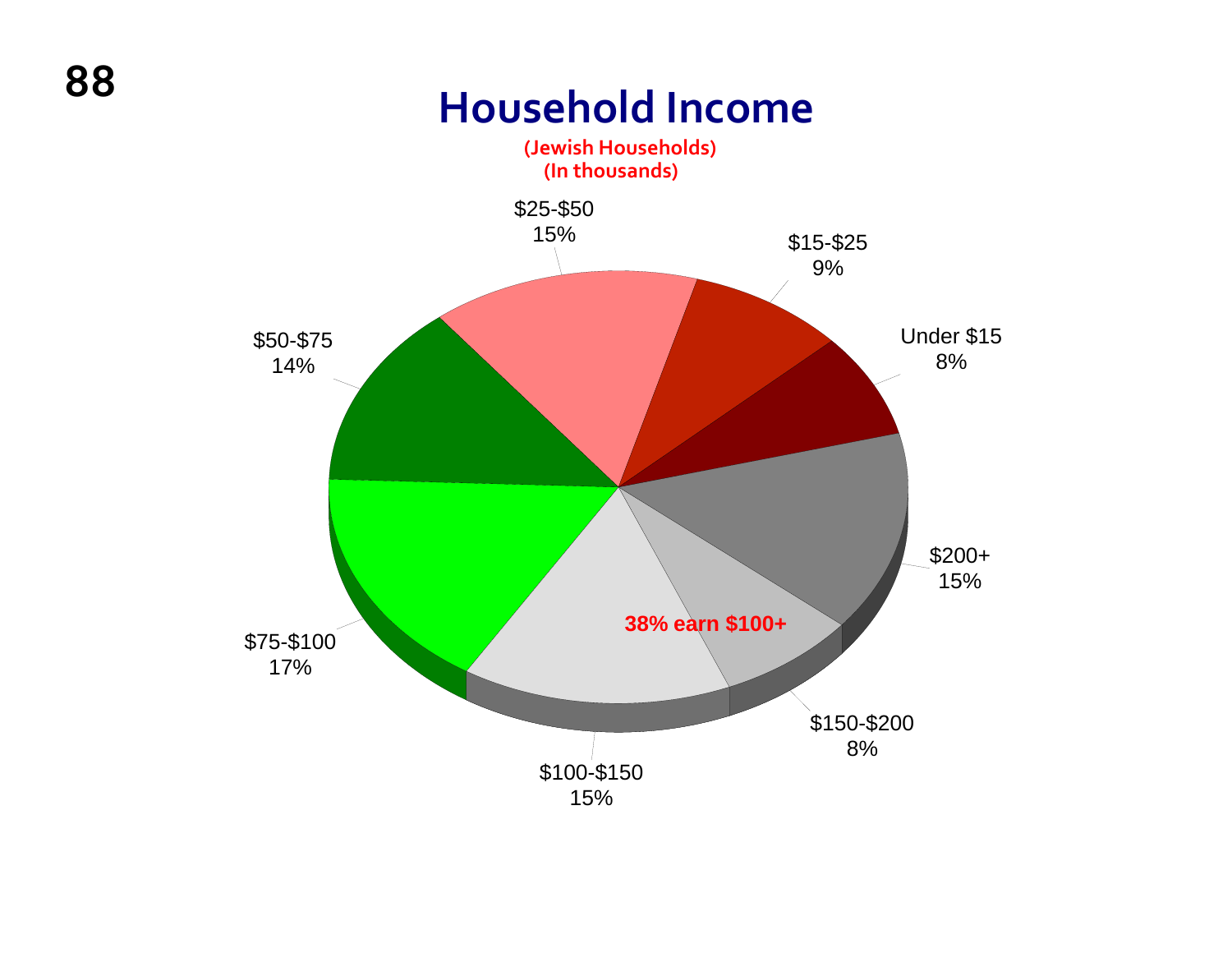### **89 Household Income Cooperation Rate**

**(Jewish Households)**

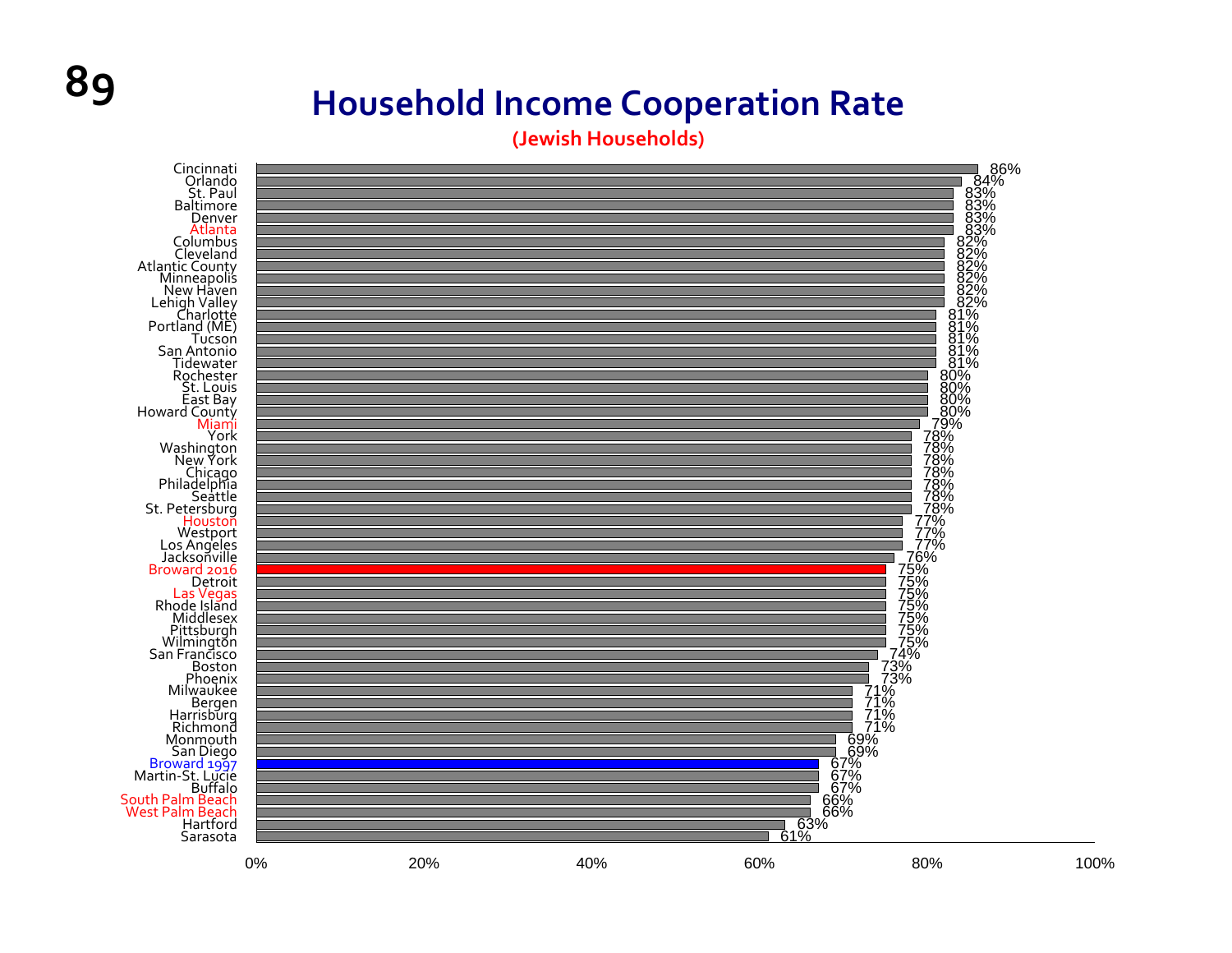

**(Adjusted for inflation to 2015 dollars)**

**(Jewish Households)**



(in thousands)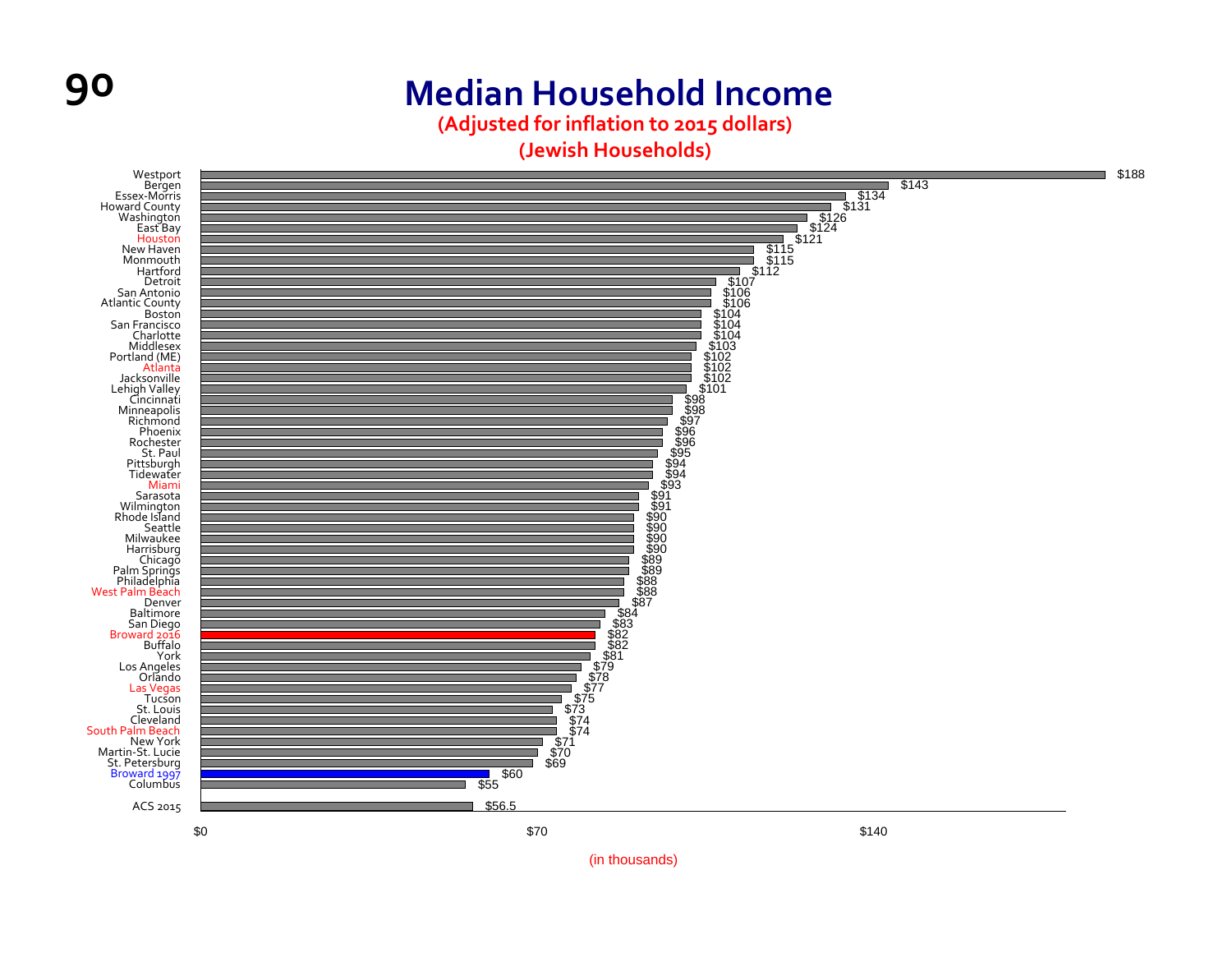# **<sup>91</sup> Household Income of Households with Children**

(In thousands)

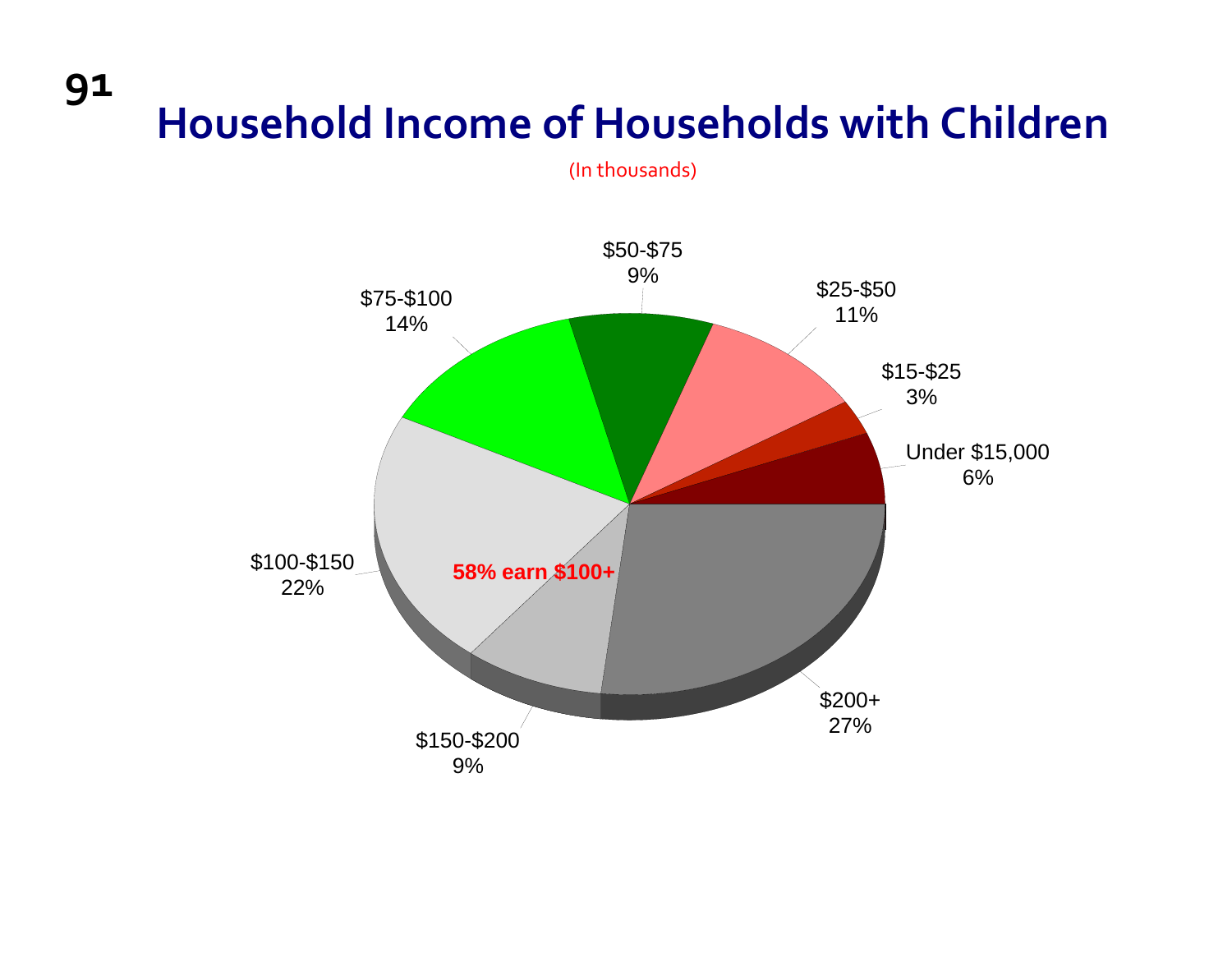### **92 Median Household Income of Households with Children**

**(Adjusted for inflation to 2015 dollars)**



(in thousands)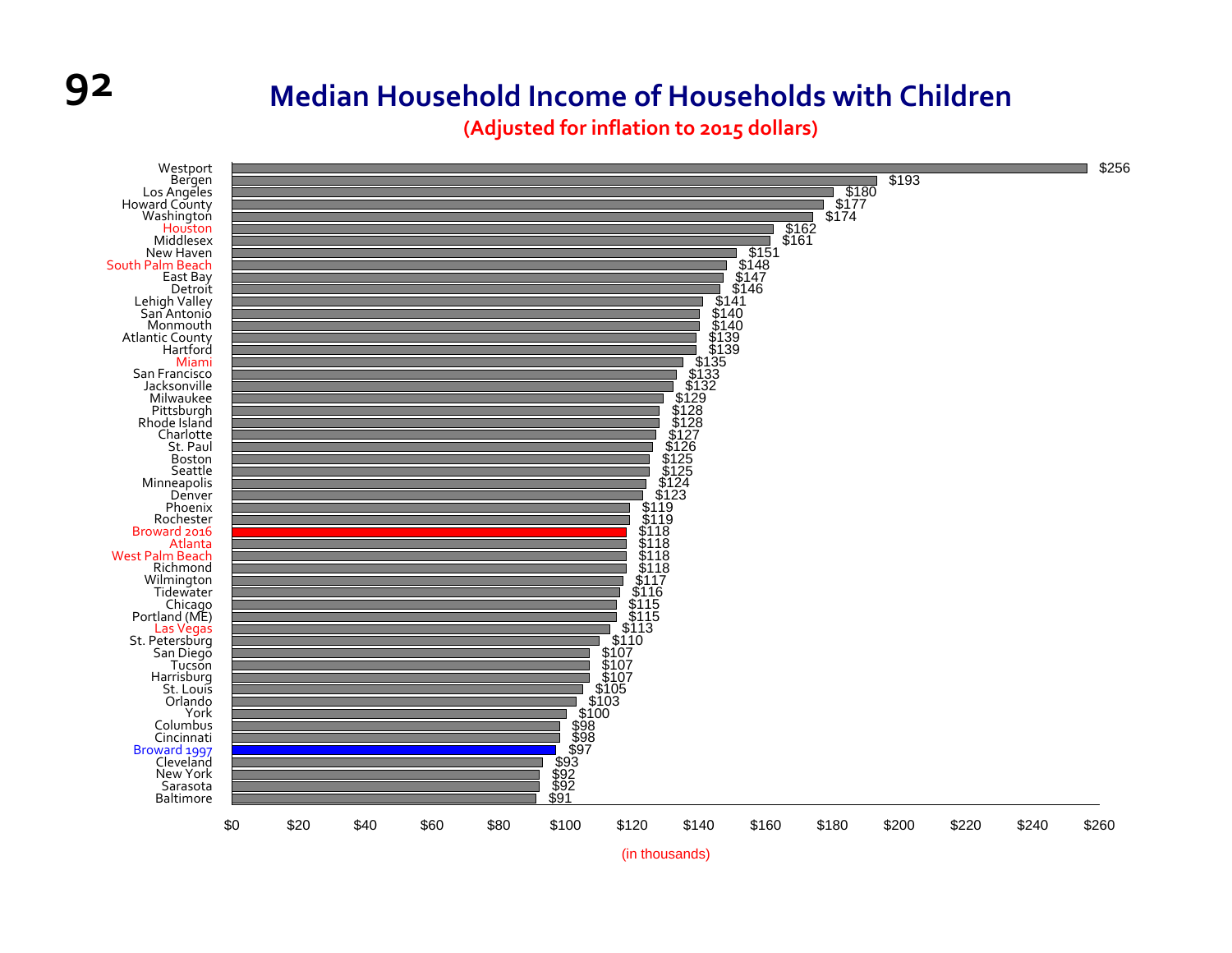### **<sup>93</sup> Household Income (Jewish Households Age 65 and Over)**

**(In thousands)** Under \$15 14%\$15-\$25 14%\$25-\$50 21% \$50-\$75 22%\$75-\$100 11% \$100-\$150 8% \$150-\$200 6%\$200+ 5% **19% earn \$100+**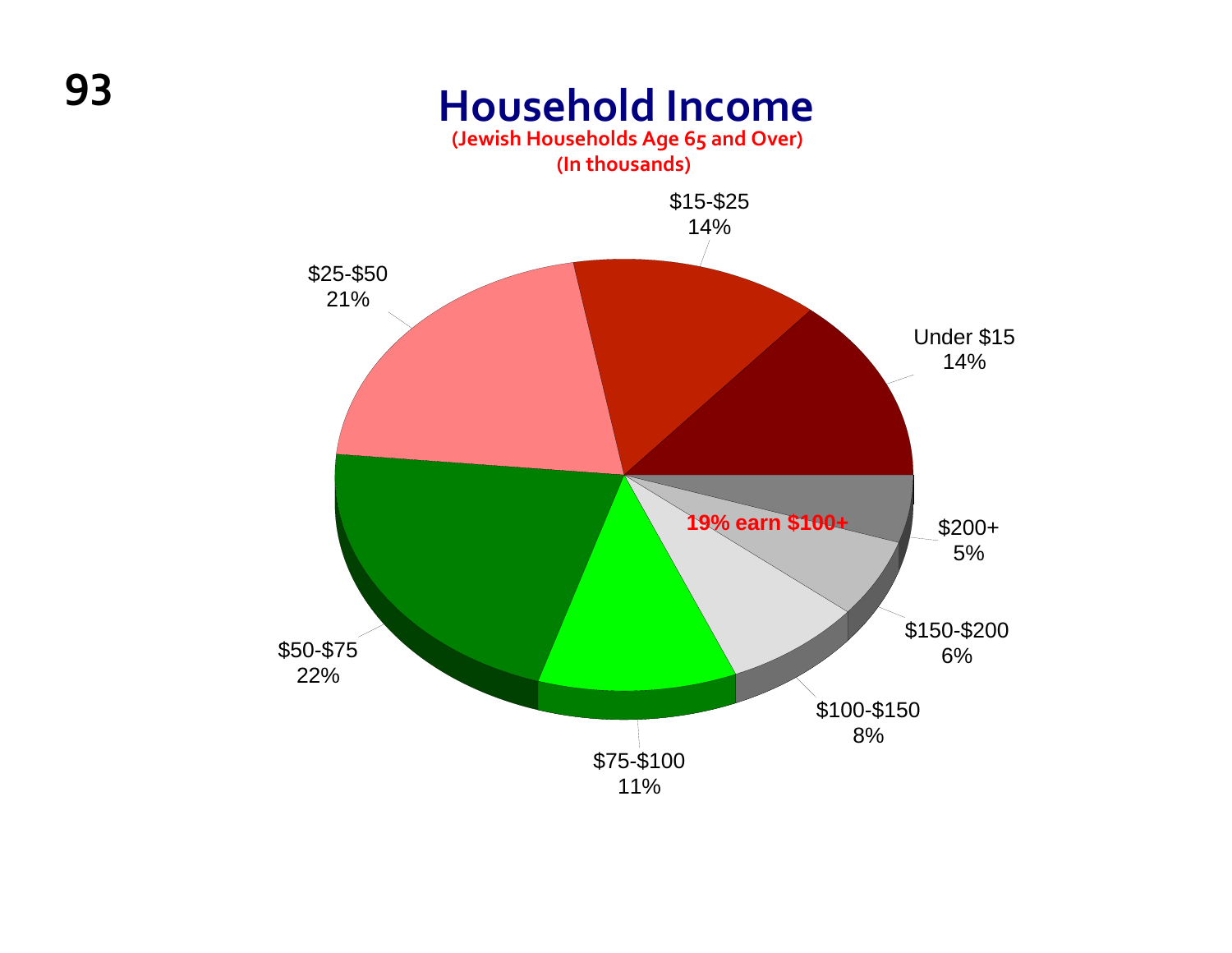### **94 Median Household Income of Elderly Households**

**(Jewish Households with Persons Age 65 and Over)**

**(Adjusted for inflation to 2015 dollars)**

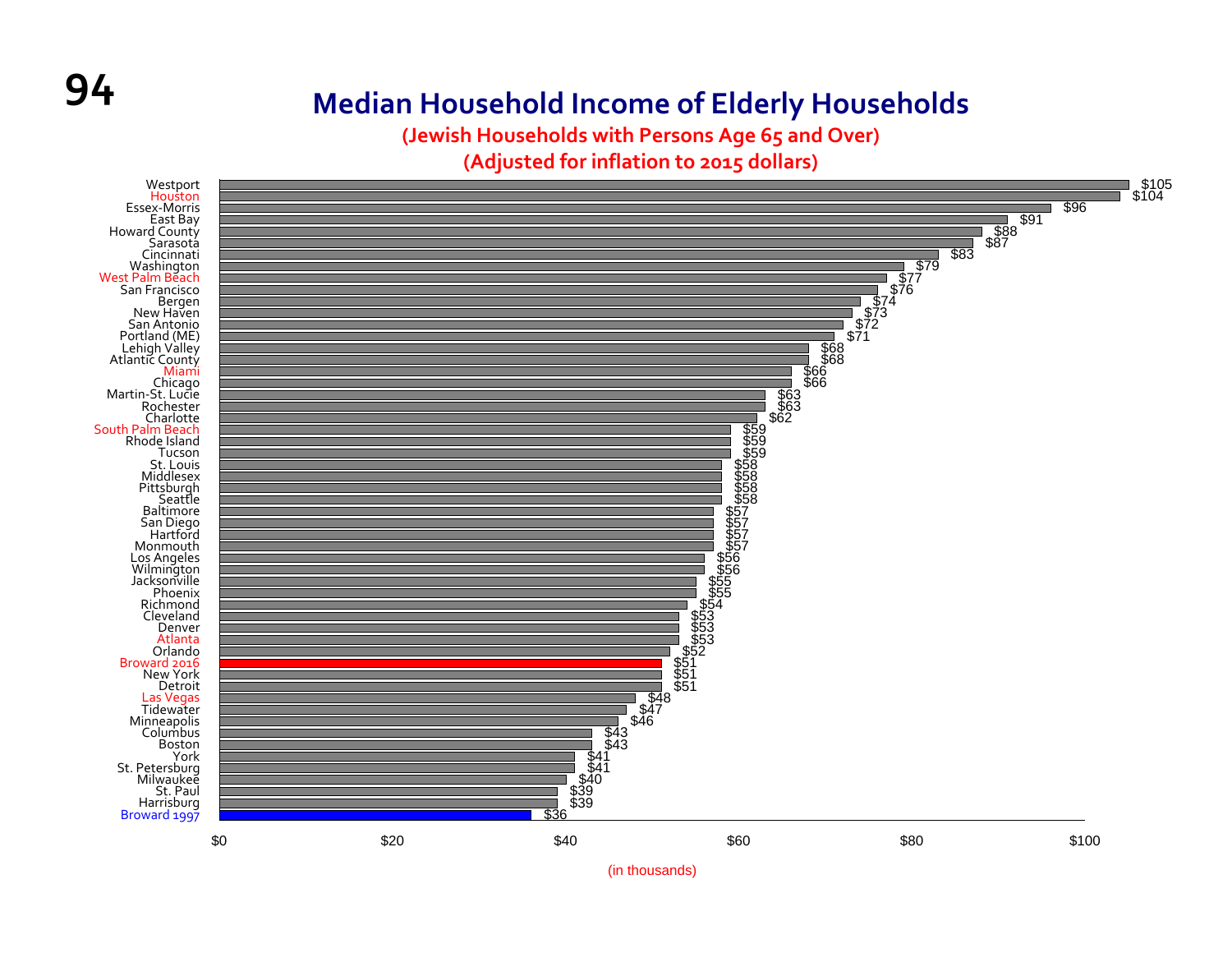### **95 Earn Under \$25,000**

**(NOT adjusted for inflation)**

(Jewish Households)

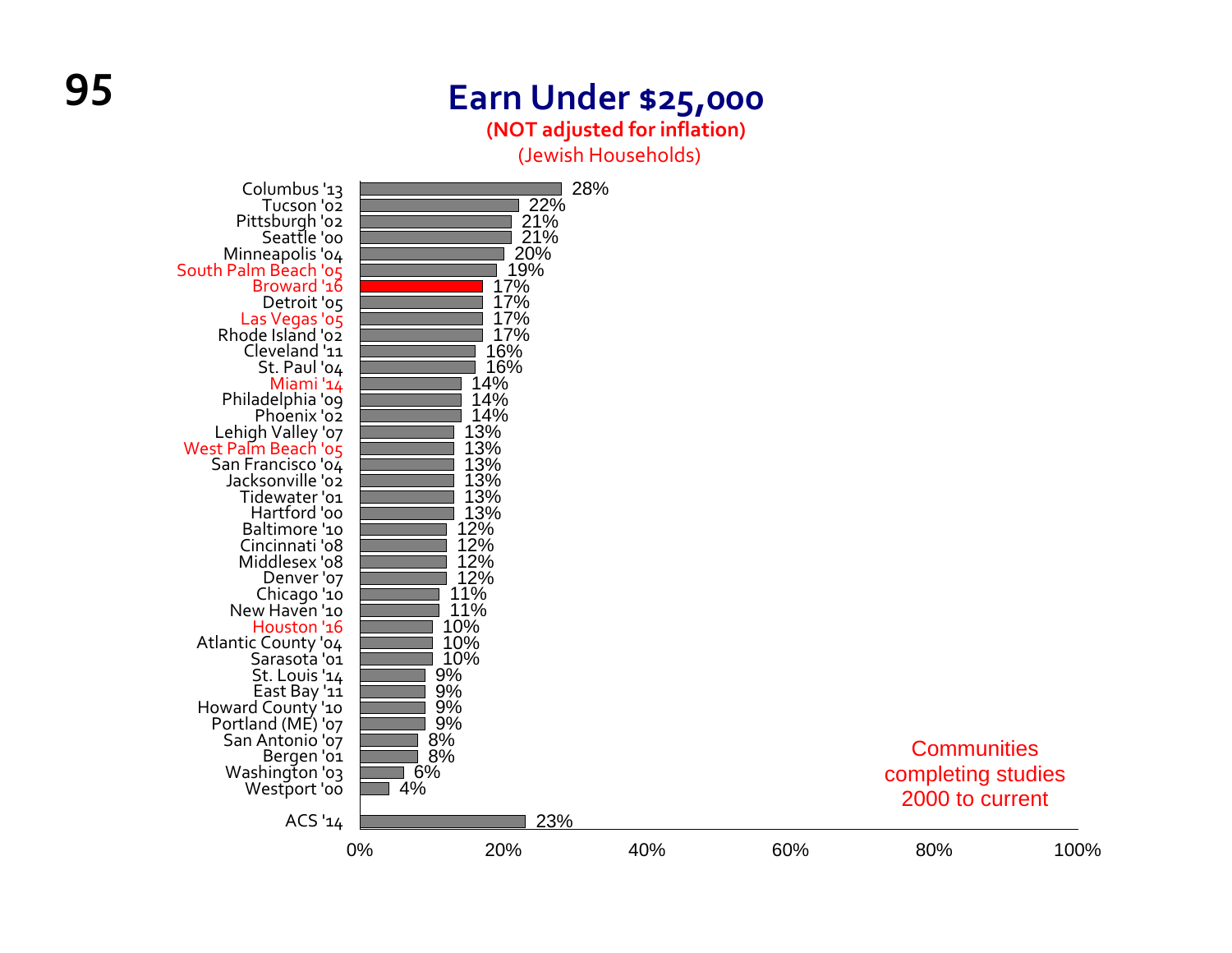### **96 Earn \$100,000 and Over**

**(NOT adjusted for inflation) (Jewish Households)**

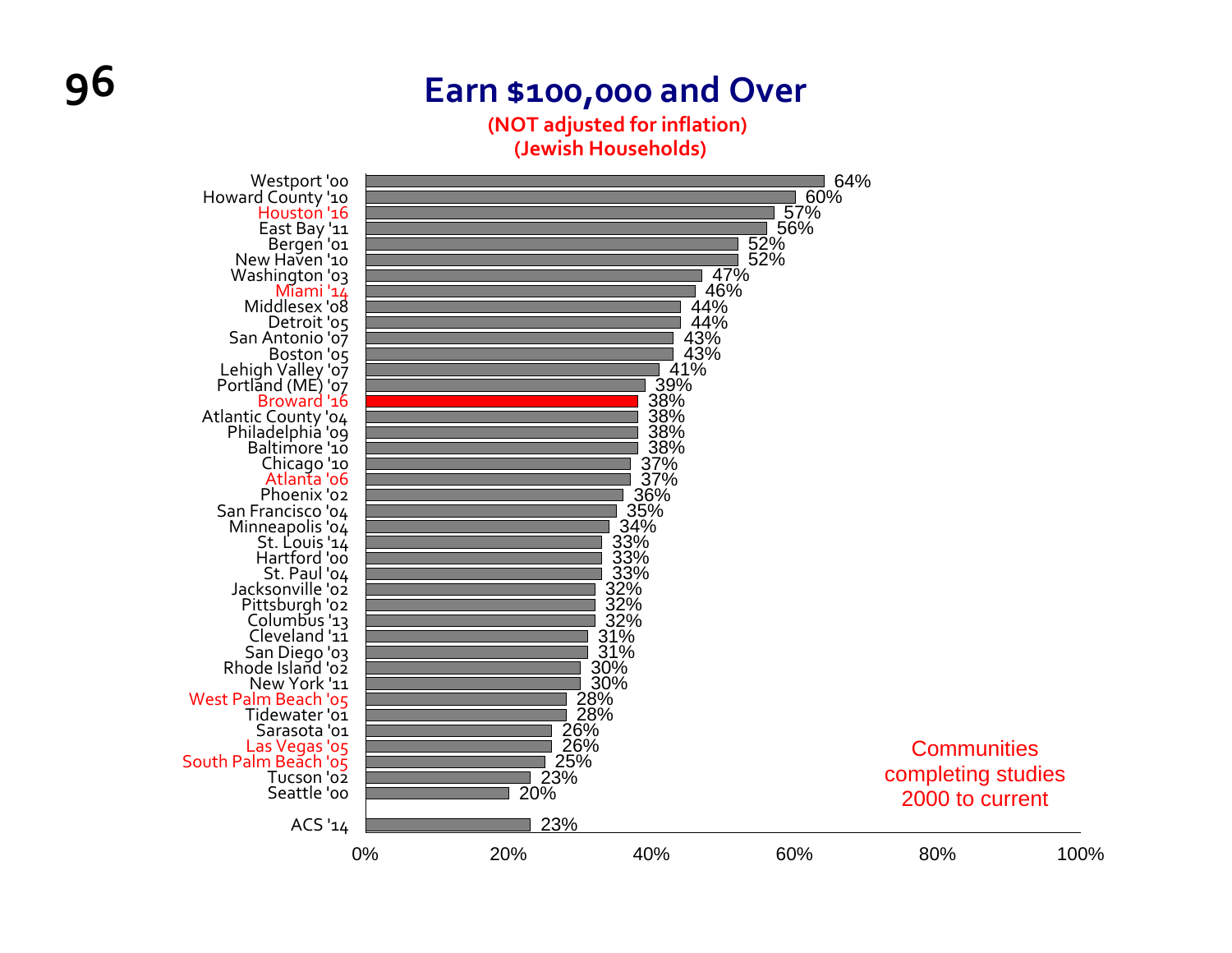### **97 Earn \$200,000 and Over**

**(NOT adjusted for inflation)**



5%

ACS '14

### **Communities** completing studies 2000 to current

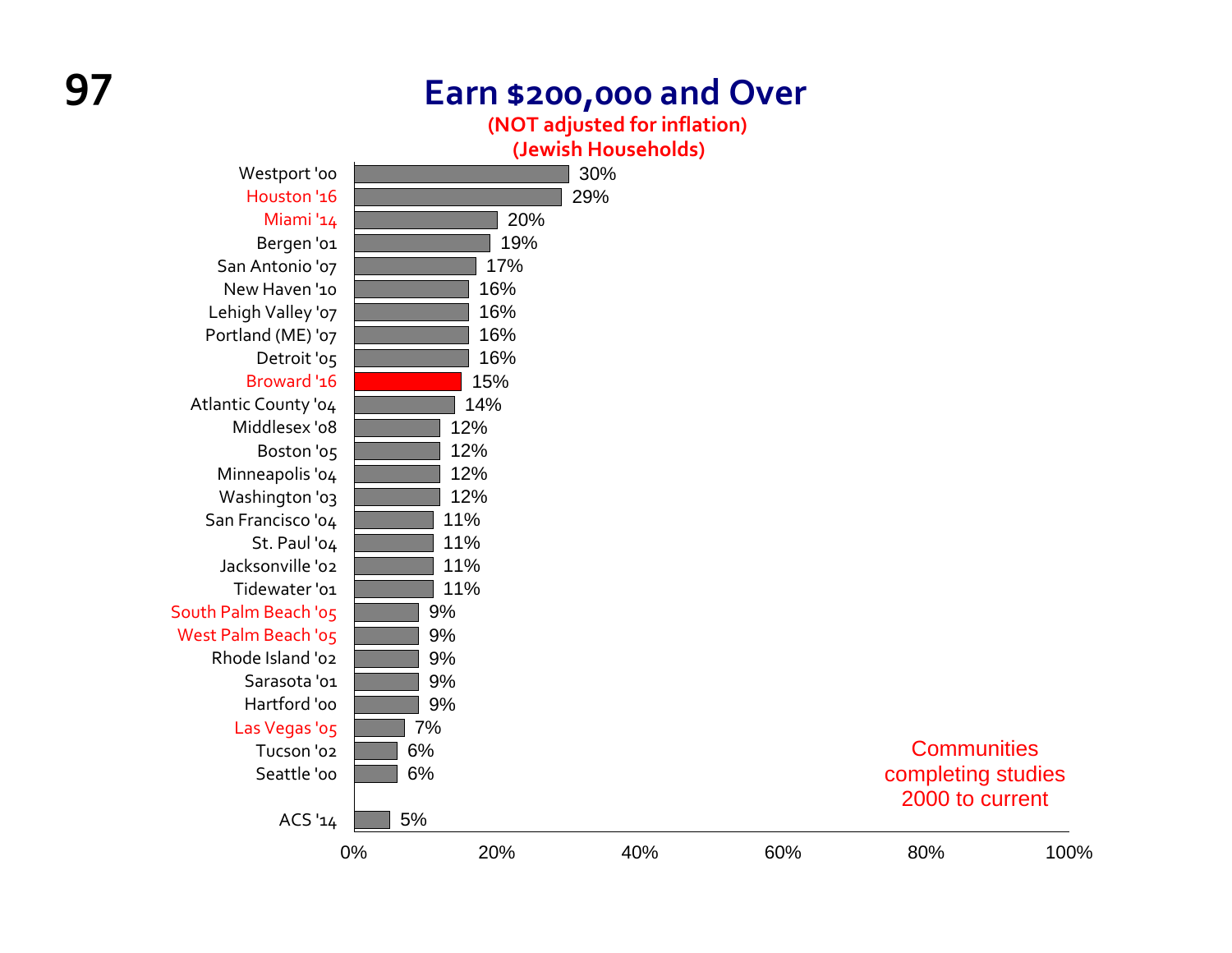# **<sup>98</sup> Median Household Income**

**(Jewish Households)**

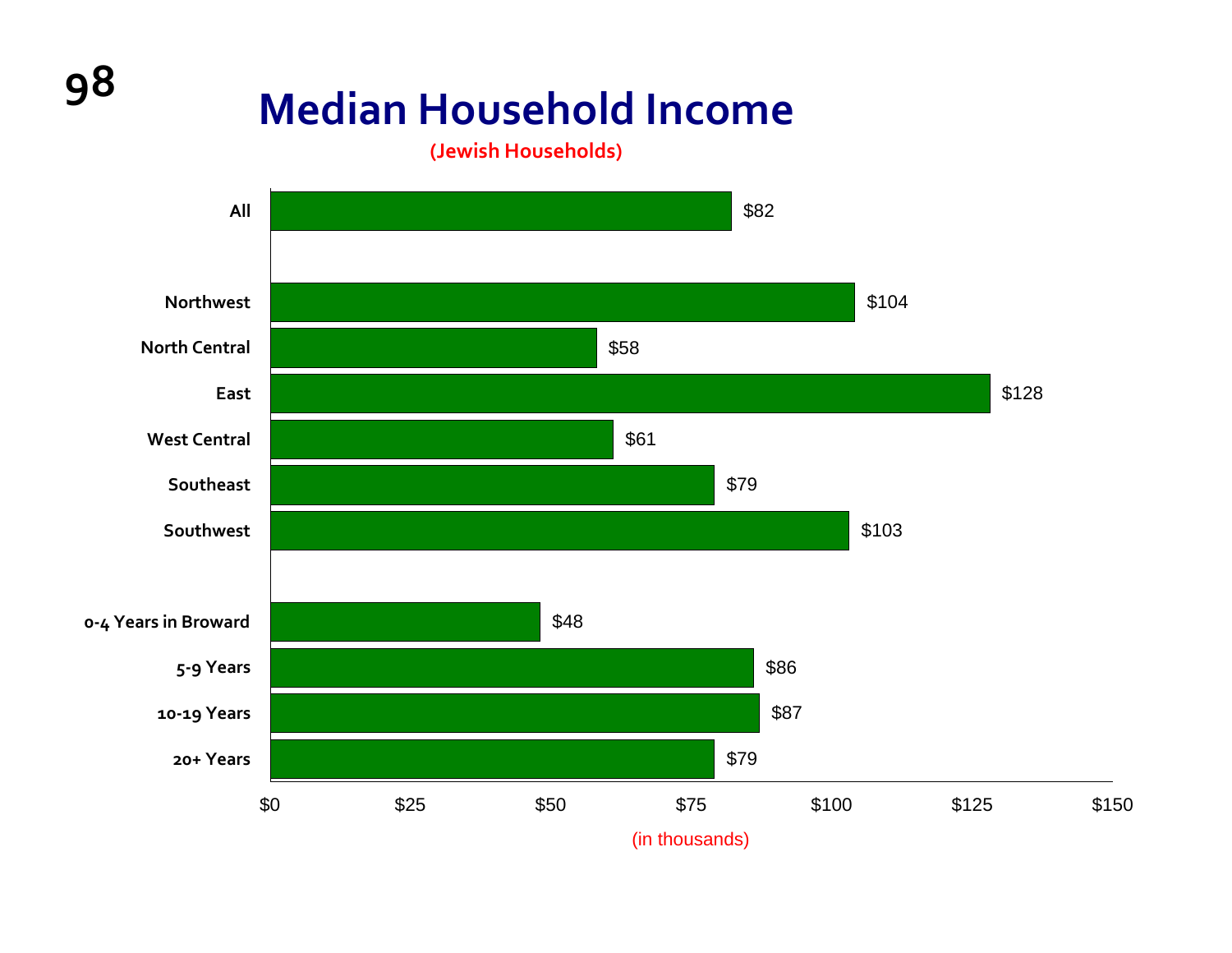## **<sup>99</sup> Median Household Income**

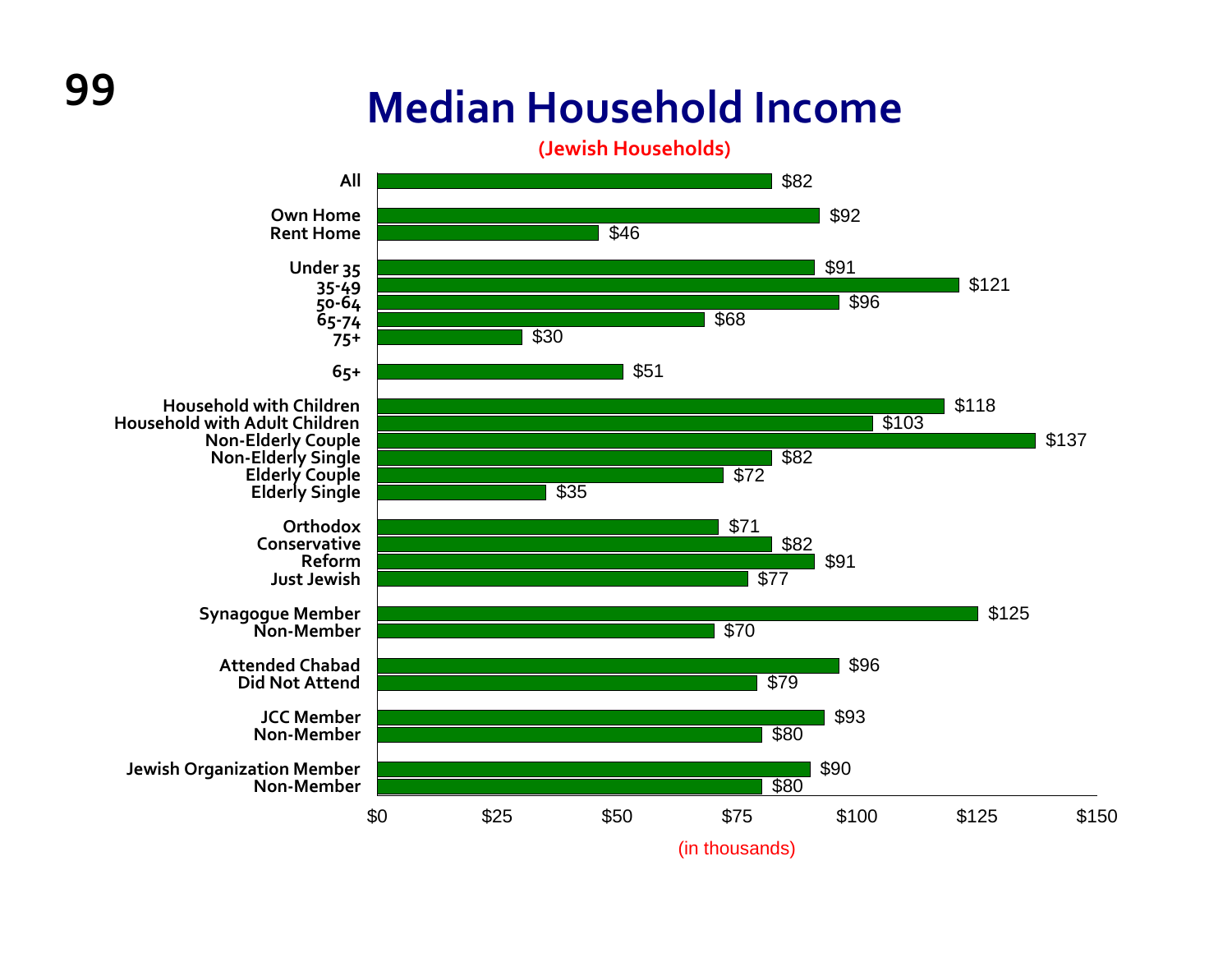### **100** 100

# **Profile of Low Income Households**

- **45% in West Central; 16% in the Southwest; 15% in the** ) **Southeast**
- **57% own their home** )
- **12% are age 65‐<sup>74</sup> and 53% are age 75 and over** )
- **45% are elderly single households; 12% are households with** ) **children**
- **14% are synagogue members; 8% are JCC members** )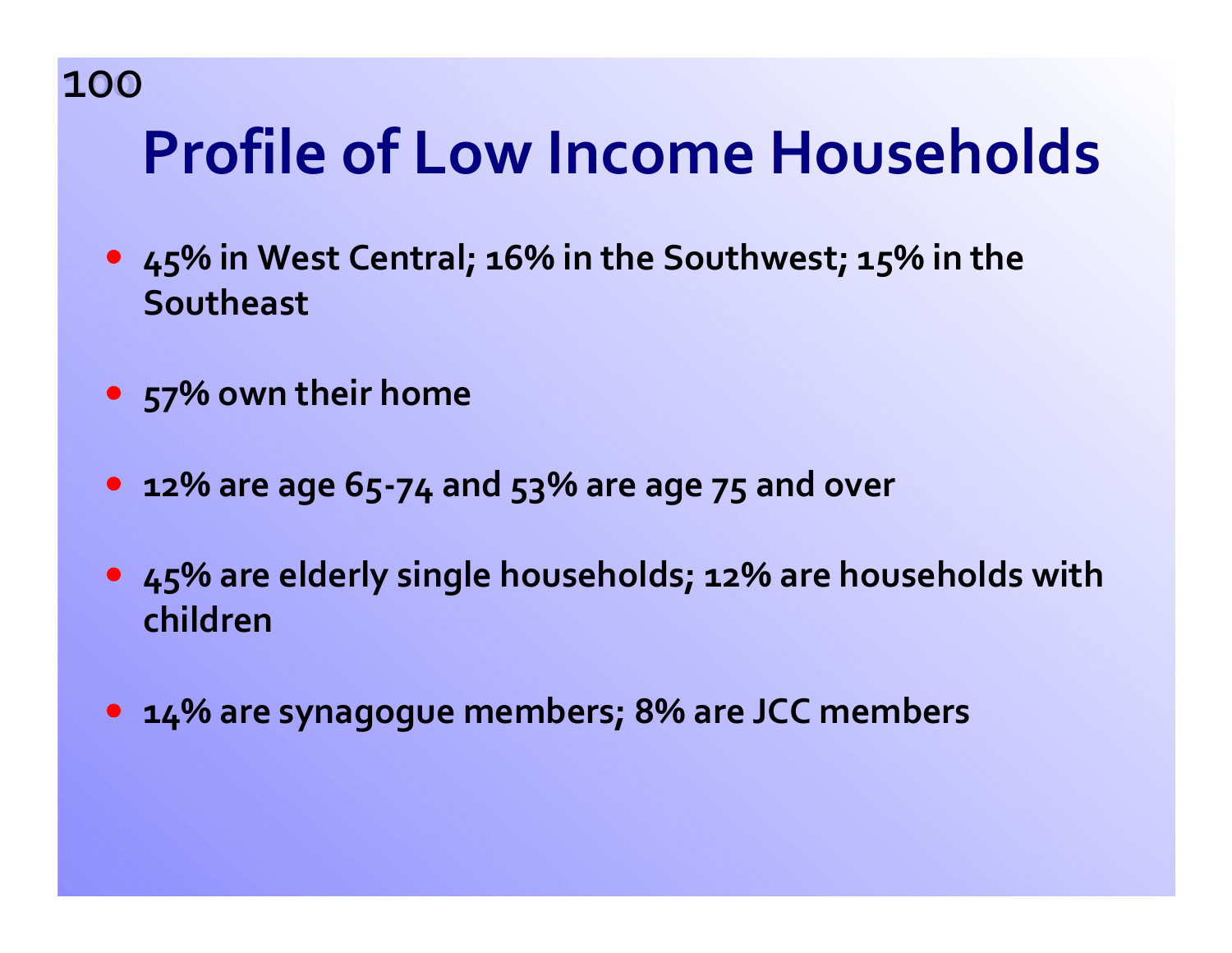### **101**

### **Households Living Below the Federal Poverty Levels**

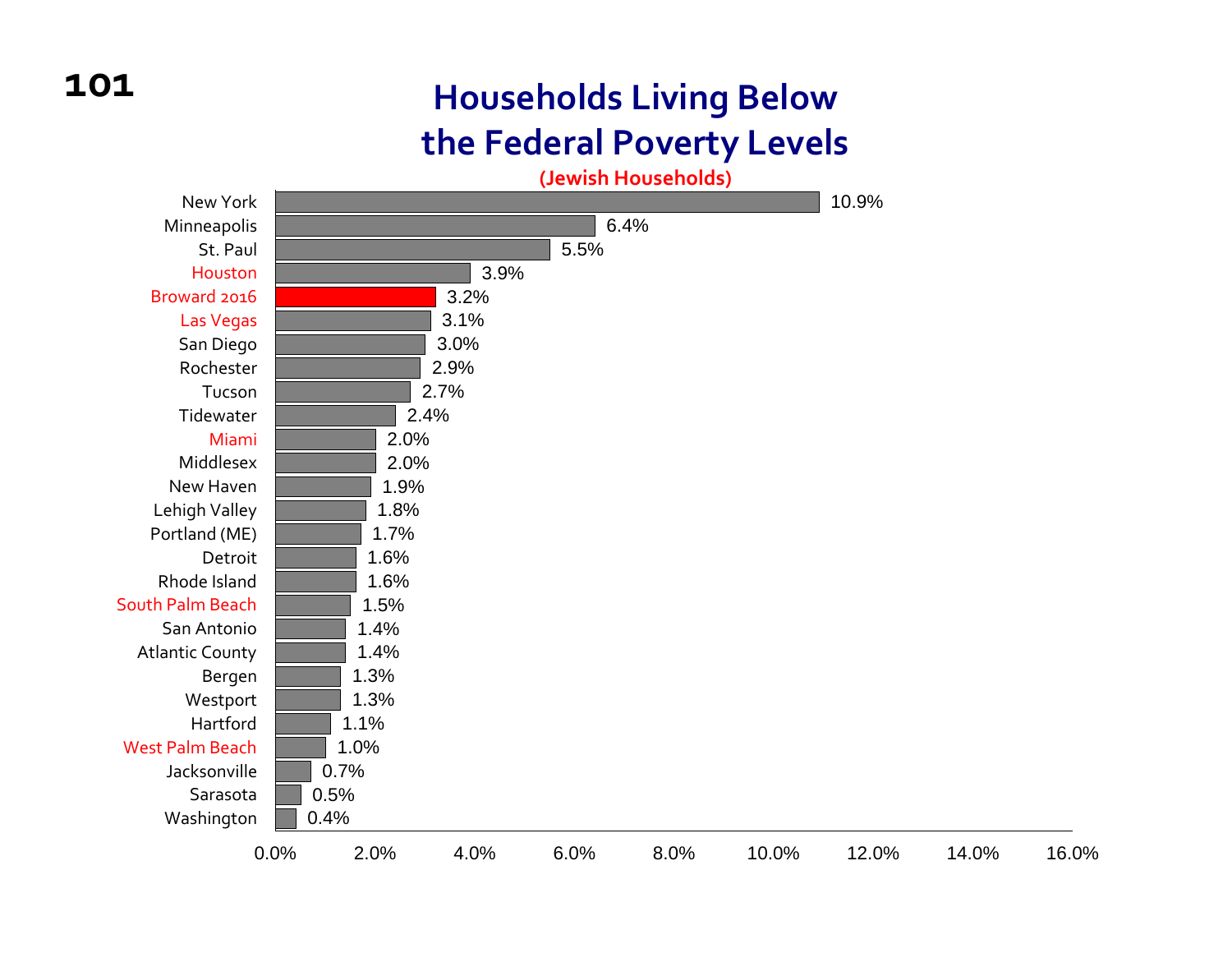### **102**

### **Households with Elderly Persons Living Below the Federal Poverty Levels**



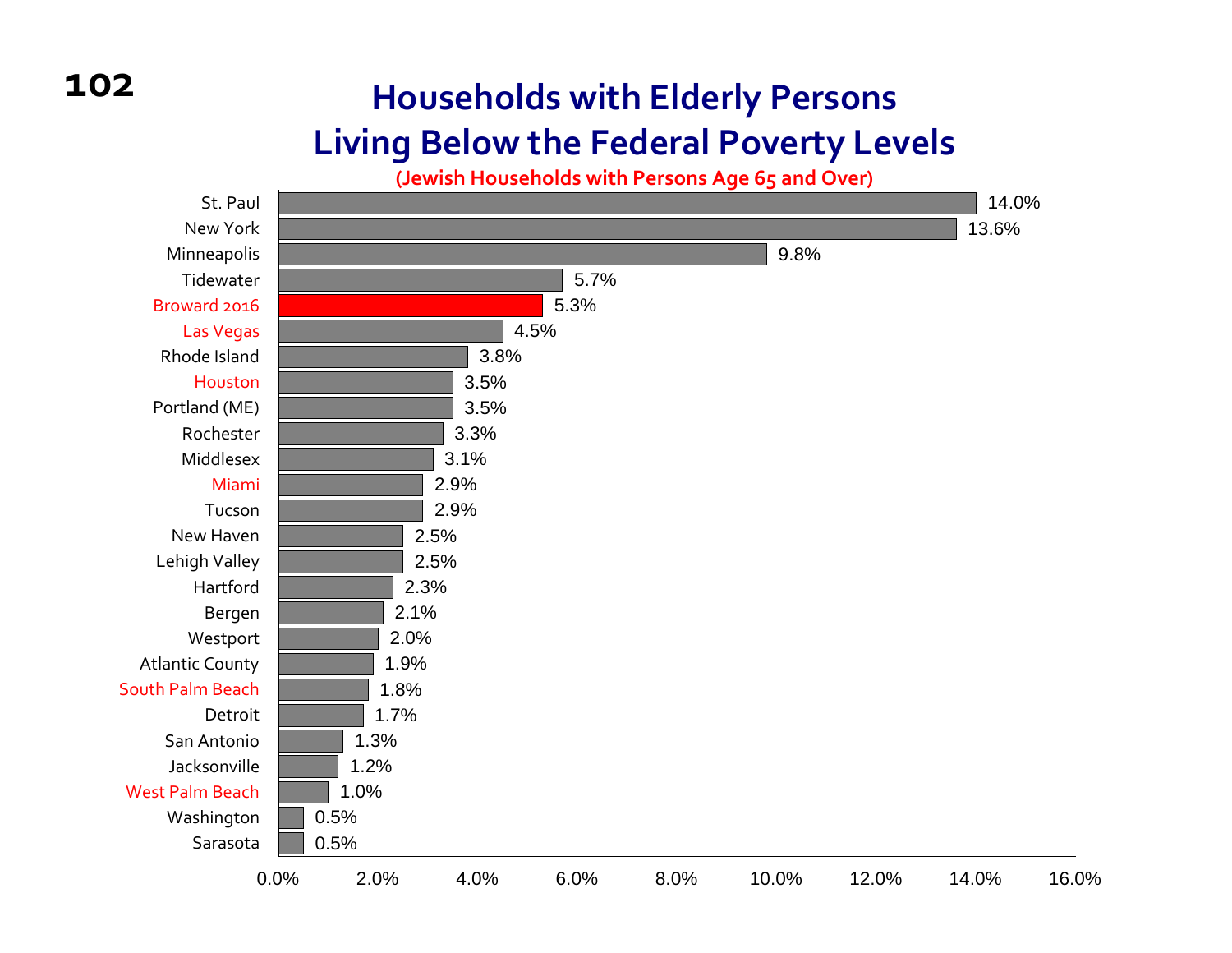## **<sup>103</sup> Household Financial Situation**

(Jewish Respondents)

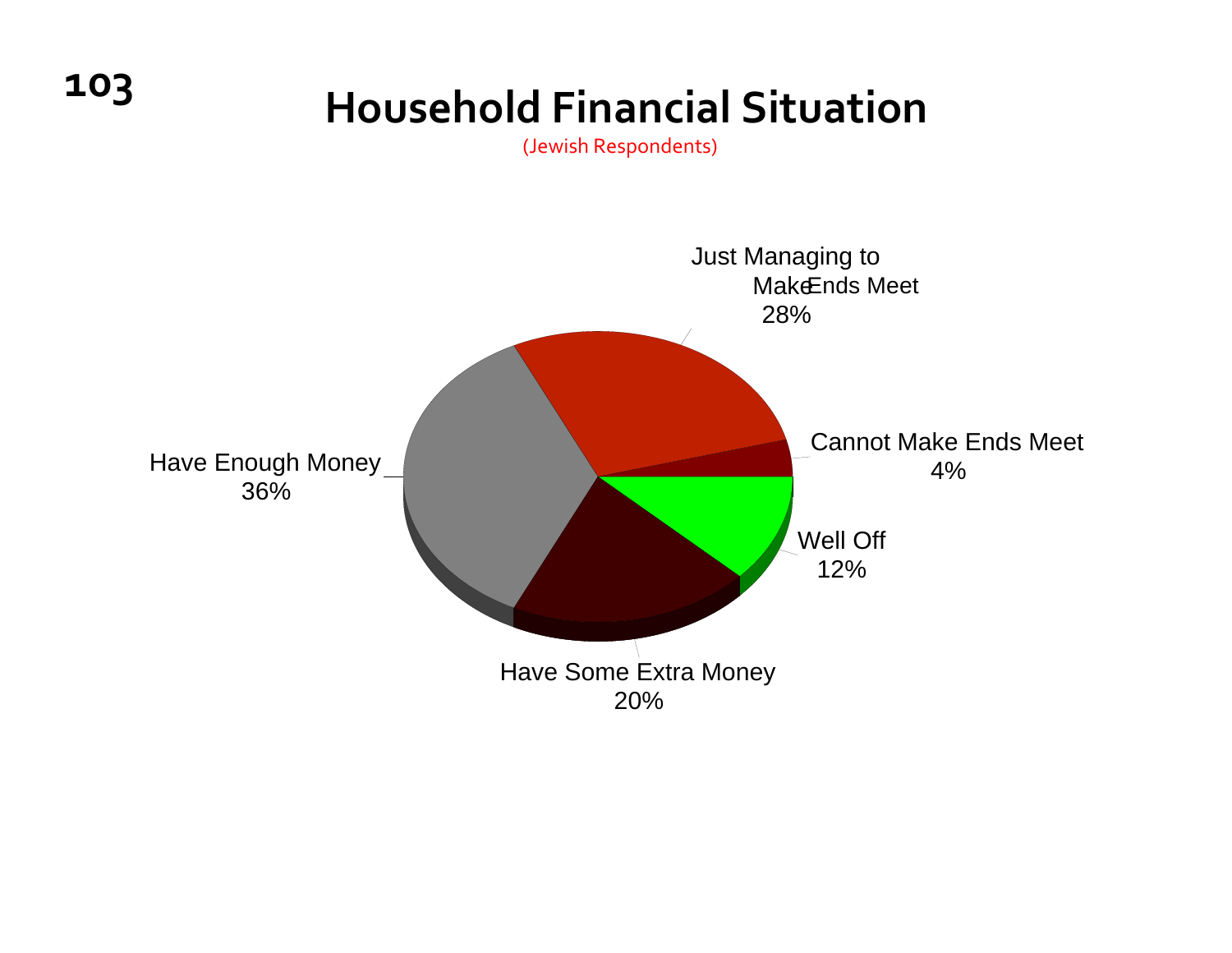

(Age 65 and Over)

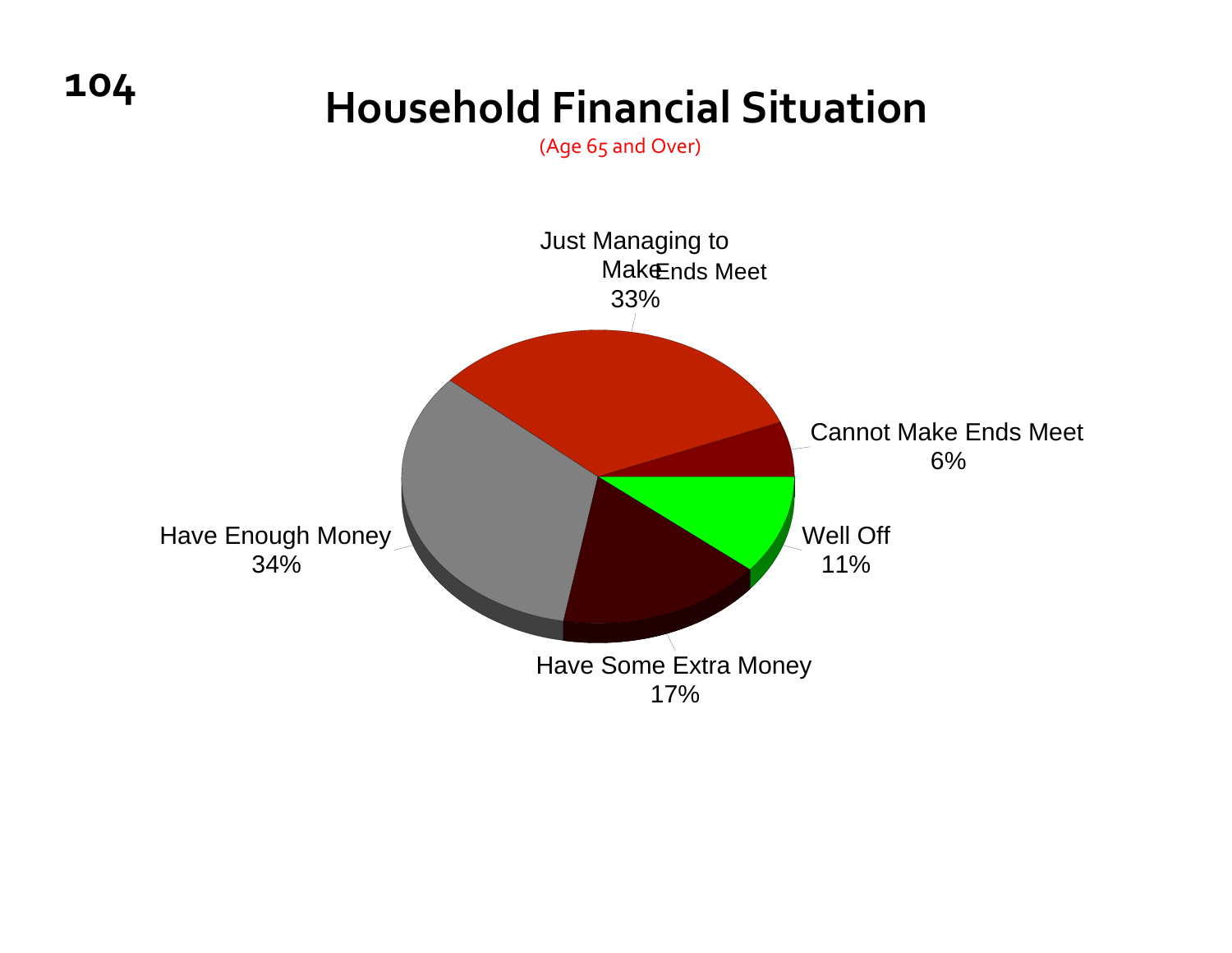### **105 Household Financial Situation Well Off**

**(Respondents)**